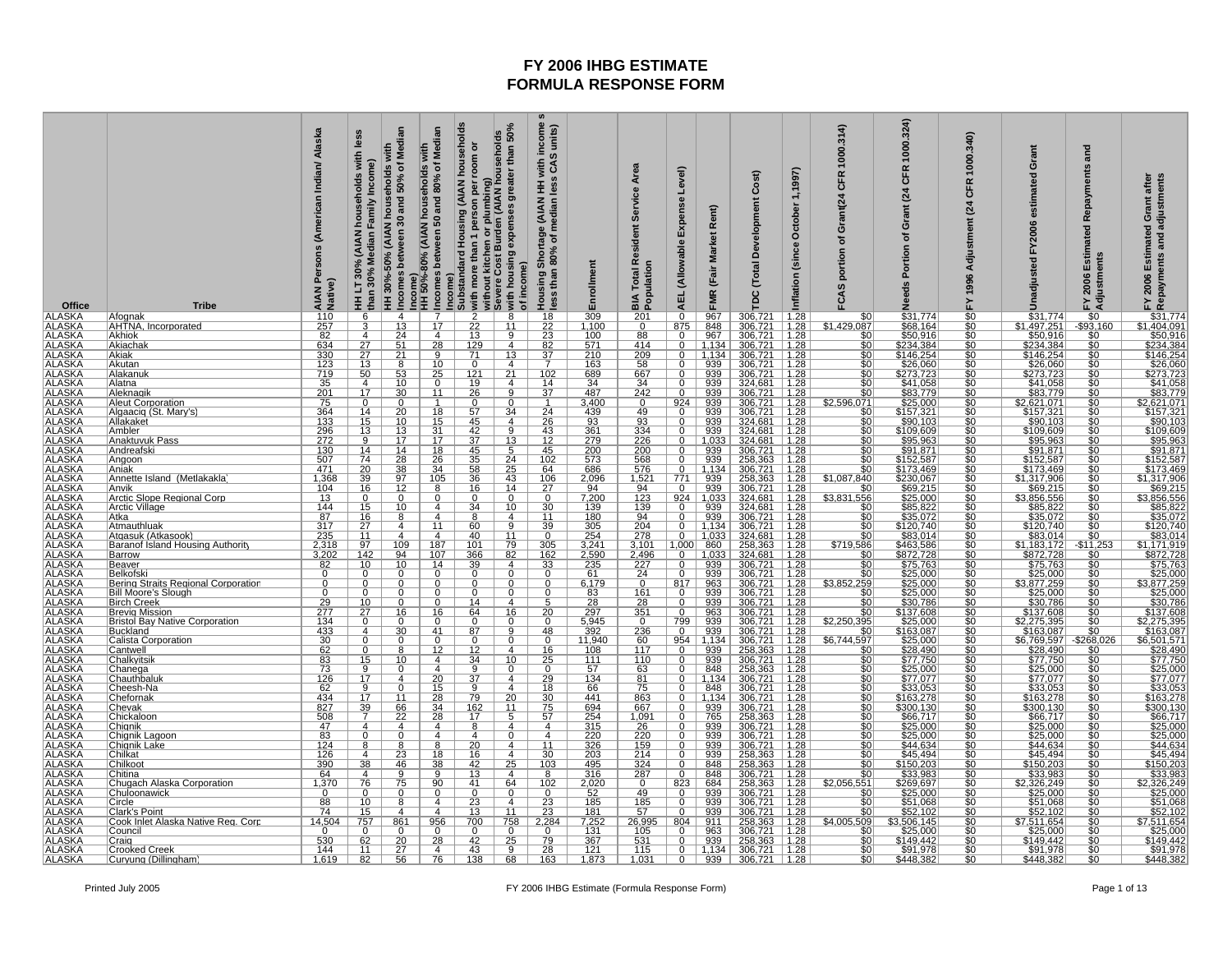| Office                                                                                                                                                                                                                                                                                                   | <b>Tribe</b>                       | Persons (American Indian/ Alaska<br>AIAN Pe | les<br>households with<br>Family Income)<br>HH LT 30% (AIAN<br>than 30% Median | HH 30%-50% (AIAN households with<br>Incomes between 30 and 50% of Median | Median<br>with                         | income)<br> Substandard Housing (AIAN households<br> col⊗  with more than 1 person per room or<br> Severe Cost Burden (AIAN households<br> Severe Cost Burden (AIAN households<br> C o with housing expenses greater than 50% | of income)                        | with income :<br>s CAS units)<br>units)<br>Housing Shortage (AIAN HH v<br>less than 80% of median less                       | Enrollment                         | Service Area<br><b>Total Resident</b><br><b>BIA Total Report</b>                                                             | Level)<br>Expense<br><b>AEL</b> (Allowable | FMR (Fair Market Rent)                     | Development Cost)<br><b>TDC</b> (Total                                                                       | October 1,1997)<br>Inflation (since                                                           | CFR 1000.314)<br>portion of Grant(24<br>FCAS | 1000.324)<br><b>CFR</b><br>(24)<br>Grant<br>৳<br>Portion                         | 1000.340)<br>CFR<br>(24)<br>Adjustment<br>FY1996 | Grant<br>estimated<br>FY2006<br>Unadjusted                                                                  | and<br>Repayments<br>Estimated<br>FY 2006 Estim<br>Adjustments | FY 2006 Estimated Grant after<br>Repayments and adjustments                                                                                                                                                                                                                                                                                                                                                                             |
|----------------------------------------------------------------------------------------------------------------------------------------------------------------------------------------------------------------------------------------------------------------------------------------------------------|------------------------------------|---------------------------------------------|--------------------------------------------------------------------------------|--------------------------------------------------------------------------|----------------------------------------|-------------------------------------------------------------------------------------------------------------------------------------------------------------------------------------------------------------------------------|-----------------------------------|------------------------------------------------------------------------------------------------------------------------------|------------------------------------|------------------------------------------------------------------------------------------------------------------------------|--------------------------------------------|--------------------------------------------|--------------------------------------------------------------------------------------------------------------|-----------------------------------------------------------------------------------------------|----------------------------------------------|----------------------------------------------------------------------------------|--------------------------------------------------|-------------------------------------------------------------------------------------------------------------|----------------------------------------------------------------|-----------------------------------------------------------------------------------------------------------------------------------------------------------------------------------------------------------------------------------------------------------------------------------------------------------------------------------------------------------------------------------------------------------------------------------------|
| ALASKA ALASKA ALASKA ALASKA ALASKA ALASKA ALASKA ALASKA ALASKA ALASKA ALASKA ALASKA ALASKA ALASKA ALASKA ALASKA ALASKA ALASKA ALASKA ALASKA ALASKA ALASKA ALASKA ALASKA ALASKA ALASKA ALASKA ALASKA ALASKA ALASKA ALASKA ALASK                                                                           | Deering<br>Dot Lake                | $\frac{141}{30}$<br>292                     | $\frac{4}{\frac{4}{38}}$                                                       | $\frac{13}{9}$                                                           |                                        |                                                                                                                                                                                                                               |                                   | $\frac{5}{11}$                                                                                                               | $\frac{186}{28}$<br>411            | $\frac{178}{28}$                                                                                                             | $\overline{0}$                             | $\frac{939}{848}$                          | 306,721<br>306,721<br>258,363                                                                                | $\frac{1.28}{1.28}$<br>1.28                                                                   | $\frac{$0}{$0}$                              | \$63,269<br>\$25,000<br>\$92,114                                                 | $\frac{50}{50}$                                  | \$63,269<br>\$25,000<br>\$92,114                                                                            | $\frac{10}{10}$                                                | E<br>\$63,269<br>\$25,000<br>\$25,000<br>\$47,15,377<br>\$174,442<br>\$42,563<br>\$25,000<br>\$25,000<br>\$25,000<br>\$25,000<br>\$25,000                                                                                                                                                                                                                                                                                               |
|                                                                                                                                                                                                                                                                                                          | Douglas                            |                                             |                                                                                | $\frac{5}{27}$                                                           |                                        | $\overline{6}$                                                                                                                                                                                                                | $\overline{17}$                   | 93                                                                                                                           |                                    |                                                                                                                              | $\overline{0}$                             | 1,025                                      |                                                                                                              |                                                                                               | $\overline{50}$                              |                                                                                  |                                                  |                                                                                                             |                                                                |                                                                                                                                                                                                                                                                                                                                                                                                                                         |
|                                                                                                                                                                                                                                                                                                          | Doyon, Ltc<br>Eagle                | 9,679                                       |                                                                                | 526<br>$\overline{0}$                                                    | $\frac{594}{9}$                        |                                                                                                                                                                                                                               | 442<br>$\overline{0}$             | $\frac{1,645}{17}$                                                                                                           | 6,868                              | 6,868                                                                                                                        | 762<br>$\overline{0}$                      |                                            |                                                                                                              |                                                                                               | $\frac{$1,746,923}{0}$<br>$\frac{$0 }{0}$    |                                                                                  | $\frac{1}{30}$<br>$\frac{1}{30}$                 |                                                                                                             | \$0                                                            |                                                                                                                                                                                                                                                                                                                                                                                                                                         |
|                                                                                                                                                                                                                                                                                                          | Eek                                | $\frac{32}{304}$                            | $\frac{574}{15}$                                                               |                                                                          | 17                                     |                                                                                                                                                                                                                               | $\overline{27}$                   |                                                                                                                              | $\frac{30}{278}$                   | $\frac{30}{445}$                                                                                                             |                                            | $\frac{803}{848}$<br>1,134<br>939          | 306,721 1.28<br>306,721 1.28<br>306,721 1.28                                                                 |                                                                                               |                                              | $\frac{$2,968,454}{$37,837}$                                                     |                                                  | $\frac{1,3715,377}{1,3775,837}$                                                                             |                                                                |                                                                                                                                                                                                                                                                                                                                                                                                                                         |
|                                                                                                                                                                                                                                                                                                          | <u>Eqeqik</u><br><u>Eklutna</u>    | 87<br>59                                    | $\frac{4}{5}$                                                                  | 4                                                                        | 18<br>$\Omega$                         | $\begin{array}{r}\n 693 \\  \hline\n 19 \\  \hline\n 72 \\  \hline\n 16 \\  \hline\n 14 \\  \hline\n 0 \\  \hline\n 00\n \end{array}$                                                                                         | 4<br>$\overline{0}$               | $\begin{array}{r}\n 48 \\  \hline\n 25 \\  \hline\n 12 \\  \hline\n 0 \\  23 \\  \hline\n 40 \\  \hline\n 100\n \end{array}$ | $\frac{254}{239}$                  | $\frac{88}{199}$                                                                                                             | $\mathbf{0}$<br>o                          |                                            | 306,721 1.28<br>258,363 1.28<br>306,721 1.28                                                                 |                                                                                               | $rac{$0}{$0}$                                | $\frac{$42,563}{$25,000}$                                                        | \$0<br>\$0<br>\$0<br>\$0<br>\$0<br>\$0           | $\frac{$42,563}{$25,000}$                                                                                   | $\frac{$0}{$0}$                                                |                                                                                                                                                                                                                                                                                                                                                                                                                                         |
|                                                                                                                                                                                                                                                                                                          | Ekuk                               | $\overline{0}$                              | $\overline{0}$                                                                 |                                                                          |                                        |                                                                                                                                                                                                                               | 0                                 |                                                                                                                              |                                    |                                                                                                                              |                                            | $\frac{916}{939}$                          |                                                                                                              |                                                                                               | \$0                                          |                                                                                  |                                                  |                                                                                                             |                                                                |                                                                                                                                                                                                                                                                                                                                                                                                                                         |
|                                                                                                                                                                                                                                                                                                          | Ekwok                              | $\frac{131}{367}$<br>811                    | $\frac{15}{14}$<br>$\frac{14}{36}$                                             | 17                                                                       | 9                                      | $\frac{30}{41}$                                                                                                                                                                                                               | 11                                |                                                                                                                              | 222                                | $\frac{87}{415}$                                                                                                             |                                            | $\frac{939}{963}$<br>939                   | 306,721<br>306,721<br>306,721                                                                                | $\frac{1.28}{1.28}$<br>1.28                                                                   | $rac{10}{100}$                               | \$78,977                                                                         |                                                  | \$78,977<br>\$102,939<br>\$254,190                                                                          | $\frac{$0}{$0}$                                                | $\frac{$78.977}{$78.977}{$102.939$ \$254,190                                                                                                                                                                                                                                                                                                                                                                                            |
|                                                                                                                                                                                                                                                                                                          | Elim<br>Emmonak                    |                                             |                                                                                | $\frac{16}{42}$                                                          | 16<br>61                               |                                                                                                                                                                                                                               | $\frac{10}{14}$                   |                                                                                                                              | $\frac{403}{861}$                  |                                                                                                                              | $\Omega$                                   |                                            |                                                                                                              |                                                                                               |                                              | \$102,939<br>\$254,190                                                           |                                                  |                                                                                                             | \$0                                                            |                                                                                                                                                                                                                                                                                                                                                                                                                                         |
|                                                                                                                                                                                                                                                                                                          | Evansville (Bettles Field)         | 26                                          | 4                                                                              | 4                                                                        | $\overline{4}$                         | 12                                                                                                                                                                                                                            | $\overline{4}$                    | $\frac{12}{35}$                                                                                                              | 15                                 | 15                                                                                                                           | $\overline{0}$                             | 939                                        | $\frac{306,721}{258,363}$ $\frac{306,721}{306,721}$                                                          | $\frac{1.28}{1.28}$                                                                           |                                              | $\frac{$29.968}{$63.210}$                                                        |                                                  | $\frac{$29,968}{$63,210}$<br>$$29,283$                                                                      | $rac{60}{60}$                                                  |                                                                                                                                                                                                                                                                                                                                                                                                                                         |
|                                                                                                                                                                                                                                                                                                          | Evak<br><b>False Pass</b>          | 447<br>44                                   | $\overline{12}$<br>8                                                           | $\overline{17}$                                                          |                                        | $\frac{18}{13}$                                                                                                                                                                                                               | 10<br>4                           |                                                                                                                              | $\frac{368}{96}$                   | $\frac{461}{102}$                                                                                                            |                                            | 848<br>939                                 |                                                                                                              | 1.28                                                                                          | $rac{$0}{0}$<br>$rac{$0}{0}$                 |                                                                                  |                                                  |                                                                                                             |                                                                |                                                                                                                                                                                                                                                                                                                                                                                                                                         |
|                                                                                                                                                                                                                                                                                                          | Fort Yukon                         | 544                                         |                                                                                | <u>42</u>                                                                | 70                                     | $\frac{175}{4}$                                                                                                                                                                                                               | 23                                | 162                                                                                                                          | $\frac{528}{85}$                   |                                                                                                                              | $\Omega$                                   | $\frac{939}{848}$                          |                                                                                                              | 1.28                                                                                          |                                              | \$358,811<br>\$25,000                                                            | \$0\$0\$0\$0                                     | \$358,811<br>\$25,000                                                                                       | <u>\$0</u>                                                     |                                                                                                                                                                                                                                                                                                                                                                                                                                         |
|                                                                                                                                                                                                                                                                                                          | Gakona                             | 18                                          |                                                                                |                                                                          | 13                                     |                                                                                                                                                                                                                               | 4                                 | <u>8</u>                                                                                                                     |                                    | $\frac{528}{91}$                                                                                                             |                                            |                                            | 306,721<br>258,363                                                                                           | $\vert$ 1.28                                                                                  | $rac{$0}{$0}$                                |                                                                                  |                                                  |                                                                                                             |                                                                |                                                                                                                                                                                                                                                                                                                                                                                                                                         |
|                                                                                                                                                                                                                                                                                                          | Galena<br>Gambel                   | 469                                         |                                                                                | 4<br>35                                                                  | 19                                     | 82                                                                                                                                                                                                                            | $\overline{4}$<br>21              | 45                                                                                                                           | 455<br>666                         |                                                                                                                              | $\overline{0}$                             | 939                                        | 306,721   1.28                                                                                               |                                                                                               | \$0                                          | \$144,044                                                                        | \$0                                              | \$144,044                                                                                                   |                                                                |                                                                                                                                                                                                                                                                                                                                                                                                                                         |
|                                                                                                                                                                                                                                                                                                          | Georgetown                         | $\frac{678}{3}$ $\frac{3}{145}$             |                                                                                |                                                                          | $\frac{52}{0}$                         | $\frac{107}{0}$                                                                                                                                                                                                               | $\overline{0}$                    | $\frac{68}{0}$                                                                                                               | $\frac{110}{110}$                  | $\frac{613}{51}$                                                                                                             |                                            | $\frac{963}{1,134}$<br>$\frac{963}{1,134}$ | $\frac{324,681}{306,721}$ $\frac{306,721}{306,721}$                                                          | $\frac{1.28}{1.28}$                                                                           | $rac{$0}{0}$<br>$rac{$0}{0}$                 | $\frac{$250,190}{$250,000}$                                                      | $\frac{60}{100}$                                 | $\frac{$250,190}{$250,000}$                                                                                 | $\frac{$0}{$0}$                                                |                                                                                                                                                                                                                                                                                                                                                                                                                                         |
|                                                                                                                                                                                                                                                                                                          | Golovin (Chinik)<br>Goodnews Bay   |                                             |                                                                                | $\overline{4}$<br>17                                                     | $\overline{17}$                        |                                                                                                                                                                                                                               | $\overline{4}$<br>$\overline{4}$  |                                                                                                                              |                                    |                                                                                                                              | $\Omega$                                   |                                            |                                                                                                              |                                                                                               |                                              |                                                                                  |                                                  |                                                                                                             |                                                                |                                                                                                                                                                                                                                                                                                                                                                                                                                         |
|                                                                                                                                                                                                                                                                                                          | Grayling                           | $\frac{243}{183}$                           | $\frac{54}{23}$ $\frac{23}{29}$ $\frac{9}{24}$ $\frac{34}{17}$                 | 19                                                                       | 12                                     | $\frac{72}{42}$<br>$\frac{42}{13}$                                                                                                                                                                                            | 14                                | $\frac{58}{53}$<br>$\frac{53}{17}$                                                                                           | $\frac{346}{178}$                  | $\frac{224}{178}$                                                                                                            |                                            | 939                                        | 306,721 1.28<br>306,721 1.28<br>306,721 1.28<br>258,363 1.28<br>306,721 1.28<br>306,721 1.28<br>306,721 1.28 |                                                                                               | \$0<br>\$0<br>\$0                            | $5140,344$ $5144,766$ $536,359$ $525,000$                                        | 888888888<br>80888888                            | $\frac{$10,337}{$140,344}$ $\frac{$114,766}{$36,359}$ $\frac{$25,000}{$32,035}$ $\frac{$106,561}{$106,561}$ | $\frac{$0}{$0}$                                                | $\begin{array}{r} \textcolor{red}{\textbf{\$29.98\$}} \textcolor{red}{\textbf{\$30.968}} \textcolor{red}{\textbf{\$529.283$}} \\ \textcolor{red}{\textbf{\$529.283$}} \textcolor{red}{\textbf{\$539.811}} \textcolor{red}{\textbf{\$29.283$}} \\ \textcolor{red}{\textbf{\$359.811}} \textcolor{red}{\textbf{\$529.283$}} \textcolor{red}{\textbf{\$250.000}} \textcolor{red}{\textbf{\$570.357}} \textcolor{red}{\textbf{\$44.044}} \$ |
|                                                                                                                                                                                                                                                                                                          | Gulkana<br>Hamilton                | 82<br>0                                     | $\mathbf{0}$                                                                   |                                                                          | 4<br>$\Omega$                          | 0                                                                                                                                                                                                                             | 4<br>0                            | $\overline{0}$                                                                                                               | 132<br>26                          | 142<br>18                                                                                                                    | 0                                          | $\frac{848}{939}$                          |                                                                                                              |                                                                                               |                                              |                                                                                  |                                                  |                                                                                                             |                                                                |                                                                                                                                                                                                                                                                                                                                                                                                                                         |
|                                                                                                                                                                                                                                                                                                          | <b>Healy Lake</b>                  |                                             | $\overline{4}$                                                                 |                                                                          |                                        | 17                                                                                                                                                                                                                            | 4                                 | 4                                                                                                                            | $\overline{27}$                    |                                                                                                                              |                                            | 848                                        |                                                                                                              |                                                                                               |                                              | $\frac{$32,035}{$106,561}$                                                       |                                                  |                                                                                                             |                                                                |                                                                                                                                                                                                                                                                                                                                                                                                                                         |
|                                                                                                                                                                                                                                                                                                          | Holy Cross                         | $\frac{29}{226}$                            | $\frac{28}{46}$                                                                |                                                                          | 12                                     | $\frac{33}{48}$                                                                                                                                                                                                               |                                   |                                                                                                                              | $\frac{219}{587}$                  | $\frac{27}{219}$<br>741                                                                                                      |                                            | 939                                        |                                                                                                              |                                                                                               | $\frac{1}{30}$                               |                                                                                  |                                                  |                                                                                                             |                                                                |                                                                                                                                                                                                                                                                                                                                                                                                                                         |
|                                                                                                                                                                                                                                                                                                          | Hoonah<br>Hooper Bay               | 613<br><u>1,094</u>                         |                                                                                | $\frac{12}{36}$<br>$\frac{36}{73}$                                       | 48<br>56                               |                                                                                                                                                                                                                               | $\frac{15}{32}$<br>$\frac{33}{3}$ |                                                                                                                              |                                    |                                                                                                                              | $\overline{0}$                             | 939                                        | 258,363   1.28                                                                                               |                                                                                               | $\overline{30}$                              | \$171,041                                                                        |                                                  | \$171,041                                                                                                   |                                                                |                                                                                                                                                                                                                                                                                                                                                                                                                                         |
|                                                                                                                                                                                                                                                                                                          | <b>Hughes</b>                      | $\frac{64}{287}$                            | $\frac{78}{10}$                                                                | $\frac{4}{32}$                                                           |                                        | $\frac{236}{23}$<br>56                                                                                                                                                                                                        |                                   | $\frac{50}{88}$<br>$\frac{159}{19}$                                                                                          | $\frac{933}{62}$                   | $\frac{915}{62}$<br>279                                                                                                      |                                            | $\frac{939}{939}$                          | 306,721 1.28<br>324,681 1.28<br>324,681 1.28                                                                 |                                                                                               | $rac{10}{100}$                               | $\frac{$478,367}{$43,118}$                                                       |                                                  | $\frac{$478.367}{$43,118}$                                                                                  |                                                                |                                                                                                                                                                                                                                                                                                                                                                                                                                         |
|                                                                                                                                                                                                                                                                                                          | Huslia<br>Hydaburc                 | 362                                         | 48                                                                             | $\overline{23}$                                                          | 23<br>$\overline{26}$                  | 17                                                                                                                                                                                                                            | 8<br>$\overline{25}$              |                                                                                                                              | 402                                |                                                                                                                              | $\overline{0}$<br>$\overline{0}$           | 939                                        |                                                                                                              | 1.28                                                                                          | \$0                                          | \$135,052<br>\$113,068                                                           | \$0                                              | \$113,068                                                                                                   | \$0                                                            |                                                                                                                                                                                                                                                                                                                                                                                                                                         |
|                                                                                                                                                                                                                                                                                                          | lgiugig                            | 43                                          | $\overline{4}$                                                                 | $\overline{4}$                                                           | $\overline{0}$                         | $\overline{4}$                                                                                                                                                                                                                | $\overline{4}$                    | $rac{68}{7}$                                                                                                                 | 63                                 | $\frac{402}{42}$                                                                                                             |                                            | 939                                        | 258,363                                                                                                      | 1.28                                                                                          | $rac{60}{60}$                                | $\frac{$25,000}{$25,000}$                                                        | $\frac{1}{30}$<br>$\frac{50}{50}$                | $\frac{$25,000}{$25,000}$                                                                                   |                                                                |                                                                                                                                                                                                                                                                                                                                                                                                                                         |
|                                                                                                                                                                                                                                                                                                          | <u>Iliamna</u>                     | 58                                          | 4                                                                              | 4                                                                        | 11                                     | $\overline{8}$                                                                                                                                                                                                                | $\overline{4}$                    | 8                                                                                                                            | 158                                |                                                                                                                              | $\Omega$                                   | 939                                        | 306,721                                                                                                      | 1.28                                                                                          |                                              |                                                                                  |                                                  |                                                                                                             |                                                                |                                                                                                                                                                                                                                                                                                                                                                                                                                         |
|                                                                                                                                                                                                                                                                                                          | Inalik (Diomede)<br>Ivanof Bay     | 149<br>20                                   | 16<br>0                                                                        |                                                                          | 4                                      | 43<br>$\Omega$                                                                                                                                                                                                                | 9                                 | 32<br>0                                                                                                                      | $\frac{190}{42}$                   | $\frac{205}{39}$                                                                                                             |                                            | 963<br>939                                 | 324,681<br>306,721                                                                                           | 1.28<br> 1.28                                                                                 | $\frac{$0}{$0}$                              | $\frac{$93,819}{$25,000}$ \$25,000                                               | $\frac{$0}{$0}$                                  | \$93,819<br>\$25,000<br>\$25,000                                                                            | \$0                                                            | \$93,819<br>\$25,000<br>\$25,000                                                                                                                                                                                                                                                                                                                                                                                                        |
|                                                                                                                                                                                                                                                                                                          | <u>Kaquyak</u>                     | $\overline{4}$                              | $\overline{0}$                                                                 |                                                                          | $\Omega$                               | 0                                                                                                                                                                                                                             | 0                                 |                                                                                                                              |                                    |                                                                                                                              | $\Omega$                                   | 967                                        | 306,721   1.28                                                                                               |                                                                                               | \$0                                          |                                                                                  | \$0                                              |                                                                                                             | \$0                                                            |                                                                                                                                                                                                                                                                                                                                                                                                                                         |
|                                                                                                                                                                                                                                                                                                          | Kake<br>Kaktovik                   | $\frac{692}{269}$                           | 51                                                                             | <u>29</u><br>$\overline{4}$                                              | 40<br>16                               | $\frac{30}{57}$<br>$\frac{42}{47}$                                                                                                                                                                                            | 60<br>$\overline{9}$              |                                                                                                                              | 523                                |                                                                                                                              | Q                                          | $\frac{939}{1.033}$                        | $\frac{258,363}{324,681}$ $\frac{306,721}{306,721}$                                                          | 1.28<br>1.28                                                                                  | $rac{$0}{0}$<br>$rac{$0}{0}$                 |                                                                                  |                                                  | \$188,856<br>\$100,809                                                                                      | <u>\$0</u>                                                     | $\frac{$188.856}{$100.809$$                                                                                                                                                                                                                                                                                                                                                                                                             |
|                                                                                                                                                                                                                                                                                                          | Kalskag                            |                                             |                                                                                | $\frac{1}{21}$                                                           | $\frac{15}{16}$                        |                                                                                                                                                                                                                               | $\frac{13}{12}$                   |                                                                                                                              |                                    |                                                                                                                              |                                            | 1,134                                      |                                                                                                              |                                                                                               |                                              |                                                                                  |                                                  | \$101,419                                                                                                   |                                                                |                                                                                                                                                                                                                                                                                                                                                                                                                                         |
|                                                                                                                                                                                                                                                                                                          | Kaltag                             | $\frac{206}{0}$                             | $\frac{4}{17}$<br>$\frac{25}{0}$                                               | $\frac{19}{0}$                                                           | $\overline{0}$                         | $\overline{0}$                                                                                                                                                                                                                | $\overline{0}$                    | $rac{70}{19}$<br>$rac{5}{58}$                                                                                                | $\frac{231}{99}$ $\frac{200}{107}$ | $\begin{array}{r}\n 1.73 \\  \hline\n 263 \\  \hline\n 226 \\  \hline\n 200 \\  \hline\n 107 \\  \hline\n 107\n \end{array}$ | $\mathbf 0$<br>$\overline{0}$              | 939                                        |                                                                                                              |                                                                                               | $rac{$0}{$0}$                                |                                                                                  | \$0<br>\$0<br>\$0<br>\$0<br>\$0                  |                                                                                                             | $\frac{$0}{$0}{$0}{$0 $}$                                      |                                                                                                                                                                                                                                                                                                                                                                                                                                         |
|                                                                                                                                                                                                                                                                                                          | <u>Kanatak</u><br><u>Karluk</u>    | $\overline{28}$                             | $\overline{4}$                                                                 | $\overline{a}$                                                           | $\overline{4}$                         | $\overline{0}$                                                                                                                                                                                                                | $\overline{9}$                    | $\overline{4}$                                                                                                               | 189                                | <u>188</u>                                                                                                                   |                                            | 967                                        | 306,721                                                                                                      | $\begin{array}{r}\n 1.28 \\  \hline\n 1.28 \\  \hline\n 1.28 \\  \hline\n 1.28\n \end{array}$ | $\overline{\$0}$                             | $\frac{$188,856}{$100,809$} \times 101,419$$                                     | ŚC                                               | $\frac{$120,957}{$25,000}$                                                                                  |                                                                | $\frac{$101,110}{$120,957}{$25,000$<br>\$25,000                                                                                                                                                                                                                                                                                                                                                                                         |
|                                                                                                                                                                                                                                                                                                          | <u>Kasiqluk</u>                    | 590                                         | 28                                                                             | 39                                                                       | $\frac{22}{7}$                         | 107                                                                                                                                                                                                                           | 16                                | <u>79</u>                                                                                                                    | $\frac{532}{143}$                  |                                                                                                                              | $\Omega$                                   | $\frac{1,134}{939}$                        |                                                                                                              |                                                                                               | $rac{$0}{$0}$                                |                                                                                  | $\frac{1}{50}$                                   |                                                                                                             | <u>\$0</u>                                                     |                                                                                                                                                                                                                                                                                                                                                                                                                                         |
|                                                                                                                                                                                                                                                                                                          | Kassan<br>Kenaitze                 | 20<br>2,366                                 | 2<br>104                                                                       | 120                                                                      | 187                                    | 4<br>143                                                                                                                                                                                                                      | $\overline{4}$<br>90              | 11<br>376                                                                                                                    | 1,183                              | $\frac{531}{69}$<br>2,747                                                                                                    | $\overline{0}$                             |                                            | 1,134 306,721 1.28<br>939 258,363 1.28<br>684 258,363 1.28                                                   |                                                                                               | \$0                                          | $\frac{$220.877}{$25.000 $542.544$                                               | \$0                                              | $\frac{$220,877}{$25,000}$                                                                                  | \$0                                                            |                                                                                                                                                                                                                                                                                                                                                                                                                                         |
| ALASKA<br>ALASKA<br>ALASKA<br>ALASKA<br>ALASKA<br>ALASKA<br>ALASKA<br>ALASKA<br>ALASKA<br>ALASKA<br>ALASKA<br>ALASKA<br>ALASKA<br>ALASKA<br>ALASKA<br>ALASKA<br>ALASKA<br>ALASKA<br>ALASKA<br>ALASKA<br>ALASKA<br>ALASKA<br>ALASKA<br>ALASKA<br>ALASKA<br>ALASKA<br>ALASKA<br>ALASKA<br>ALASKA<br>ALASKA | Ketchikar                          |                                             |                                                                                |                                                                          |                                        |                                                                                                                                                                                                                               | 166                               | $\frac{495}{53}$ $\frac{6}{26}$                                                                                              | $\frac{4,660}{468}$                |                                                                                                                              | 0                                          | 900                                        | 258,363 1.28<br>258,363 1.28<br>306,721 1.28<br>306,721 1.28<br>258,363 1.28<br>258,363 1.28<br>306,721 1.28 |                                                                                               |                                              | \$689,390<br>\$160,009                                                           |                                                  | \$689,390                                                                                                   | \$0                                                            | $\frac{\$25.000}{\$220.87} \frac{\$25.000}{\$542.544} \frac{\$25.000}{\$642.544} \frac{\$689.390}{\$74.024} \frac{\$74.024}{\$60.980} \frac{\$25.000}{\$257.553} \frac{\$287.533}{\$34.8268} \frac{\$75.064}{\$75.287}$                                                                                                                                                                                                                 |
|                                                                                                                                                                                                                                                                                                          | <u>Kiana </u><br><u>King Cove</u>  | $\frac{2,559}{397}$ $\frac{397}{214}$       | $\frac{120}{24}$                                                               | $\frac{\frac{188}{162}}{\frac{24}{30}}$                                  | $\frac{\frac{101}{213}}{\frac{24}{9}}$ | $\begin{array}{r}\n 120 \\  \hline\n 64 \\  \hline\n 8 \\  24\n \end{array}$                                                                                                                                                  | $\frac{20}{17}$                   |                                                                                                                              |                                    | $\frac{3,100}{298}$ $\frac{322}{242}$                                                                                        |                                            | $\frac{939}{939}$                          |                                                                                                              |                                                                                               |                                              |                                                                                  | $\frac{\$0}{\$0}$<br>$\frac{\$0}{\$0}$           | $\frac{$160,009}{$74,024}$                                                                                  |                                                                |                                                                                                                                                                                                                                                                                                                                                                                                                                         |
|                                                                                                                                                                                                                                                                                                          | King Island                        |                                             | 8                                                                              |                                                                          |                                        |                                                                                                                                                                                                                               |                                   |                                                                                                                              | $\frac{636}{454}$                  |                                                                                                                              | $\mathbf 0$                                |                                            |                                                                                                              |                                                                                               |                                              | $\frac{$74,024}{$74,024}$ $\frac{$60,980}{$287,553}$ $\frac{$287,553}{$157,066}$ |                                                  |                                                                                                             |                                                                |                                                                                                                                                                                                                                                                                                                                                                                                                                         |
|                                                                                                                                                                                                                                                                                                          | King Salmon<br>Kipnuk              | $\frac{55}{709}$                            | $\Omega$                                                                       | $\overline{0}$                                                           | $\overline{0}$<br>51                   | $\overline{0}$                                                                                                                                                                                                                | 0<br>4                            | $\overline{0}$<br>114                                                                                                        | 78<br>702                          | $\frac{78}{758}$<br>370                                                                                                      | $\overline{0}$<br>$^{\circ}$               | 939<br>1,134                               |                                                                                                              |                                                                                               | $rac{60}{100}$                               |                                                                                  |                                                  | \$25,000<br>\$287,553                                                                                       | \$0                                                            |                                                                                                                                                                                                                                                                                                                                                                                                                                         |
|                                                                                                                                                                                                                                                                                                          | Kivalina                           | 401                                         | $\frac{34}{22}$                                                                | $\frac{39}{22}$                                                          | 11                                     | $\frac{162}{77}$                                                                                                                                                                                                              | 13                                | 50                                                                                                                           | 389                                |                                                                                                                              | 0                                          | 939                                        | 306,721                                                                                                      | 1.28                                                                                          |                                              |                                                                                  |                                                  | \$157,066                                                                                                   | \$0                                                            |                                                                                                                                                                                                                                                                                                                                                                                                                                         |
|                                                                                                                                                                                                                                                                                                          | Klawock                            |                                             | $\frac{34}{35}$                                                                | 49                                                                       | 54                                     |                                                                                                                                                                                                                               | 19                                |                                                                                                                              | 476                                |                                                                                                                              |                                            |                                            |                                                                                                              |                                                                                               |                                              | \$132,061<br>\$93,857                                                            |                                                  |                                                                                                             |                                                                |                                                                                                                                                                                                                                                                                                                                                                                                                                         |
|                                                                                                                                                                                                                                                                                                          | Kluti Kaah (Copper Center)<br>Knik | $\frac{526}{215}$ $\frac{215}{1,160}$       | 68                                                                             | 13<br>51                                                                 | 26<br>81                               | $\frac{34}{37}$                                                                                                                                                                                                               | 13<br>63                          | $\frac{66}{40}$<br>200                                                                                                       | $\frac{302}{580}$                  | $\frac{625}{326}$ $2,910$                                                                                                    |                                            |                                            | 939 258,363 1.28<br>848 258,363 1.28<br>765 258,363 1.28                                                     |                                                                                               | $\frac{60}{100}$                             | \$348,826                                                                        | \$0<br>\$0<br>\$0<br>\$0<br>\$0<br>\$0           | $\frac{$132,061}{$93,857}$                                                                                  |                                                                |                                                                                                                                                                                                                                                                                                                                                                                                                                         |
| <b>ALASKA</b>                                                                                                                                                                                                                                                                                            | Kobuk                              | $112$                                       | $\frac{13}{18}$                                                                | 9                                                                        | 9                                      | $\frac{31}{29}$                                                                                                                                                                                                               | 9                                 | $\frac{24}{39}$                                                                                                              | $\frac{78}{162}$                   | 74                                                                                                                           | $\overline{0}$                             |                                            | 939 324,681 1.28<br>939 306,721 1.28                                                                         |                                                                                               | $rac{10}{100}$                               | \$76,287<br>\$89,980                                                             | $\frac{$0}{\$0}$                                 | \$76,287                                                                                                    | $\frac{$0}{$0}$                                                | $\frac{$76,287}{$89,980}$                                                                                                                                                                                                                                                                                                                                                                                                               |
| <b>ALASKA</b>                                                                                                                                                                                                                                                                                            | Kokhanok                           | 154                                         |                                                                                | 12                                                                       | $\overline{18}$                        |                                                                                                                                                                                                                               | 14                                |                                                                                                                              |                                    | 162                                                                                                                          | $\overline{0}$                             |                                            |                                                                                                              |                                                                                               |                                              |                                                                                  |                                                  |                                                                                                             |                                                                |                                                                                                                                                                                                                                                                                                                                                                                                                                         |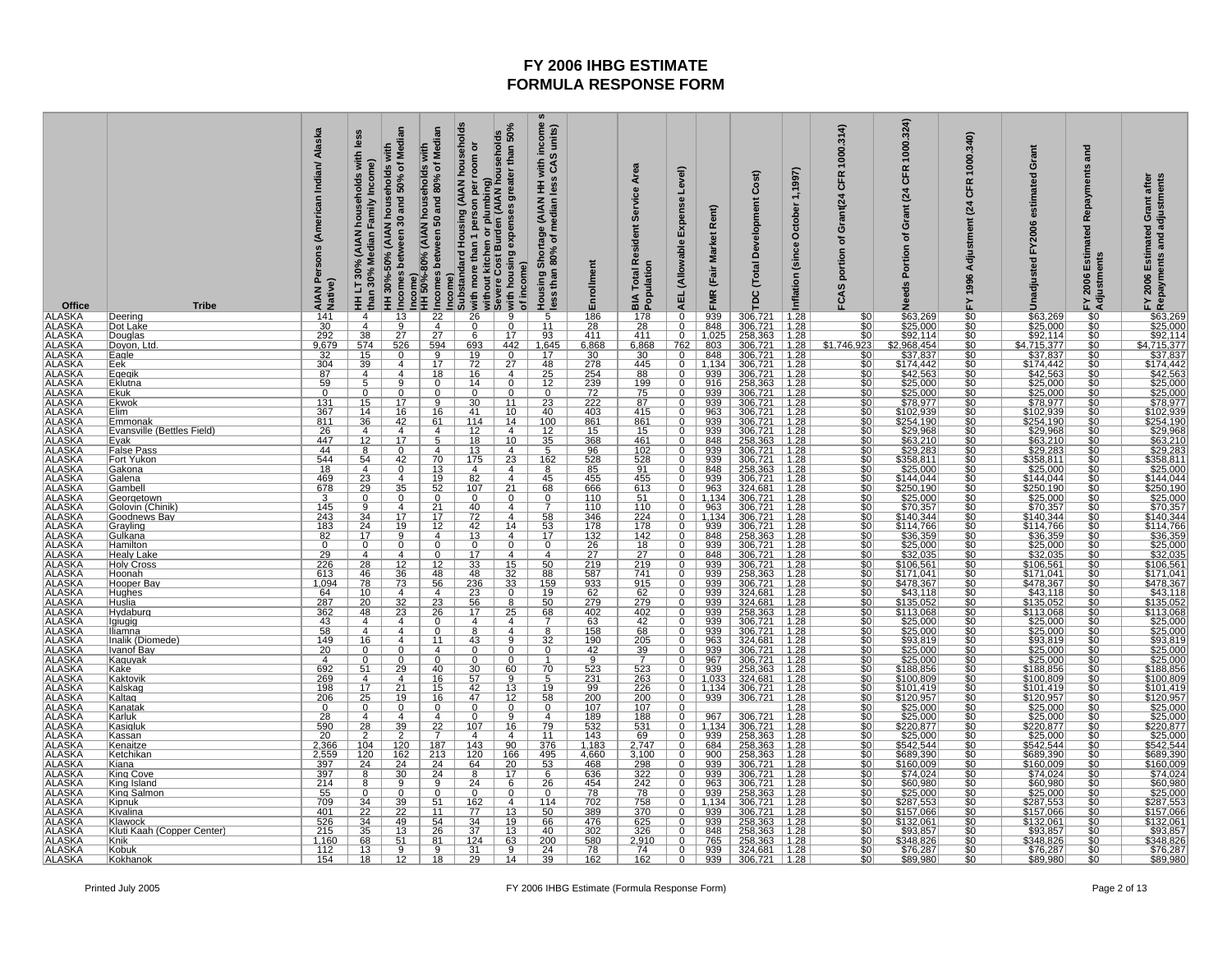| Office                                                                                                                                                                                                                                                                                         | <b>Tribe</b>                                             | Alaska<br>Persons (American Indian/<br>AIAN Pe<br>Native) | Les<br>households with<br>Income)<br>Family<br>HH LT 30% (AIAN<br>than 30% Median | households with<br>0 and 50% of Median<br>HH 30%-50% (AIAN house<br>Incomes between 30 and | Median<br>with<br>Income)<br>HH 50%-80% (AIAN households v<br>Incomes between 50 and 80% of | (AIAN households<br>$\frac{1}{\log 2}$ income)<br>aussandard Housing (AIAN households<br>$\frac{1}{\log 2}$ SUS with more than 1 person per room or<br>severe Cost Burden (AIAN households<br>on $\frac{1}{\alpha}$ a with housing expenses greater than 50% | greater than 50%<br>of income)     | n income<br>\S units)<br>units)<br>with<br>CAS<br>N<br>HH v<br>y Shortage (AIAN H<br>n 80% of median le<br>Housing S<br>less than | Enrollment                 | Service Area<br><b>Total Resident</b><br><b>BIA Total Report</b>       | Level)<br>Expense<br><b>AEL</b> (Allowable  | Rent)<br>FMR (Fair Market             | Development Cost)<br><b>TDC</b> (Total                   | October 1,1997)<br>Inflation (since | 1000.314<br><b>CFR</b><br>portion of Grant(24<br>FCAS | 1000.324)<br><b>CFR</b><br>(24)<br>rant<br>Ō<br>৳<br>Portion<br>Needs                                      | 1000.340)<br>CFR<br>(24)<br>Adjustment<br>FY1996 | Grant<br>estimated<br>FY2006<br>Unadjusted                | and<br>Repayments<br>Estimated<br>FY 2006 Estim<br>Adjustments | Grant after<br>Repayments and adjustments<br>Estimated<br>2006                                                                                               |
|------------------------------------------------------------------------------------------------------------------------------------------------------------------------------------------------------------------------------------------------------------------------------------------------|----------------------------------------------------------|-----------------------------------------------------------|-----------------------------------------------------------------------------------|--------------------------------------------------------------------------------------------|---------------------------------------------------------------------------------------------|--------------------------------------------------------------------------------------------------------------------------------------------------------------------------------------------------------------------------------------------------------------|------------------------------------|-----------------------------------------------------------------------------------------------------------------------------------|----------------------------|------------------------------------------------------------------------|---------------------------------------------|---------------------------------------|----------------------------------------------------------|-------------------------------------|-------------------------------------------------------|------------------------------------------------------------------------------------------------------------|--------------------------------------------------|-----------------------------------------------------------|----------------------------------------------------------------|--------------------------------------------------------------------------------------------------------------------------------------------------------------|
| <b>ALASKA</b>                                                                                                                                                                                                                                                                                  | Koliganek<br>Kongiganak                                  | $\frac{171}{392}$<br>1,011                                | $\frac{19}{22}$<br>58                                                             | $\frac{4}{34}$                                                                             | $\frac{15}{17}$                                                                             |                                                                                                                                                                                                                                                              |                                    | $\frac{39}{43}$<br>$\frac{43}{73}$                                                                                                | $\frac{261}{369}$<br>3,300 | $\frac{261}{343}$                                                      | $\overline{0}$                              | $\frac{939}{1,134}$<br>967            | 324,681<br>306,721<br>306,721                            | $\frac{1.28}{1.28}$                 |                                                       | \$102,660<br>\$160,490<br>\$265,725                                                                        | $\frac{1}{30}$<br>$\frac{50}{50}$                | \$102,660<br>\$160,490                                    | $\frac{10}{10}$                                                | \$102,660<br>\$160,490                                                                                                                                       |
| ALASKA<br>ALASKA                                                                                                                                                                                                                                                                               | Koniag, Incorporated                                     |                                                           |                                                                                   | 39                                                                                         | 64                                                                                          |                                                                                                                                                                                                                                                              |                                    |                                                                                                                                   |                            | $\overline{0}$                                                         | 802                                         |                                       |                                                          |                                     | \$3,085,096                                           |                                                                                                            |                                                  | \$3,350,822                                               |                                                                | \$3,350,822                                                                                                                                                  |
|                                                                                                                                                                                                                                                                                                | <u>Kotlik</u><br>Kotzebue                                | $\frac{640}{2,608}$                                       | $\frac{28}{107}$                                                                  | 11                                                                                         | 56<br>120                                                                                   | $\frac{118}{288}$<br>35                                                                                                                                                                                                                                      | $\overline{5}$<br>88               | $\frac{75}{223}$                                                                                                                  | $\frac{571}{2,629}$        |                                                                        | $\overline{0}$                              |                                       |                                                          |                                     | $\frac{$0}{$0}$                                       |                                                                                                            | \$0<br>\$0<br>\$0                                | $\frac{$214,484}{$740,023}$                               | \$0                                                            |                                                                                                                                                              |
|                                                                                                                                                                                                                                                                                                | <u>Koyuk</u>                                             |                                                           |                                                                                   | $\frac{108}{13}$                                                                           | 24                                                                                          |                                                                                                                                                                                                                                                              | 4                                  |                                                                                                                                   | 370                        |                                                                        |                                             |                                       | 939 306,721 1.28<br>939 306,721 1.28<br>963 306,721 1.28 |                                     | $\overline{\$0}$                                      | \$214,484<br>\$214,484<br>\$740,023<br>\$68,331                                                            |                                                  | \$78,200                                                  |                                                                |                                                                                                                                                              |
| ALASKA ALASKA ALASKA ALASKA ALASKA ALASKA ALASKA ALASKA ALASKA ALASKA ALASKA ALASKA ALASKA ALASKA ALASKA ALASKA ALASKA ALASKA ALASKA ALASKA ALASKA ALASKA ALASKA ALASKA ALASKA ALASKA ALASKA ALASKA ALASKA ALASKA ALASKA ALASK                                                                 | Koyukuk<br><u>Kwethluk</u>                               | $\frac{95}{759}$<br>372                                   | $\frac{21}{62}$<br>$\frac{62}{22}$                                                | 4                                                                                          | 4                                                                                           | $\frac{33}{163}$                                                                                                                                                                                                                                             | 4<br>26                            | $\frac{29}{120}$<br>$\frac{120}{36}$                                                                                              | 92<br>819                  | $\frac{536}{2,194}$ $\frac{289}{92}$ $\frac{92}{270}$                  | $\Omega$                                    | 939<br>1,134                          | $\frac{306,721}{200}$ 1.28                               |                                     | $rac{$0}{$0}$                                         |                                                                                                            | $\frac{10}{10}$                                  | $\frac{$68,331}{$343,121}$<br>$\frac{$134,236}{$134,236}$ | $\frac{$0}{$0}$                                                | 3,330,322<br>\$214,484<br>\$740,023<br>568,331<br>\$343,121<br>\$134,236<br>\$295,592                                                                        |
|                                                                                                                                                                                                                                                                                                | <u>Kwigillingok</u>                                      |                                                           |                                                                                   | $\frac{51}{17}$                                                                            | $\frac{38}{17}$                                                                             |                                                                                                                                                                                                                                                              | 9                                  |                                                                                                                                   | 408                        |                                                                        |                                             | 1,134                                 | 306,721 1.28                                             |                                     | \$0                                                   | $\frac{5343,121}{134,236}$                                                                                 |                                                  |                                                           |                                                                |                                                                                                                                                              |
|                                                                                                                                                                                                                                                                                                | <u> Kwinhaqak (Quinhaqak)</u>                            |                                                           | 49<br>4                                                                           | $\frac{54}{5}$                                                                             | 33                                                                                          | $\frac{145}{9}$                                                                                                                                                                                                                                              | 9                                  | 125                                                                                                                               |                            |                                                                        | 0                                           | 1,134                                 |                                                          | 1.28                                | $rac{$0}{60}$<br>$rac{$0}{60}$                        |                                                                                                            | $\frac{10}{10}$                                  | \$285,582                                                 | $\frac{$0}{$0}$                                                | <u>\$285,582</u>                                                                                                                                             |
|                                                                                                                                                                                                                                                                                                | <u>Larsen Bay</u><br>Lesnoi (Woody Island)               | $\frac{607}{99}$                                          | $\overline{4}$                                                                    |                                                                                            | 4                                                                                           |                                                                                                                                                                                                                                                              | $\overline{5}$                     | 10                                                                                                                                | $\frac{661}{479}$          | 616<br>440<br>115                                                      | $\Omega$                                    | $\frac{967}{967}$                     | 306,721<br>306,721<br>306,721                            | $\frac{1.28}{1.28}$                 |                                                       | $5285,582\n$ $528,449\n$ $525,000$                                                                         |                                                  | \$28,449<br>\$25,000                                      | \$0                                                            |                                                                                                                                                              |
|                                                                                                                                                                                                                                                                                                | Levelock                                                 | 113<br>36                                                 | 18<br>$\overline{9}$                                                              |                                                                                            | $\overline{\mathbf{A}}$                                                                     | $\frac{21}{16}$                                                                                                                                                                                                                                              | 8<br>O                             | 26<br>8                                                                                                                           | 166<br>44                  |                                                                        | $\overline{0}$                              | 939<br>1,134                          | 306,721                                                  | $\frac{1.28}{1.28}$                 | \$0                                                   | $$61,367$<br>$$29,024$                                                                                     |                                                  |                                                           | \$0                                                            |                                                                                                                                                              |
|                                                                                                                                                                                                                                                                                                | <u>Lime Village</u><br><u>Lower Kalskaq</u>              | 286                                                       | $\overline{26}$                                                                   | <u> 18</u>                                                                                 |                                                                                             | 66                                                                                                                                                                                                                                                           | <u>16</u>                          | 49                                                                                                                                | 329                        | $\frac{105}{43}$<br>$\frac{43}{326}$                                   |                                             | 1,134                                 | 324,681<br>306,721                                       | 1.28                                | $\frac{$0}{$0}$                                       | \$151,829                                                                                                  |                                                  | $\frac{$6,000}{$61,367}$<br>\$29,024<br>\$151,829         |                                                                |                                                                                                                                                              |
|                                                                                                                                                                                                                                                                                                | <b>Manley Hot Springs</b>                                | 18<br>407                                                 | 8<br>41                                                                           | 4<br>20                                                                                    | $\Omega$<br>17                                                                              | 16                                                                                                                                                                                                                                                           | 4                                  | $\frac{12}{58}$<br>55                                                                                                             | 17<br>475                  | $\frac{17}{475}$<br>345                                                | $\mathbf 0$                                 | $\frac{939}{939}$                     | 306,721<br>306,721                                       | 1.28<br>1.28                        | $rac{$0}{$0}$                                         | \$35,244<br>\$156,549<br>\$165,989                                                                         | \$0\$0\$0\$0                                     | $$35,244$<br>$$156,549$                                   | $\frac{$0}{$0}$                                                | 3283,362<br>\$28,449<br>\$25,000<br>\$61,367<br>\$61,367<br>\$150,549<br>\$156,549<br>\$156,598<br>\$155,989                                                 |
|                                                                                                                                                                                                                                                                                                | Manokotak<br>Marshall                                    | 384                                                       | 26                                                                                | <u> 16</u>                                                                                 | 32                                                                                          | 61<br>76                                                                                                                                                                                                                                                     | <u>15</u><br><u>16</u>             |                                                                                                                                   | 345                        |                                                                        | 0                                           | 939                                   | $306,721$   1.28                                         |                                     | \$0                                                   |                                                                                                            | \$0                                              | \$165,989                                                 |                                                                |                                                                                                                                                              |
|                                                                                                                                                                                                                                                                                                | Mary's Igloo                                             | $\frac{0}{226}$<br>228                                    | $\frac{0}{23}$<br>13                                                              | $\frac{0}{12}$<br>25                                                                       | $\overline{0}$                                                                              | $\frac{0}{29}$<br>$\frac{29}{34}$                                                                                                                                                                                                                            | $\overline{0}$                     | 0                                                                                                                                 | $\frac{98}{219}$<br>445    | $\frac{106}{219}$                                                      | $\overline{0}$                              | $\frac{963}{939}$                     | 306,721<br>324,681<br>306,721                            | $\frac{1.28}{1.28}$                 | $rac{$0}{0}$<br>$rac{$0}{0}$                          | $\frac{$25,000}{$25,000}$<br>$$108,167$<br>$$78,256$<br>$$47,738$<br>$$128,117$<br>$$230,253$<br>$$86,269$ | \$0<br>\$0<br>\$0<br>\$0                         | \$25,000                                                  | $\frac{$0}{$0}$                                                |                                                                                                                                                              |
|                                                                                                                                                                                                                                                                                                | McGrath<br>Mekoryuk                                      |                                                           |                                                                                   |                                                                                            | $\frac{19}{30}$                                                                             |                                                                                                                                                                                                                                                              | 16<br>$\overline{0}$               | $\frac{48}{30}$                                                                                                                   |                            |                                                                        |                                             | 1,134                                 |                                                          |                                     |                                                       |                                                                                                            |                                                  | $$108,167$<br>$$78,256$                                   |                                                                |                                                                                                                                                              |
|                                                                                                                                                                                                                                                                                                | Mentasta                                                 | 107                                                       | $\frac{20}{29}$<br>$\frac{42}{17}$                                                | $\overline{4}$                                                                             | 11                                                                                          | $\frac{15}{43}$                                                                                                                                                                                                                                              | 4                                  | $\frac{18}{54}$                                                                                                                   | $\frac{250}{224}$          | $\frac{94}{238}$<br>977                                                | $\Omega$<br>$\Omega$                        | 848                                   | $\frac{306,721}{306,721}$ $\frac{306,721}{306,721}$      | $\frac{1.28}{1.28}$                 | $rac{$0}{$0}$                                         |                                                                                                            |                                                  | $\frac{$47,738}{$128,117}$                                | $\frac{$0}{$0}$                                                |                                                                                                                                                              |
|                                                                                                                                                                                                                                                                                                | Minto<br>Mountain Village (Asa'Carsarmiut                | 245<br>796                                                |                                                                                   | 16<br>48                                                                                   | 16<br>37                                                                                    | $\frac{104}{12}$                                                                                                                                                                                                                                             | 19<br>5                            | $\frac{112}{49}$                                                                                                                  | 1,026                      |                                                                        |                                             | 939<br>$\frac{939}{939}$              |                                                          | 1.28                                | $\frac{$0}{$0}$                                       |                                                                                                            |                                                  |                                                           |                                                                |                                                                                                                                                              |
|                                                                                                                                                                                                                                                                                                | Naknek                                                   | 331                                                       |                                                                                   | 8                                                                                          | 29<br>$\Omega$                                                                              |                                                                                                                                                                                                                                                              | 17                                 |                                                                                                                                   | 314                        | 138                                                                    | $\mathbf{0}$                                | 939                                   | $306,721$   1.28                                         |                                     |                                                       |                                                                                                            | \$0<br>\$0<br>\$0<br>\$0<br>\$0<br>\$0           | $\frac{$230,253}{$86,269}$                                | \$0                                                            |                                                                                                                                                              |
|                                                                                                                                                                                                                                                                                                | <b>NANA Corporation</b><br><u>Nanwelek (Enqlish Bay)</u> | 232<br>177                                                | $\overline{0}$<br>$\overline{13}$                                                 | 13                                                                                         | <u>13</u>                                                                                   | 0<br>$\frac{39}{0}$                                                                                                                                                                                                                                          | 0<br>4                             | 0<br>$\frac{19}{0}$                                                                                                               | $\frac{499}{260}$          | $\frac{190}{200}$                                                      | 933<br>$\overline{0}$                       | 684                                   | 324,681   1.28<br>258,363   1.28                         |                                     | \$3,240,126<br>\$0                                    | $\frac{$25,000}{$25,000}$                                                                                  |                                                  |                                                           | \$307,399                                                      | \$2                                                                                                                                                          |
|                                                                                                                                                                                                                                                                                                | Napaimute                                                | $\overline{0}$                                            | $\overline{0}$                                                                    | $\overline{0}$                                                                             | $\overline{0}$                                                                              |                                                                                                                                                                                                                                                              | $\overline{0}$                     |                                                                                                                                   | 125                        | 105                                                                    | $\overline{0}$                              | 1,134                                 | 306,721   1.28                                           |                                     | $\overline{30}$                                       |                                                                                                            |                                                  | $\frac{563,991}{$25,000}$                                 |                                                                |                                                                                                                                                              |
|                                                                                                                                                                                                                                                                                                | <u>Napakiak</u><br>Napaskiak                             | 383                                                       | $\frac{22}{28}$                                                                   | $\frac{38}{27}$                                                                            | $\overline{33}$                                                                             | $\frac{98}{104}$                                                                                                                                                                                                                                             | 4<br>$\overline{4}$                | $\frac{68}{72}$                                                                                                                   | $\frac{384}{372}$          | $\frac{360}{373}$                                                      | 0                                           | 1,134                                 | 306,721 1.28<br>306,721 1.28<br>306,721 1.28             |                                     | <u>\$0 </u>                                           | $\frac{$182,509}{$182,509}$<br>$$25,000$                                                                   |                                                  | $\frac{$182,509}{$191,037}$                               |                                                                |                                                                                                                                                              |
|                                                                                                                                                                                                                                                                                                | Nelson Lagoon                                            | $\frac{430}{71}$                                          |                                                                                   |                                                                                            | $\frac{33}{4}$                                                                              |                                                                                                                                                                                                                                                              | $\overline{4}$                     | 10<br>$\overline{37}$                                                                                                             |                            |                                                                        | $\overline{\mathfrak{o}}$<br>$\overline{0}$ | $\frac{1,134}{939}$                   |                                                          |                                     | \$0                                                   |                                                                                                            | $\overline{\$0}$                                 | \$25,000                                                  |                                                                | \$165,989<br>\$108,167738<br>\$108,167738<br>\$230,253<br>\$230,253<br>\$66,269<br>\$66,269<br>\$125,000<br>\$182,509<br>\$182,509<br>\$182,509<br>\$182,509 |
|                                                                                                                                                                                                                                                                                                | Nenana<br>New Stuyahol                                   | 196<br>487                                                | 36<br>$\overline{31}$                                                             | 10<br>40                                                                                   | 20<br>26                                                                                    | $\frac{25}{73}$                                                                                                                                                                                                                                              | 14<br>19                           | 81                                                                                                                                | 499<br>525                 | $\frac{150}{452}$<br>185                                               |                                             | 939<br>939                            | 306,721<br>324,681                                       | 1.28<br>1.28                        | $rac{$0}{0}$<br>$rac{$0}{0}$                          | \$96,935                                                                                                   | $\frac{60}{100}$                                 | \$96,935<br>\$201,800                                     | \$0                                                            | \$96,935<br>\$201,800                                                                                                                                        |
|                                                                                                                                                                                                                                                                                                | <u>Newhalen</u>                                          | 143                                                       | 8<br>11                                                                           | 12<br>17                                                                                   | 8                                                                                           | 20                                                                                                                                                                                                                                                           | 4                                  | 17                                                                                                                                | 195                        |                                                                        | $\Omega$                                    | 939                                   | 306,721                                                  | 1.28                                |                                                       | \$201,800                                                                                                  |                                                  | \$48,437                                                  |                                                                | $\frac{1}{1}$ \$48,437                                                                                                                                       |
|                                                                                                                                                                                                                                                                                                | Newtok<br>Nightmute                                      | $\frac{349}{221}$                                         | $\overline{9}$                                                                    | 18                                                                                         | $\frac{22}{1}$<br>22                                                                        | $\frac{62}{47}$                                                                                                                                                                                                                                              | 4<br>0                             | $\frac{42}{39}$<br>25                                                                                                             | $\frac{313}{195}$          | $\frac{311}{224}$                                                      |                                             | 1,134<br>1,134                        | 306,721<br>306,721                                       | 1.28<br>  1.28                      | $\frac{$0}{$0}$                                       | \$117,166                                                                                                  | $\frac{$0}{$0}$                                  | $\frac{$117,166}{$88,443}$                                | \$0                                                            |                                                                                                                                                              |
| <b>ALASKA</b>                                                                                                                                                                                                                                                                                  | <u> Nikolai</u>                                          | 83                                                        | $\overline{14}$                                                                   | <u>12</u>                                                                                  | 8                                                                                           | 14                                                                                                                                                                                                                                                           | 8                                  |                                                                                                                                   | 81                         | 81                                                                     | 0                                           | 939                                   | $324,681$   1.28                                         |                                     | \$0                                                   | $\frac{$88,443}{$57,578}$                                                                                  | \$0                                              | \$57,578                                                  | \$0                                                            | \$88,443                                                                                                                                                     |
|                                                                                                                                                                                                                                                                                                | Nikolski<br>Ninilchil                                    | 28                                                        | $\overline{4}$                                                                    | $\overline{4}$                                                                             | 4                                                                                           | $\overline{0}$                                                                                                                                                                                                                                               | 4                                  | $\overline{0}$                                                                                                                    | 59                         | $\begin{array}{r} 28 \\ 870 \\ 392 \\ 2,312 \\ 198 \\ 479 \end{array}$ | 0                                           | 939                                   | $\frac{306,721}{258,363}$ $\frac{324,681}{200,701}$      | 1.28<br>1.28                        | $rac{$0}{0}$<br>$rac{$0}{0}$                          | $\frac{$25,000}{$254,366}$                                                                                 | \$0<br>\$0<br>\$0                                | \$25,000                                                  | <u>\$0</u>                                                     |                                                                                                                                                              |
|                                                                                                                                                                                                                                                                                                | Noatak                                                   | $\frac{932}{453}$                                         | $\frac{41}{20}$                                                                   |                                                                                            | $\frac{70}{18}$                                                                             |                                                                                                                                                                                                                                                              |                                    |                                                                                                                                   | $\frac{526}{497}$          |                                                                        |                                             |                                       |                                                          |                                     |                                                       |                                                                                                            |                                                  | \$165,565                                                 |                                                                |                                                                                                                                                              |
|                                                                                                                                                                                                                                                                                                | Nome<br>Nondaltor                                        | $\frac{2,043}{194}$                                       | $\frac{76}{22}$<br>$\frac{22}{13}$                                                | $\frac{69}{22}$ $\frac{88}{16}$                                                            | 88<br>$\overline{18}$                                                                       | $\frac{77}{228}$<br>$\frac{228}{100}$                                                                                                                                                                                                                        | $\frac{43}{20}$<br>$\frac{57}{23}$ | $\frac{\frac{169}{28}}{\frac{207}{40}}$                                                                                           | $\frac{2,106}{439}$        |                                                                        | $\mathbf{0}$<br>$\overline{0}$              | $\frac{684}{939}$                     | 306,721<br>306,721                                       | $\frac{1.28}{1.28}$<br>1.28         | $\frac{$0}{$0}$                                       | \$567,105<br>\$567,105<br>\$105,259                                                                        | $\frac{$0}{$0}$                                  | \$567,105<br>\$105,259<br>\$185,153                       | $\frac{60}{50}$                                                |                                                                                                                                                              |
|                                                                                                                                                                                                                                                                                                | Noorvik                                                  | 664                                                       |                                                                                   | 29                                                                                         | 47                                                                                          |                                                                                                                                                                                                                                                              | $\overline{4}$                     | 53                                                                                                                                |                            |                                                                        |                                             | 939                                   | 306,721                                                  | 1.28                                | \$0                                                   |                                                                                                            | ŚĆ                                               |                                                           |                                                                | \$25,000<br>\$254,366<br>\$165,565<br>\$165,259<br>\$185,153<br>\$185,153                                                                                    |
|                                                                                                                                                                                                                                                                                                | Northway<br><u>Nuiqsut</u>                               | 361                                                       | 21<br>4                                                                           | 20                                                                                         | 22<br>48                                                                                    | 26                                                                                                                                                                                                                                                           | <u>16</u><br>13                    | $\frac{52}{26}$<br>70                                                                                                             | $\frac{256}{450}$          | 256<br>493                                                             | 0                                           | 848<br>1,033                          | 306,721<br>324,681                                       | $\vert$ 1.28<br>$\vert$ 1.28        | $rac{$0}{$0}$                                         | $\frac{$107,515}{$182,298}$                                                                                | $\frac{$0}{$0}$                                  | $$107,515$<br>$$182,298$                                  | <u>\$0</u>                                                     | $\frac{$107,515}{$182,298}$                                                                                                                                  |
|                                                                                                                                                                                                                                                                                                | <u>Nulato</u>                                            | $\frac{421}{326}$                                         | 19                                                                                | $\frac{13}{29}$                                                                            | 23                                                                                          | $\frac{99}{66}$                                                                                                                                                                                                                                              | 8                                  |                                                                                                                                   | 680                        | 595                                                                    | 0                                           |                                       | $939$   $306,721$   1.28                                 |                                     | \$0                                                   |                                                                                                            | \$0                                              | \$144,151                                                 | \$0                                                            |                                                                                                                                                              |
| ALASKA<br>ALASKA<br>ALASKA<br>ALASKA<br>ALASKA<br>ALASKA<br>ALASKA<br>ALASKA<br>ALASKA<br>ALASKA<br>ALASKA<br>ALASKA<br>ALASKA<br>ALASKA<br>ALASKA<br>ALASKA<br>ALASKA<br>ALASKA<br>ALASKA<br>ALASKA<br>ALASKA<br>ALASKA<br>ALASKA<br>ALASKA<br>ALASKA<br>ALASKA<br>ALASKA<br>ALASKA<br>ALASKA | Nunapitchul<br><b>Ohogamiut</b>                          | 502                                                       | 27<br>$\overline{0}$                                                              | 42<br>0                                                                                    | 26<br>0                                                                                     | 90                                                                                                                                                                                                                                                           | $\overline{4}$                     | 79<br>$\overline{0}$                                                                                                              | 473                        | 441                                                                    | $\Omega$                                    | 1,134                                 | 306,721   1.28                                           |                                     | \$0                                                   | $\frac{$182,591}{$25,000}$<br>\$117,640<br>\$1,121,372                                                     | \$0<br>\$0<br>\$0<br>\$0<br>\$0                  | \$182,591                                                 |                                                                |                                                                                                                                                              |
|                                                                                                                                                                                                                                                                                                | Old Harbor                                               | $\frac{0}{221}$<br>4,178                                  | $\frac{33}{195}$                                                                  | $\frac{13}{127}$                                                                           | $\overline{24}$                                                                             | $\frac{0}{28}$<br>397                                                                                                                                                                                                                                        | $\frac{0}{24}$<br>134              | $\frac{36}{444}$                                                                                                                  | $\frac{26}{573}$<br>3,798  | $\frac{27}{573}$<br>3,778                                              |                                             | $\frac{939}{967}$ $\frac{967}{1,134}$ | $\frac{306,721}{306,721}$<br>$\frac{306,721}{306,721}$   | $\frac{1.28}{1.28}$<br>1.28         | $\frac{10}{100}$                                      |                                                                                                            |                                                  | $\frac{$25,000}{$17,640}$                                 |                                                                | \$182,591<br>\$182,591<br>\$25,000<br>\$117,640<br>\$45,396<br>\$66,885<br>\$66,885<br>\$25,000                                                              |
|                                                                                                                                                                                                                                                                                                | Orutsararmuit (Bethel)<br>Oscarville                     | 69                                                        | $\overline{11}$                                                                   | 4                                                                                          | 188<br>$\overline{4}$                                                                       | $\overline{20}$                                                                                                                                                                                                                                              | 4                                  | 15                                                                                                                                | $\overline{77}$            | $\overline{77}$                                                        | 0<br>$\overline{0}$                         | 1,134                                 |                                                          |                                     |                                                       |                                                                                                            |                                                  | \$45,396                                                  | \$0                                                            |                                                                                                                                                              |
|                                                                                                                                                                                                                                                                                                | Ouzinkie                                                 | 215                                                       | $\overline{9}$                                                                    | 13                                                                                         | 24                                                                                          | 28                                                                                                                                                                                                                                                           | 4                                  | $\overline{18}$                                                                                                                   | 381                        | $\frac{380}{67}$                                                       | $\mathbf 0$                                 | 967                                   | $\frac{306,721}{306,721}$                                | $\frac{1.28}{1.28}$                 | $rac{$0}{$0}$                                         | $7.724,392$<br>\$45,396<br>\$66,885<br>\$25,000                                                            | $\frac{50}{50}$                                  | $\frac{$66,885}{$25,000}$                                 |                                                                |                                                                                                                                                              |
|                                                                                                                                                                                                                                                                                                | Paimiut<br>Pauloff Harbor Village                        | $\overline{0}$<br>26                                      | 0<br>0                                                                            | $\Omega$<br>$\Omega$                                                                       | $\overline{0}$<br>$\Omega$                                                                  | 0<br>$\Omega$                                                                                                                                                                                                                                                | $\mathbf{0}$<br>$\Omega$           | $\Omega$                                                                                                                          | 67<br>51                   |                                                                        | 0                                           | 939<br>939                            | 306,721<br>306,721                                       | 1.28<br>1.28                        | $\overline{\$0}$                                      |                                                                                                            |                                                  |                                                           | \$0                                                            |                                                                                                                                                              |
|                                                                                                                                                                                                                                                                                                | Pedro Bay                                                | 31                                                        |                                                                                   |                                                                                            |                                                                                             |                                                                                                                                                                                                                                                              |                                    |                                                                                                                                   | 117                        | $\frac{51}{57}$                                                        |                                             |                                       | 939 306,721 1.28<br>939 306,721 1.28                     |                                     | $\frac{$0}{$0}$                                       | $$25,000$<br>$$25,000$                                                                                     | $\frac{60}{100}$                                 | $\frac{$25,000}{$25,000}$                                 |                                                                | $\frac{1150000}{15250000}$                                                                                                                                   |
| <b>ALASKA</b>                                                                                                                                                                                                                                                                                  | Perryville<br>Petersburg                                 | 102<br>496                                                | 66                                                                                | 23                                                                                         | 12<br>30                                                                                    | 29<br>22                                                                                                                                                                                                                                                     | 4<br>22                            | 99                                                                                                                                | 267<br>418                 |                                                                        | $\Omega$<br>$\overline{0}$                  |                                       |                                                          |                                     | $\overline{\$0}$                                      | \$51,051<br>\$132,535                                                                                      |                                                  | \$132,535                                                 |                                                                |                                                                                                                                                              |
| <b>ALASKA</b>                                                                                                                                                                                                                                                                                  | <b>Pilot Point</b>                                       | 119                                                       | $\overline{12}$                                                                   |                                                                                            | 12                                                                                          | 12                                                                                                                                                                                                                                                           | 4                                  | $\overline{16}$                                                                                                                   | 160                        | $\frac{593}{160}$                                                      | $\overline{0}$                              |                                       | 939 258,363 1.28<br>939 306,721 1.28                     |                                     | $rac{$0}{$0}$                                         | \$39.120                                                                                                   | $\frac{$0}{\$0}$                                 | \$39.120                                                  | $\frac{$0}{$0}$                                                | $\frac{132.535}{\$39.120}$                                                                                                                                   |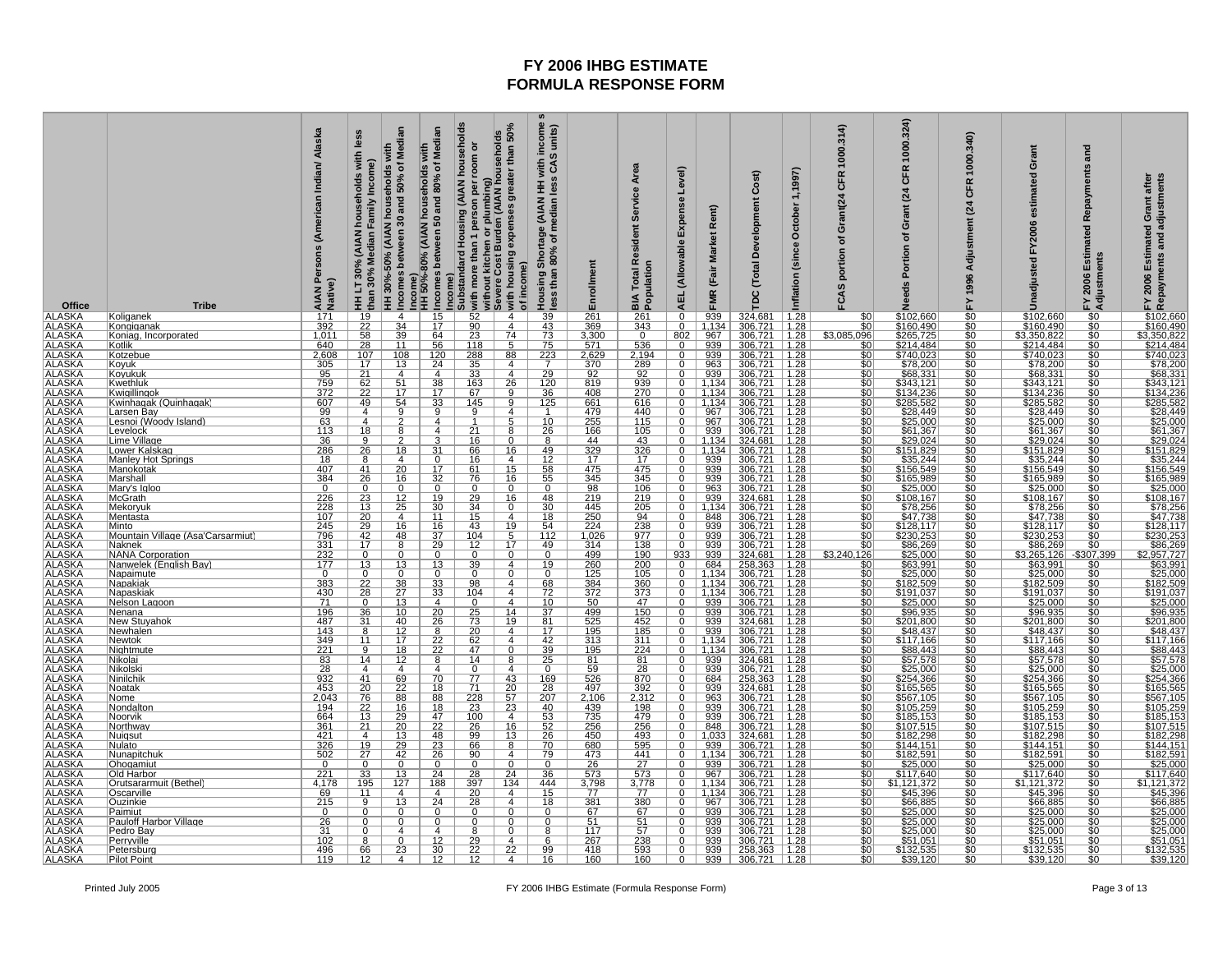| Office                                                                                                                                                                                                                         | <b>Tribe</b>                                                  | Persons (American Indian/ Alaska<br>AIAN Pe           | less<br>households with<br>Income)<br>Family<br>HHLT30% (AIAN<br>than 30% Median<br>than 30%                           | HH 30%-50% (AIAN households with<br>Incomes between 30 and 50% of Median                                      | Income)<br>Substandard Housing (AIAN households<br>Median<br>with<br>Incomes between 50 and 80% of<br>Income)<br>HH 50%-80% (AIAN households | with more than 1 person per room or<br>without kitchen or plumbing)<br>Severe Cost Burden (AIAN households | with income :<br>s CAS units)<br>greater than 50%<br>units)<br>Housing Shortage (AIAN HH v<br>less than 80% of median less<br>with housing expenses<br>of income) | Enrollment                                                              | Service Area<br><b>BIA Total Resident</b><br>Population                                                       | Level)<br>Expense<br>AEL (Allowable | FMR (Fair Market Rent)                                                                          | Development Cost)<br><b>TDC</b> (Total                         | October 1,1997)<br>Inflation (since                                                                              | CFR 1000.314)<br>portion of Grant(24<br>FCAS                                                                                                         | 1000.324)<br><b>CFR</b><br>$\overline{a}$<br>rant<br>ō<br>৳<br>Portion<br><b>Needs</b> | 1000.340)<br>CFR<br>$\overline{a}$<br>Adjustment<br>FY 1996 | Grant<br>estimated<br>FY2006<br>Unadjusted                  | and<br>Repayments<br>Estimated<br><b>FY 2006 Estim</b><br>Adjustments | Grant after<br>Repayments and adjustments<br>Estimated<br>2006<br>모                                                                                                                             |
|--------------------------------------------------------------------------------------------------------------------------------------------------------------------------------------------------------------------------------|---------------------------------------------------------------|-------------------------------------------------------|------------------------------------------------------------------------------------------------------------------------|---------------------------------------------------------------------------------------------------------------|----------------------------------------------------------------------------------------------------------------------------------------------|------------------------------------------------------------------------------------------------------------|-------------------------------------------------------------------------------------------------------------------------------------------------------------------|-------------------------------------------------------------------------|---------------------------------------------------------------------------------------------------------------|-------------------------------------|-------------------------------------------------------------------------------------------------|----------------------------------------------------------------|------------------------------------------------------------------------------------------------------------------|------------------------------------------------------------------------------------------------------------------------------------------------------|----------------------------------------------------------------------------------------|-------------------------------------------------------------|-------------------------------------------------------------|-----------------------------------------------------------------------|-------------------------------------------------------------------------------------------------------------------------------------------------------------------------------------------------|
| <b>ALASKA</b>                                                                                                                                                                                                                  | <b>Pilot Station</b><br>Pitka's Point                         | $\frac{605}{132}$                                     | $\frac{30}{11}$                                                                                                        | $\frac{42}{5}$                                                                                                | $\frac{33}{11}$                                                                                                                              | $\frac{96}{32}$<br>16                                                                                      | 9<br>100<br>$\overline{0}$<br>11                                                                                                                                  | $\frac{537}{161}$                                                       | $\frac{528}{154}$                                                                                             | $\overline{0}$<br>$\overline{0}$    | $\frac{939}{939}$                                                                               | 306,721<br>306,721<br>306,721                                  | $\frac{1.28}{1.28}$<br>1.28                                                                                      | \$0<br>\$0<br>\$0                                                                                                                                    | \$209,587<br>\$53,072<br>\$34,304                                                      | \$0<br>\$0<br>\$0<br>\$0<br>\$0<br>\$0                      | \$209,587<br>\$53,072<br>\$34,304                           | $\frac{$0}{$0}{$0}{$0 $$                                              | <u>\$209,587<br/>\$53,072</u><br>\$34,304<br>\$240,321<br>\$119,581<br>\$45,767                                                                                                                 |
|                                                                                                                                                                                                                                | Platinum                                                      | 43                                                    | 11                                                                                                                     | 4                                                                                                             | $\overline{9}$                                                                                                                               |                                                                                                            | $\overline{0}$<br>18                                                                                                                                              | 71                                                                      |                                                                                                               | $\overline{0}$                      | 1,134                                                                                           |                                                                |                                                                                                                  |                                                                                                                                                      |                                                                                        |                                                             |                                                             |                                                                       |                                                                                                                                                                                                 |
|                                                                                                                                                                                                                                | Point Hope<br>Point Lay                                       | $\frac{749}{238}$<br>162                              | $\frac{31}{11}$                                                                                                        | 24<br>4                                                                                                       | $\overline{20}$<br>13                                                                                                                        | $\frac{126}{74}$                                                                                           | $\overline{21}$<br>3<br>19<br>4                                                                                                                                   | $\frac{841}{200}$                                                       | $\frac{841}{221}$<br>145                                                                                      | $\overline{0}$                      | 1,033<br>1,033                                                                                  | 1,033 324,681<br>1,033 324,681<br>684 258,363                  | $\frac{1.28}{1.28}$                                                                                              | $\frac{$0}{$0}{$0}$                                                                                                                                  | \$240,321<br>\$119,581                                                                 |                                                             | \$240,321<br>\$119,581                                      |                                                                       |                                                                                                                                                                                                 |
|                                                                                                                                                                                                                                | <b>Port Graham</b>                                            |                                                       |                                                                                                                        | $\overline{9}$                                                                                                | $\overline{13}$                                                                                                                              |                                                                                                            | $\overline{0}$<br>$\overline{9}$                                                                                                                                  | 151                                                                     |                                                                                                               | $\overline{0}$                      |                                                                                                 |                                                                | 1.28                                                                                                             |                                                                                                                                                      | \$45,767                                                                               |                                                             | \$45,767                                                    | \$0                                                                   |                                                                                                                                                                                                 |
|                                                                                                                                                                                                                                | Port Heiden<br>Port Lions                                     | 91                                                    | $\frac{4}{15}$                                                                                                         | $\frac{12}{20}$                                                                                               | $\frac{16}{16}$                                                                                                                              | $\overline{8}$<br>$\overline{4}$                                                                           | $\frac{19}{28}$<br>4<br>13                                                                                                                                        | $\frac{139}{352}$<br>78                                                 | $\frac{143}{360}$                                                                                             | $\overline{0}$                      | $\frac{939}{939}$ $\frac{967}{939}$ $\frac{939}{939}$                                           | 256,565<br>306,721<br>306,721<br>306,721<br>306,721            | $\begin{array}{r}\n 1.28 \\  1.28 \\  1.28 \\  1.28 \\  1.28 \\  1.28 \\  1.28 \\  1.28 \\  \hline\n\end{array}$ | $rac{60}{60}$                                                                                                                                        | $\frac{$34,759}{$60,793}$                                                              | \$0<br>\$0<br>\$0                                           | \$34,759<br>\$60,793<br>\$25,000                            | $\frac{10}{10}$                                                       | \$45,767<br>\$34,759<br>\$60,793<br>\$25,000<br>\$89,222<br>\$81,607<br>\$37,817<br>\$115,631<br>\$87,122<br>\$87,122                                                                           |
|                                                                                                                                                                                                                                | <b>Portage Creek</b>                                          | $\frac{178}{33}$                                      | $\frac{0}{19}$<br>$\frac{19}{23}$<br>$\frac{23}{10}$                                                                   | $\overline{0}$                                                                                                | $\overline{0}$                                                                                                                               | $\overline{0}$                                                                                             |                                                                                                                                                                   |                                                                         |                                                                                                               |                                     |                                                                                                 |                                                                |                                                                                                                  |                                                                                                                                                      |                                                                                        |                                                             |                                                             |                                                                       |                                                                                                                                                                                                 |
|                                                                                                                                                                                                                                | Qagan Tayagungin (Sand Point<br><u> Qawalanqin (Unalaska)</u> | 441<br>409                                            |                                                                                                                        | 17<br>$\overline{12}$                                                                                         | $\overline{32}$<br>$\overline{0}$                                                                                                            | $\frac{21}{29}$<br>$\frac{29}{19}$                                                                         | $\frac{13}{12}$<br>$\frac{20}{0}$                                                                                                                                 | 620<br>539                                                              | $\frac{620}{539}$                                                                                             | $\overline{0}$<br>$\overline{0}$    |                                                                                                 |                                                                |                                                                                                                  | $rac{60}{60}$                                                                                                                                        | \$89,222                                                                               | $\frac{60}{100}$                                            | \$89,222<br>\$81,607                                        | $\frac{1}{30}$                                                        |                                                                                                                                                                                                 |
|                                                                                                                                                                                                                                | Rampart                                                       | 42                                                    |                                                                                                                        | $\overline{0}$                                                                                                | 4                                                                                                                                            |                                                                                                            | 4<br>8                                                                                                                                                            | 41                                                                      | $\overline{41}$                                                                                               | $\overline{0}$                      | 939                                                                                             | 306,721                                                        |                                                                                                                  |                                                                                                                                                      |                                                                                        |                                                             | \$37,817                                                    |                                                                       |                                                                                                                                                                                                 |
|                                                                                                                                                                                                                                | <b>Red Devil</b><br><u>Ruby</u>                               | 28<br>167                                             | 11<br>$\overline{19}$                                                                                                  | $\Omega$                                                                                                      | 4                                                                                                                                            | 11                                                                                                         | $\frac{16}{32}$<br>$\frac{32}{52}$<br>4<br>14                                                                                                                     | $\frac{28}{162}$<br>296                                                 | $\frac{28}{162}$ $\frac{162}{323}$                                                                            | $\Omega$                            | $\frac{1,134}{939}$                                                                             | 306,721<br>324,681                                             | $\frac{1.28}{1.28}$                                                                                              | $\frac{$0}{$0}{$0}{$0 $$                                                                                                                             | $\frac{$32,752}{$115,631}$                                                             | $\frac{$C}{$C}$                                             | $\frac{$32,752}{$115,631}$                                  |                                                                       |                                                                                                                                                                                                 |
|                                                                                                                                                                                                                                | <b>Russian Mission</b>                                        | 313                                                   | 14                                                                                                                     | $\frac{20}{30}$                                                                                               | 29                                                                                                                                           | $\frac{46}{32}$                                                                                            | 0                                                                                                                                                                 |                                                                         |                                                                                                               | 0                                   | 939                                                                                             | 306,721                                                        | 1.28                                                                                                             |                                                                                                                                                      |                                                                                        | ŚĆ                                                          |                                                             |                                                                       |                                                                                                                                                                                                 |
|                                                                                                                                                                                                                                | <b>Saint George</b><br><b>Saint Michae</b>                    |                                                       |                                                                                                                        | 4                                                                                                             | $\frac{8}{22}$<br>45                                                                                                                         |                                                                                                            | 8<br>$\overline{4}$                                                                                                                                               |                                                                         |                                                                                                               | $\mathbf 0$                         | 939                                                                                             |                                                                | $\frac{1.28}{1.28}$                                                                                              | $\frac{$0}{$0}{$0}{$0 $$                                                                                                                             | $\frac{$43,563}{$135,170}$                                                             |                                                             | $\frac{$43,563}{$135,170}$                                  | <u>\$0</u>                                                            | $\frac{$43,563}{$135,170}$                                                                                                                                                                      |
|                                                                                                                                                                                                                                | <b>Saint Paul</b>                                             |                                                       |                                                                                                                        | $\frac{16}{29}$                                                                                               |                                                                                                                                              | $\frac{12}{82}$<br>$\frac{82}{90}$                                                                         | $\overline{20}$                                                                                                                                                   |                                                                         |                                                                                                               |                                     |                                                                                                 |                                                                |                                                                                                                  |                                                                                                                                                      |                                                                                        |                                                             |                                                             |                                                                       | <u>\$194,864</u>                                                                                                                                                                                |
|                                                                                                                                                                                                                                | Salamatof<br>Savoonqa                                         | $\frac{144}{374}$ $\frac{590}{670}$ $\frac{228}{324}$ | $\frac{8}{16}$ $\frac{22}{9}$ $\frac{57}{17}$                                                                          | 4<br>47                                                                                                       | $\overline{4}$<br>$\overline{35}$                                                                                                            |                                                                                                            | $\frac{12}{19}$ $\frac{33}{17}$ $\frac{17}{93}$ $\frac{5}{9}$<br>0<br>16                                                                                          | $\frac{131}{131}$ $\frac{399}{653}$ $\frac{155}{721}$ $\frac{721}{175}$ | $\frac{123}{334}$ $\frac{334}{450}$ $\frac{153}{715}$                                                         | $\mathbf 0$<br>$\overline{0}$       | $\frac{963}{939}$ $\frac{684}{963}$                                                             | 306,721<br>306,721<br>306,721<br>258,363<br>324,681            | $\frac{1.28}{1.28}$<br>1.28                                                                                      | $\frac{$0}{$0}{$0}{$0 $$                                                                                                                             | $\frac{$25,000}{$317,110}$                                                             | \$0<br>\$0<br>\$0<br>\$0                                    | $\frac{$25,000}{$317,110}$                                  | $\frac{$0}{$0}$                                                       | \$25,000<br>\$317,110                                                                                                                                                                           |
|                                                                                                                                                                                                                                | Saxman                                                        |                                                       |                                                                                                                        | 20                                                                                                            | 19                                                                                                                                           | $\frac{152}{24}$                                                                                           | $\overline{4}$                                                                                                                                                    |                                                                         | 289                                                                                                           | $\overline{0}$                      | 900                                                                                             | 258,363                                                        | 1.28                                                                                                             |                                                                                                                                                      |                                                                                        |                                                             |                                                             |                                                                       | $\frac{$377,110}{$56,518}$<br>$$175,710$<br>$$245,962$<br>$$42,275$                                                                                                                             |
|                                                                                                                                                                                                                                | <u>Scammon Bav</u><br><u>Selawik</u>                          | $\frac{510}{812}$<br>133                              | $\frac{32}{62}$<br>28                                                                                                  | $\frac{30}{41}$                                                                                               | $\frac{18}{29}$                                                                                                                              | $\frac{66}{107}$                                                                                           | $\frac{25}{15}$<br>$\frac{42}{72}$<br>$\frac{25}{26}$                                                                                                             | 430<br>844                                                              | 430<br>768                                                                                                    | $\Omega$                            | 939<br>939                                                                                      | 306,721                                                        | 1.28<br>1.28                                                                                                     | 8888                                                                                                                                                 | $5175,710$ $5245,962$ $542,275$ $570,241$                                              | $\frac{$0}{\$0}$                                            | $\frac{$175,710}{$245,962}$                                 |                                                                       |                                                                                                                                                                                                 |
|                                                                                                                                                                                                                                | Seldovia                                                      |                                                       |                                                                                                                        | $\overline{4}$                                                                                                | 11                                                                                                                                           |                                                                                                            | 9                                                                                                                                                                 | 907                                                                     | 110                                                                                                           | 0                                   | 684                                                                                             | 306,721<br>258,363                                             | 1.28                                                                                                             |                                                                                                                                                      |                                                                                        | \$0<br>\$0                                                  |                                                             |                                                                       |                                                                                                                                                                                                 |
|                                                                                                                                                                                                                                | Shageluk<br>Shaktoolik                                        | 129<br>238                                            | 10                                                                                                                     | 15                                                                                                            | 10                                                                                                                                           | 40                                                                                                         | $\overline{0}$<br>$\overline{4}$                                                                                                                                  | 125<br>211                                                              | 125                                                                                                           | 0<br>$\overline{0}$                 | 939<br>963                                                                                      | 306,721                                                        | 1.28                                                                                                             |                                                                                                                                                      |                                                                                        |                                                             | \$70,241                                                    | \$0                                                                   | \$70,241                                                                                                                                                                                        |
|                                                                                                                                                                                                                                | <u>Sheldon's Point</u>                                        | 174                                                   |                                                                                                                        | $\frac{20}{11}$                                                                                               | $\frac{20}{9}$                                                                                                                               | $\frac{33}{46}$<br>141                                                                                     | $\frac{29}{26}$<br>$\frac{5}{21}$                                                                                                                                 | $\frac{138}{643}$                                                       | $\frac{185}{122}$                                                                                             |                                     | $\frac{939}{963}$                                                                               | $\frac{306,721}{306,721}$<br>$\frac{306,721}{306,721}$         | $\frac{1.28}{1.28}$<br>1.28                                                                                      | $\frac{$0}{$0}{$0}{$0 $$                                                                                                                             | $\frac{$76,914}{$87,237}$<br>\$87,237                                                  | SC<br>SC<br>SC                                              | $\frac{$76,914}{$87,237}$<br>\$87,237                       |                                                                       |                                                                                                                                                                                                 |
|                                                                                                                                                                                                                                | Shishmaref<br>Shoonag' Tribe of Kodiak                        | 579                                                   |                                                                                                                        | $\overline{26}$                                                                                               | 44<br>42                                                                                                                                     | 15                                                                                                         | 48                                                                                                                                                                |                                                                         |                                                                                                               | $\overline{0}$<br>$\overline{0}$    | 967                                                                                             |                                                                | 1.28                                                                                                             |                                                                                                                                                      | \$160,595                                                                              |                                                             | \$160,595                                                   | \$0<br>\$0                                                            |                                                                                                                                                                                                 |
|                                                                                                                                                                                                                                | Shungnal                                                      | $\frac{663}{267}$                                     | $\frac{10}{9}$<br>$\frac{17}{27}$<br>$\frac{27}{38}$<br>$\frac{18}{18}$                                                | 4                                                                                                             | $\overline{18}$                                                                                                                              | $\frac{42}{5}$                                                                                             | $\frac{\frac{18}{106}}{\frac{27}{26}}$<br>$\overline{4}$                                                                                                          | $\frac{1,213}{266}$                                                     | $\frac{1,213}{253}$ $\frac{253}{13}$                                                                          | $\overline{0}$                      | 939                                                                                             | $\frac{258,363}{324,681}$                                      | 1.28                                                                                                             | $rac{60}{100}$                                                                                                                                       | $$90,662$<br>$$29,743$                                                                 | \$0<br>\$0<br>\$0<br>\$0<br>\$0<br>\$0                      | $$90,662$<br>$$29,743$                                      |                                                                       | $\begin{array}{r}\n 370,241 \\  \hline\n $76,914 \\  \hline\n $87,237 \\  \hline\n $261,631 \\  \hline\n $160,595 \\  \hline\n $90,662 \\  \hline\n $29,743 \\  \hline\n $50,208\n \end{array}$ |
|                                                                                                                                                                                                                                | <u>Skaqway</u><br>Sleetmute                                   | 96<br>100                                             | 8<br>21                                                                                                                |                                                                                                               | 15<br>9                                                                                                                                      | $\frac{26}{5}$                                                                                             | 5<br>$\overline{4}$                                                                                                                                               | 48<br>126                                                               | 111                                                                                                           | $\overline{0}$<br>$\Omega$          | 939<br>1,134                                                                                    | 306,721                                                        | 1.28                                                                                                             |                                                                                                                                                      |                                                                                        |                                                             |                                                             |                                                                       |                                                                                                                                                                                                 |
|                                                                                                                                                                                                                                | Solomon                                                       | 3                                                     | $\frac{0}{17}$                                                                                                         |                                                                                                               |                                                                                                                                              | $\mathbf{0}$                                                                                               | $\frac{21}{0}$<br>28<br>$\Omega$                                                                                                                                  | $\frac{68}{275}$                                                        | $\frac{61}{120}$                                                                                              |                                     | 963                                                                                             | 306,721                                                        | $\frac{1.28}{1.28}$                                                                                              | $rac{10}{100}$                                                                                                                                       | $\frac{$59,308}{$25,000}$                                                              |                                                             | $\frac{$59.308}{$25.000}{$47.130$                           | $\frac{$0}{$0}$                                                       | \$59,308<br>\$25,000<br>\$47,130                                                                                                                                                                |
|                                                                                                                                                                                                                                | <b>South Naknek</b><br><b>Stebbins</b>                        | 119                                                   |                                                                                                                        | 44                                                                                                            | 8                                                                                                                                            | 12                                                                                                         | 4<br>15                                                                                                                                                           | 642                                                                     | 642                                                                                                           | 0<br>$\overline{0}$                 | 939                                                                                             | 306,721                                                        | <u>1.28</u>                                                                                                      |                                                                                                                                                      |                                                                                        |                                                             | \$240,133                                                   | \$0                                                                   | \$240,133                                                                                                                                                                                       |
|                                                                                                                                                                                                                                | Stevens Village                                               | $\frac{565}{86}$                                      | $\frac{44}{21}$<br>$\frac{11}{11}$                                                                                     | 4                                                                                                             | $\frac{22}{4}$                                                                                                                               | $\frac{120}{29}$ $\frac{29}{12}$ $\frac{45}{77}$                                                           | $\frac{67}{29}$<br>$\frac{23}{8}$<br>$\overline{4}$                                                                                                               | $\frac{199}{199}$ $\frac{59}{21}$ $\frac{21}{126}$ $\frac{126}{942}$    | $\frac{121}{121}$ $\frac{54}{21}$ $\frac{126}{208}$                                                           |                                     | $\frac{963}{939}$                                                                               | 306,721<br>306,721<br>324,681<br>324,681<br>306,721<br>324,681 | $\begin{array}{r} 1.28 \\ 1.28 \\ 1.28 \\ 1.28 \\ 1.28 \\ 1.28 \\ 1.28 \\ 1.28 \\ \hline \end{array}$            | $\frac{$0}{$0}{$0}{$0 $$                                                                                                                             | $\frac{$240,133}{$63,538}$                                                             | $\frac{60}{100}$                                            | $\frac{$63,538}{$53,399}$<br>$\frac{$25,000}{$98,794}$      | $\frac{\$0}{\$0}$<br>$\frac{\$0}{\$0}$                                | \$63,538                                                                                                                                                                                        |
|                                                                                                                                                                                                                                | <b>Stony River</b><br>Takotna                                 |                                                       | $\overline{4}$                                                                                                         | 4                                                                                                             | $\overline{0}$                                                                                                                               |                                                                                                            | 4<br>$\Omega$                                                                                                                                                     |                                                                         |                                                                                                               | $\overline{0}$                      | 1,134<br>939                                                                                    |                                                                |                                                                                                                  |                                                                                                                                                      |                                                                                        |                                                             |                                                             |                                                                       |                                                                                                                                                                                                 |
|                                                                                                                                                                                                                                | Tanacross                                                     | $\frac{1}{135}$<br>259                                | $\frac{24}{25}$                                                                                                        | 17                                                                                                            | 13                                                                                                                                           |                                                                                                            | $\frac{51}{68}$<br>$\overline{4}$                                                                                                                                 |                                                                         |                                                                                                               | $\overline{0}$                      | 848                                                                                             |                                                                |                                                                                                                  | $rac{60}{60}$                                                                                                                                        | $$25,000$<br>$$98,794$                                                                 | $\frac{10}{10}$                                             |                                                             | $\frac{$0}{$0}$                                                       | $\frac{$800,000}{$25,000}{$98,794$                                                                                                                                                              |
|                                                                                                                                                                                                                                | Tanana<br><b>Tatitlek</b>                                     |                                                       | 13                                                                                                                     | 19<br>9                                                                                                       | 30<br>15                                                                                                                                     | 9                                                                                                          | 12<br>9<br><u> 19</u>                                                                                                                                             | 91                                                                      |                                                                                                               | 0<br>$\Omega$                       | 939<br>848                                                                                      |                                                                | 1.28                                                                                                             |                                                                                                                                                      | \$171,674                                                                              |                                                             | \$171,674                                                   |                                                                       |                                                                                                                                                                                                 |
|                                                                                                                                                                                                                                | Tazlina                                                       | $\frac{99}{94}$                                       | $\frac{9}{0}$                                                                                                          |                                                                                                               | 4                                                                                                                                            | $\overline{4}$                                                                                             | 4<br>6                                                                                                                                                            | 147                                                                     | $\frac{90}{159}$                                                                                              |                                     | 848                                                                                             | 258,363<br>258,363                                             | 1.28                                                                                                             | \$0<br>\$0<br>\$0                                                                                                                                    | $\frac{$39.864}{$25.000}$                                                              | $\frac{$0}{\$0}$                                            | \$39,864<br>\$25,000<br>\$25,000                            |                                                                       | \$39,864<br>\$25,000<br>\$25,000                                                                                                                                                                |
|                                                                                                                                                                                                                                | Telida<br>Teller                                              | $\overline{3}$<br>270                                 |                                                                                                                        | 21                                                                                                            | $\overline{0}$<br><u>16</u>                                                                                                                  | $\overline{0}$                                                                                             | $\overline{0}$<br>$\overline{0}$<br>11                                                                                                                            | 3<br>208                                                                | 3                                                                                                             | 0<br>$\overline{0}$                 | 939                                                                                             | 324,681                                                        | 1.28<br>1.28                                                                                                     |                                                                                                                                                      | \$127,894                                                                              | \$0                                                         | \$127,894                                                   | \$0                                                                   |                                                                                                                                                                                                 |
|                                                                                                                                                                                                                                | <b>Tetlin</b>                                                 | 124                                                   |                                                                                                                        |                                                                                                               | 4                                                                                                                                            |                                                                                                            | 9                                                                                                                                                                 | 114                                                                     | $\frac{91}{114}$                                                                                              |                                     | $\frac{963}{848}$                                                                               |                                                                |                                                                                                                  |                                                                                                                                                      | $$95,462$<br>$$1,494,510$                                                              |                                                             | $$95,462$<br>$$5,402,502$                                   |                                                                       |                                                                                                                                                                                                 |
|                                                                                                                                                                                                                                | Tlingit-Haida Central Counci<br>Togiak                        | $\frac{5,490}{808}$                                   | $\begin{array}{r}\n 16 \\  \hline\n 20 \\  \hline\n 431 \\  \hline\n 82 \\  \hline\n 37 \\  \hline\n 17\n \end{array}$ |                                                                                                               | $\frac{256}{39}$<br>39                                                                                                                       | $\begin{array}{r} 64 \\ \hline 44 \\ \hline 175 \\ \hline 134 \\ \hline 91 \\ \hline 83 \end{array}$       | $\begin{array}{r} 32 \\ 32 \\ 1.024 \\ 155 \\ 65 \\ 77 \\ \hline \end{array}$<br>$\frac{390}{9}$                                                                  | <u> 16,114</u>                                                          |                                                                                                               | $\frac{\frac{8}{0}}{\frac{757}{0}}$ | $\begin{array}{r}\n 1.025 \\  \hline\n 939 \\  \hline\n 1.134 \\  \hline\n 1.134\n \end{array}$ | 306,721<br>306,721<br>258,363<br>306,721<br>306,721<br>306,721 | $\frac{1.28}{1.28}$ $\frac{1.28}{1.28}$ $\frac{1.28}{1.28}$                                                      |                                                                                                                                                      |                                                                                        |                                                             |                                                             | $\frac{\frac{60}{90}}{\frac{233,060}{90}}$                            |                                                                                                                                                                                                 |
|                                                                                                                                                                                                                                | <b>Toksook Bay</b>                                            |                                                       |                                                                                                                        |                                                                                                               |                                                                                                                                              |                                                                                                            | $\frac{61}{4}$                                                                                                                                                    | $\frac{868}{654}$                                                       |                                                                                                               |                                     |                                                                                                 |                                                                |                                                                                                                  |                                                                                                                                                      |                                                                                        |                                                             | \$392,756<br>\$180,977                                      |                                                                       |                                                                                                                                                                                                 |
| ALASKA ALASKA ALASKA ALASKA ALASKA ALASKA ALASKA ALASKA ALASKA ALASKA ALASKA ALASKA ALASKA ALASKA ALASKA ALASKA ALASKA ALASKA ALASKA ALASKA ALASKA ALASKA ALASKA ALASKA ALASKA ALASKA ALASKA ALASKA ALASKA ALASKA ALASKA ALASK | Tuluksak<br>Tuntutulial                                       | 453<br>411                                            | 21                                                                                                                     | $\begin{array}{r}\n 19 \\  \hline\n 401 \\  \hline\n 51 \\  21 \\  \hline\n 34 \\  \hline\n 26\n \end{array}$ | 28<br>25                                                                                                                                     |                                                                                                            | $\overline{4}$<br>$\frac{1}{47}$<br>4                                                                                                                             | 508<br>384                                                              | $\begin{array}{r}\n 16,004 \\  \hline\n 809 \\  \hline\n 653 \\  \hline\n 508 \\  \hline\n 379\n \end{array}$ | 0                                   | 1,134                                                                                           | 306,721                                                        | 1.28                                                                                                             | $\frac{80}{60}$<br>$\frac{60}{60}$<br>$\frac{60}{60}$<br>$\frac{60}{60}$<br>$\frac{60}{60}$<br>$\frac{60}{60}$<br>$\frac{60}{60}$<br>$\frac{60}{60}$ | 1,494,310<br>\$392,756<br>\$180,977<br>\$165,108<br>\$165,729<br>\$33,164<br>\$75,267  |                                                             | \$165,108<br>\$153,502<br>\$165,729<br>\$33,164<br>\$75,267 | $\frac{50}{50}$                                                       | 325,000<br>\$127,894<br>5.169,442<br>5.169,442<br>\$3392,756<br>\$180,977<br>\$165,729<br>\$33,164<br>\$75,267<br>\$75,267<br>\$75,267                                                          |
|                                                                                                                                                                                                                                | Tununak                                                       | $\frac{354}{70}$                                      | $\frac{33}{2}$                                                                                                         | 30                                                                                                            | 25                                                                                                                                           | $\frac{83}{72}$<br>17                                                                                      | $\frac{85}{17}$<br>9                                                                                                                                              | 247                                                                     |                                                                                                               |                                     | $\begin{array}{r c}\n1.134 \\ \hline\n939\n\end{array}$                                         | $\frac{306,721}{306,721}$                                      | 1.28                                                                                                             |                                                                                                                                                      |                                                                                        |                                                             |                                                             |                                                                       |                                                                                                                                                                                                 |
|                                                                                                                                                                                                                                | <b>Twin Hills</b><br>Tyonek                                   | 197                                                   | $\overline{4}$<br>19                                                                                                   | $\frac{8}{27}$                                                                                                | 4<br>20                                                                                                                                      | $\overline{9}$                                                                                             | $\Omega$<br>52<br>11                                                                                                                                              | 102<br>581                                                              | $\frac{321}{80}$                                                                                              | $\overline{0}$                      | 684                                                                                             |                                                                | 1.28<br>1.28                                                                                                     |                                                                                                                                                      |                                                                                        |                                                             |                                                             |                                                                       |                                                                                                                                                                                                 |
| ALASKA<br>ALASKA<br>ALASKA                                                                                                                                                                                                     | <u>Uqashik</u>                                                | $\frac{9}{14}$                                        | $\overline{4}$                                                                                                         | 4                                                                                                             | $\overline{0}$                                                                                                                               | 4                                                                                                          | $\overline{4}$<br>8                                                                                                                                               |                                                                         |                                                                                                               | $\overline{0}$                      | 939                                                                                             | $\frac{306,721}{306,721}$<br>$\frac{306,721}{306,721}$         |                                                                                                                  |                                                                                                                                                      | $\frac{$25,000}{$25,000}$                                                              |                                                             | $\frac{$25,000}{$25,000}$                                   |                                                                       | $\frac{$25,000}{$25,000}$                                                                                                                                                                       |
|                                                                                                                                                                                                                                | Umkumiute<br>Unalaklee <sup>®</sup>                           | 714                                                   | $rac{0}{41}$                                                                                                           | 38                                                                                                            | 47                                                                                                                                           | 95                                                                                                         | 16<br>68                                                                                                                                                          | $\frac{65}{31}$<br>637                                                  | $\frac{65}{28}$<br>806                                                                                        | $\overline{\mathfrak{o}}$           | 1,134<br>963                                                                                    |                                                                | $\frac{1.28}{1.28}$<br>1.28                                                                                      | $\frac{$0}{$0}{$0}$                                                                                                                                  |                                                                                        | SC<br>SC                                                    |                                                             | \$0                                                                   |                                                                                                                                                                                                 |
| <b>ALASKA</b><br>ALASKA                                                                                                                                                                                                        | Unga                                                          | 45                                                    | $\overline{0}$                                                                                                         | $\Omega$                                                                                                      | $\overline{1}$                                                                                                                               | $\overline{0}$                                                                                             | $\Omega$                                                                                                                                                          | 87                                                                      | 87                                                                                                            | $\overline{0}$<br>$\overline{0}$    |                                                                                                 | 939 306,721<br>939 306,721                                     | 1.28                                                                                                             | $rac{$0}{$0}$                                                                                                                                        | \$25,000                                                                               | $\frac{$0}{\$0}$                                            | $$25,000$<br>$$102,550$                                     | $\frac{$0}{$0}$                                                       | $\frac{$25,000}{$102,550}$                                                                                                                                                                      |
|                                                                                                                                                                                                                                | Venetie                                                       | 334                                                   | $\overline{20}$                                                                                                        | 18                                                                                                            | 21                                                                                                                                           | 24                                                                                                         | 15<br>58                                                                                                                                                          | 237                                                                     | 237                                                                                                           |                                     |                                                                                                 |                                                                | 1.28                                                                                                             |                                                                                                                                                      | \$102,550                                                                              |                                                             |                                                             |                                                                       |                                                                                                                                                                                                 |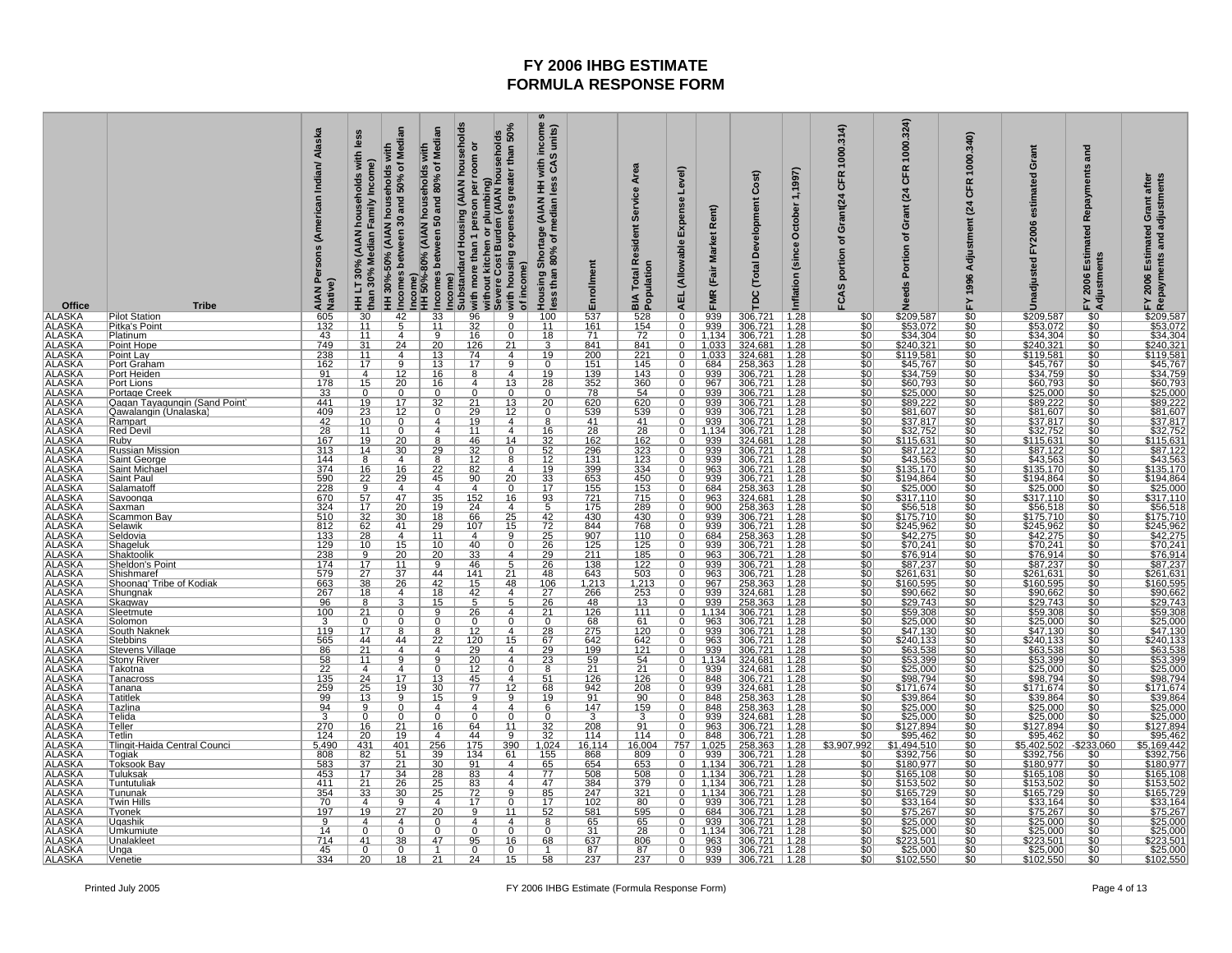| Office                     | Tribe                 | AIAN<br>Nativ                                   |    | 主<br>48<br>Ö<br>ç,<br>ă<br>$\bullet$<br>š<br>D% | ₫<br>ᇹ<br>c | ă<br>e,<br>ö<br>$\Omega$ | వి<br>50<br>틉<br>ъ | $\boldsymbol{\omega}$<br>ncome<br>units)<br><b>E</b><br>SAS<br>ss<br>≦ ≝<br>(AIAN<br>edian<br>Shortage<br>80% of m<br>ᄛ |         | œ<br>품 효<br>$\overline{\mathbf{o}}$ | ୍ଚି<br>ă<br>ellA)<br>쁮 | Έ<br>۴ | 穷<br>≏<br>Ě<br>ں<br>5 | 997)<br>÷<br>O<br>Inflatio | €<br>œ<br>ш.<br>$\mathbf c$<br>Ş<br>ن | 324)<br>∊<br>e<br>е<br>Q | ຣ<br>്ര                  | Ë<br>O<br>ៜ<br>∍         | 혼<br>$\omega$<br>متعدد<br><b>Rep</b><br>73<br>Ë<br><b>in</b><br>ш<br>2006<br>iustm<br>도 중 | after<br>setter<br>Š<br>$\bar{N}$<br>도 ᅂ |
|----------------------------|-----------------------|-------------------------------------------------|----|-------------------------------------------------|-------------|--------------------------|--------------------|-------------------------------------------------------------------------------------------------------------------------|---------|-------------------------------------|------------------------|--------|-----------------------|----------------------------|---------------------------------------|--------------------------|--------------------------|--------------------------|-------------------------------------------------------------------------------------------|------------------------------------------|
| ALASKA<br>ALASKA<br>ALASKA | Wainwright            | $\frac{555}{149}$                               | 26 | 20                                              | 25          |                          |                    | 35                                                                                                                      | 602     | 622                                 | $\Omega$               | 1,033  | 324,681               | 1.28                       | $rac{$0}{0}$                          | \$205,158                | $\frac{$0}{$0}{$0}{$0 $$ | \$205,158                | $\frac{$0}{$0}{$0}{$0 $$                                                                  | \$205,158<br>\$83,465<br>\$119,042       |
|                            | Wales                 |                                                 | 11 |                                                 | 16          | 43                       |                    | 19                                                                                                                      | 267     | 267                                 |                        | 963    | 306,721               | 1.28                       |                                       | \$83,465                 |                          |                          |                                                                                           |                                          |
|                            | <b>White Mountain</b> | 191                                             | 25 | 28                                              | 13          | 45                       | 15                 | 37                                                                                                                      | 275     | 182                                 |                        | 963    | 306,721               | 1.28                       | \$0                                   | \$119,042]               |                          | \$119,042                |                                                                                           |                                          |
| <b>ALASKA</b><br>ALASKA    | Wrangell              | 603                                             | 43 | 34                                              | 67          | 24                       |                    | 126                                                                                                                     | 565     | 602                                 | $\Omega$               | 939    | 258,363               | 1.28                       | \$0                                   | \$121,677                | $\frac{$0}{$0}$          | \$121,677                | $\frac{$0}{$0}$                                                                           | $$121,677$<br>$$115,218$                 |
|                            | Yakutat               | 377                                             | 28 | 20                                              | 27          | 47                       | 16                 | 54                                                                                                                      | 385     | 358                                 | $\Omega$               | 939    | 258,363               | $\sqrt{1.28}$              | S <sub>0</sub>                        | \$115,218                |                          | \$115,218                |                                                                                           |                                          |
| <b>ALASKA</b>              | <b>SUMMARY TOTAL</b>  | $111,192$ 6,866 6,367 6,996 12,519 4,612 15,582 |    |                                                 |             |                          |                    |                                                                                                                         | 161,730 | 134,926                             |                        |        |                       |                            | \$40,553,588                          | \$36,655,175             | \$0                      | \$77,208,763 - \$912,898 |                                                                                           | \$76,295,865                             |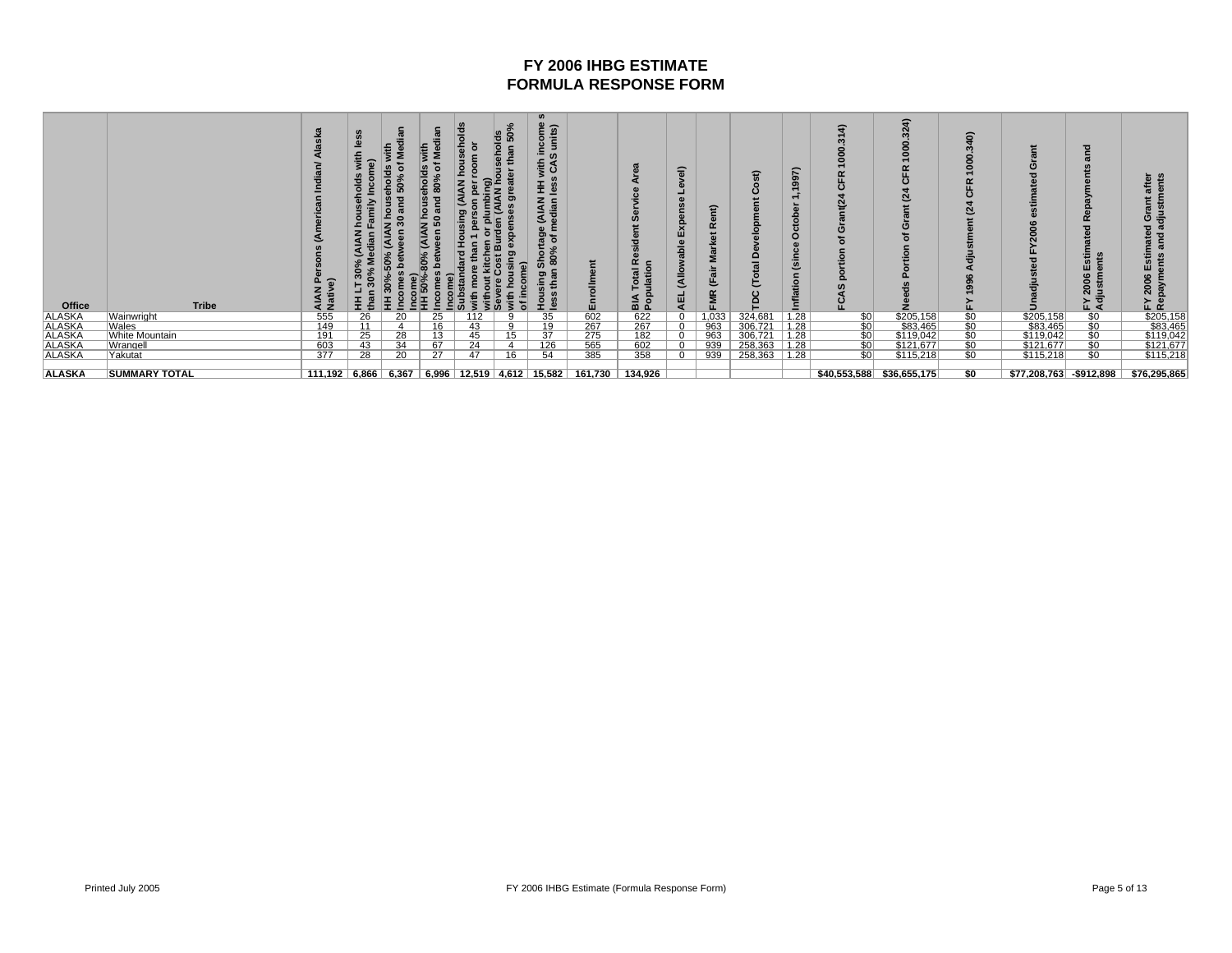| Office                                                                                                                                                                                                                                                             | <b>Tribe</b>                                                              | Persons (American Indian/ Alaska<br>AIAN Pe<br>Native) | les<br>with<br>households<br>š<br>Family<br>(AIAN<br>ledian<br>30%<br>than<br>E<br>$\overline{74}$ | 30 and 50% of Median<br>eholds<br>house<br>HH 30%-50% (AIAN<br>Incomes between<br>60 | Mediar<br>with<br>50 and 80% of<br>Income)<br>HH 50%-80% (AIAN households<br>Incomes between<br>87 | (AIAN households<br>greater than 50%<br>plumbing)<br>m (AIAN households<br>room or<br>person per<br>Income)<br>Substandard Housing<br>without kitchen or pli<br>Severe Cost Burden<br>with more than 1<br>44 | income<br>units)<br>HH with in<br>less CAS<br>  Shortage (AIAN <del> </del><br>n 80% of median  <br>with housing expenses<br>of income)<br>less than<br><b>Housing</b> | Enrollment                                                                                                        | Service Area<br>Resident<br>Population<br>Total <sup>1</sup><br>ВIА<br>794 | Tel)<br>ڡ۠<br>Expense<br><b>AEL</b> (Allowable<br>193 | Rent)<br>(Fair Market<br><b>FMR</b>       | Cost)<br>Development<br>Total<br>рc<br>164,997 | 1,1997)<br>October<br>Inflation (since                                                                                                                                                                                                                                                                        | 1000.314<br><b>CFR</b><br>Grant(24<br>đ<br>portion<br>FCAS                                                                                                               | 000.324)<br>ზ<br>$\overline{a}$<br>ō<br>৳<br>rtion<br>Needs                               | 340)<br>1000<br>CFR<br>$\overline{a}$<br>Adjustment<br>1996<br>⊾ | Grant<br>F<br>estimat<br>FY2006<br>Unadjusted | and<br>Repayments<br>Estimated<br>Adjustments<br>2006<br>ᇫ<br>$\overline{50}$                                                                                                                                                                                                                                                                                                                                                                                                                                                                                                                 | Repayments and adjustments<br>Grant after<br>Estimated<br>2006<br>노<br>\$515,388        |
|--------------------------------------------------------------------------------------------------------------------------------------------------------------------------------------------------------------------------------------------------------------------|---------------------------------------------------------------------------|--------------------------------------------------------|----------------------------------------------------------------------------------------------------|--------------------------------------------------------------------------------------|----------------------------------------------------------------------------------------------------|--------------------------------------------------------------------------------------------------------------------------------------------------------------------------------------------------------------|------------------------------------------------------------------------------------------------------------------------------------------------------------------------|-------------------------------------------------------------------------------------------------------------------|----------------------------------------------------------------------------|-------------------------------------------------------|-------------------------------------------|------------------------------------------------|---------------------------------------------------------------------------------------------------------------------------------------------------------------------------------------------------------------------------------------------------------------------------------------------------------------|--------------------------------------------------------------------------------------------------------------------------------------------------------------------------|-------------------------------------------------------------------------------------------|------------------------------------------------------------------|-----------------------------------------------|-----------------------------------------------------------------------------------------------------------------------------------------------------------------------------------------------------------------------------------------------------------------------------------------------------------------------------------------------------------------------------------------------------------------------------------------------------------------------------------------------------------------------------------------------------------------------------------------------|-----------------------------------------------------------------------------------------|
|                                                                                                                                                                                                                                                                    | Aroostook Band of Micmac<br><b>Bad River Band</b>                         | $\frac{991}{2,185}$                                    | $\frac{160}{45}$                                                                                   | 114                                                                                  | 242                                                                                                | $\frac{19}{85}$<br>$\overline{77}$                                                                                                                                                                           | $\frac{131}{329}$                                                                                                                                                      | 1,180<br>6,292                                                                                                    | 1,795                                                                      | 204                                                   | 495<br>473                                | 179,443                                        | $\frac{1.28}{1.28}$<br>1.28                                                                                                                                                                                                                                                                                   | \$380,441<br>\$886,673                                                                                                                                                   | \$134,948<br>\$345,245<br>\$80,686                                                        | \$0<br>\$0<br>\$0                                                | \$515,388<br>$\frac{$1,231,919}{\$745,655}$   | $-$10,991$                                                                                                                                                                                                                                                                                                                                                                                                                                                                                                                                                                                    | ,220,928                                                                                |
|                                                                                                                                                                                                                                                                    | Bay Mills Indian Community                                                | 506                                                    | 45                                                                                                 | 43<br>44                                                                             | 69<br>30                                                                                           | 29<br>9                                                                                                                                                                                                      | $\overline{0}$                                                                                                                                                         | 1,610                                                                                                             | 985                                                                        | 194<br>231                                            | 505                                       | 164,997                                        |                                                                                                                                                                                                                                                                                                               | \$664,969                                                                                                                                                                |                                                                                           |                                                                  |                                               | $\overline{50}$                                                                                                                                                                                                                                                                                                                                                                                                                                                                                                                                                                               | \$745,655                                                                               |
|                                                                                                                                                                                                                                                                    | Boise Forte Band of Minn Chippewa<br><u>Catawba Indian Tribe</u>          | 4,860                                                  | 370                                                                                                | 314                                                                                  | 519                                                                                                | 26<br>162<br>328                                                                                                                                                                                             | $\frac{48}{1,129}$<br>249                                                                                                                                              | 2,857<br>2,430<br>474                                                                                             | 2,462<br>1,794                                                             | $\mathbf{0}$                                          | 524<br>601                                | 184,057<br>141,276                             | $\frac{1.28}{1.28}$<br>1.28                                                                                                                                                                                                                                                                                   | \$842,302<br>\$273,776                                                                                                                                                   | \$187,659<br>\$768,635                                                                    | \$620,219<br>$\frac{$0}{$0}$                                     | \$1,029,961<br>\$1,042,411                    |                                                                                                                                                                                                                                                                                                                                                                                                                                                                                                                                                                                               | <u>\$1,029,961</u><br>\$1,042,411                                                       |
|                                                                                                                                                                                                                                                                    | <u>Cayuqa Nation</u>                                                      | 948                                                    | <u>100</u>                                                                                         | 72                                                                                   | 77                                                                                                 | 31<br><u>86</u>                                                                                                                                                                                              |                                                                                                                                                                        |                                                                                                                   | 474                                                                        | $\overline{0}$                                        | 648                                       | 197,132                                        |                                                                                                                                                                                                                                                                                                               | \$0                                                                                                                                                                      | \$245,713                                                                                 |                                                                  | \$245,713<br>\$540,310                        | \$0                                                                                                                                                                                                                                                                                                                                                                                                                                                                                                                                                                                           | \$245,713                                                                               |
|                                                                                                                                                                                                                                                                    | Coharie State Tribe<br>Eastern Cherokee                                   | $\frac{2,133}{7,415}$                                  | 171<br>431                                                                                         | $\frac{203}{373}$                                                                    | 128<br>435                                                                                         | 79<br>112<br>261<br>172                                                                                                                                                                                      | $\frac{482}{573}$                                                                                                                                                      | 1,600<br>12,139                                                                                                   | 1,600<br>7,456                                                             | 170<br>219                                            | 455<br>504                                | 151,921<br>142,623                             | $\frac{1.28}{1.28}$                                                                                                                                                                                                                                                                                           | \$110,766<br>\$2,383,084                                                                                                                                                 | \$429,544<br>\$690,700                                                                    | $\frac{$106,231}{$0}$                                            | <u>33,073,784  </u>                           | \$0<br>185,039                                                                                                                                                                                                                                                                                                                                                                                                                                                                                                                                                                                | \$540,310<br><u>\$2,888,745</u>                                                         |
|                                                                                                                                                                                                                                                                    | Fond Du Lac Band of Minn Chippewa                                         | 7,793                                                  | 631                                                                                                | $\frac{451}{3}$                                                                      | 563                                                                                                | 313<br>$\begin{array}{r}\n 358 \\  \hline\n 22 \\  \hline\n 38\n \end{array}$                                                                                                                                | 1,304                                                                                                                                                                  | 3,905                                                                                                             | 2,522                                                                      | 203                                                   | 527                                       | 186,666                                        | $\begin{array}{r} 1.28 \\ 1.28 \\ 1.28 \\ 1.28 \\ 1.28 \end{array}$                                                                                                                                                                                                                                           | \$1,576,972                                                                                                                                                              | \$1,364,953<br>\$59,769<br>\$109,785                                                      | \$0                                                              | \$2,941,924                                   | <u>\$0</u>                                                                                                                                                                                                                                                                                                                                                                                                                                                                                                                                                                                    | <u>\$2,941,924</u>                                                                      |
|                                                                                                                                                                                                                                                                    | <u>Forest County Potawatami</u><br>Grand Portage Band of Minn Chippewa    | $\frac{778}{479}$                                      | 10                                                                                                 |                                                                                      | 61                                                                                                 | $\frac{31}{20}$                                                                                                                                                                                              | $\Omega$<br>100                                                                                                                                                        | 1,186<br>1,089                                                                                                    | 643<br>570                                                                 | $\frac{195}{175}$                                     | 514<br>487                                | 177,103<br>186,666                             |                                                                                                                                                                                                                                                                                                               | \$279,481<br>\$121,146<br>\$386,551                                                                                                                                      |                                                                                           | $\frac{10}{10}$                                                  | \$339,250<br>\$230,932                        | $\frac{$0}{$0}$                                                                                                                                                                                                                                                                                                                                                                                                                                                                                                                                                                               | \$339,250<br>230,93.                                                                    |
|                                                                                                                                                                                                                                                                    | Grand Traverse Band                                                       | 5,115                                                  | 246                                                                                                | 233                                                                                  | 474                                                                                                | 260<br>198                                                                                                                                                                                                   | 871                                                                                                                                                                    | 3,963                                                                                                             | 3,062                                                                      | 175                                                   | 626                                       | 164,997                                        |                                                                                                                                                                                                                                                                                                               |                                                                                                                                                                          | \$762,361                                                                                 |                                                                  | \$1,148,912                                   | \$0                                                                                                                                                                                                                                                                                                                                                                                                                                                                                                                                                                                           | <u>\$1,148,91</u>                                                                       |
|                                                                                                                                                                                                                                                                    | Haliwa-Saponi State Tribe<br>Hannahville Community                        | 2,694<br>391                                           | 273<br>18                                                                                          | 179<br>16                                                                            | $\frac{138}{26}$                                                                                   | 102<br>147<br>16                                                                                                                                                                                             | 546<br>$\overline{36}$                                                                                                                                                 | 3,719                                                                                                             | 3,604                                                                      | 170<br>$\overline{0}$                                 | 476<br>433                                | 152,729<br>170,146                             |                                                                                                                                                                                                                                                                                                               |                                                                                                                                                                          |                                                                                           | $\frac{10}{10}$                                                  | \$597,177<br>\$148,768                        | $\frac{10}{100}$                                                                                                                                                                                                                                                                                                                                                                                                                                                                                                                                                                              | \$597,177                                                                               |
|                                                                                                                                                                                                                                                                    | <b>Ho-Chunk Nation</b>                                                    | 12,880                                                 | 846                                                                                                | 775                                                                                  | 1,314                                                                                              | $\frac{18}{429}$<br>644                                                                                                                                                                                      | 2,761                                                                                                                                                                  | $\frac{692}{6,440}$                                                                                               | $\frac{554}{6,145}$                                                        | 237                                                   | 587                                       | 177,973                                        | $\frac{1.28}{1.28}$<br>1.28                                                                                                                                                                                                                                                                                   | \$172,428<br>\$97,030<br>\$895,321                                                                                                                                       |                                                                                           |                                                                  | \$3,152,564                                   |                                                                                                                                                                                                                                                                                                                                                                                                                                                                                                                                                                                               | $3348,768$ $33,152,564$ $3412,717$ $3176,891$                                           |
|                                                                                                                                                                                                                                                                    | <b>Houlton Band of Maliseets</b>                                          | 507<br>856                                             | 38                                                                                                 | $\overline{31}$                                                                      | 44                                                                                                 | 10<br>$\frac{23}{56}$                                                                                                                                                                                        | 38                                                                                                                                                                     | 772                                                                                                               | $\frac{406}{222}$                                                          | <u> 193</u>                                           | 495                                       | 164,997                                        | $\frac{1.28}{1.28}$                                                                                                                                                                                                                                                                                           | $\frac{$347,535}{0}$                                                                                                                                                     | \$65,182                                                                                  | $\frac{$0}{\$0}$                                                 | \$412,717<br>\$176,891                        | $\frac{$0}{$0}$                                                                                                                                                                                                                                                                                                                                                                                                                                                                                                                                                                               |                                                                                         |
|                                                                                                                                                                                                                                                                    | <u>Huron Band of Potawatomi</u><br>Keweenaw Bay Indian Community          | 1,228                                                  | <u>72</u><br>67                                                                                    | 73<br>63                                                                             | 104                                                                                                | <u>21</u>                                                                                                                                                                                                    | 249<br>$\overline{0}$                                                                                                                                                  | 428                                                                                                               |                                                                            | $\overline{0}$<br>161                                 | 595<br>455                                | 174,429<br>172,020                             |                                                                                                                                                                                                                                                                                                               | \$1,183,850                                                                                                                                                              | \$176,891<br>\$125,469                                                                    |                                                                  |                                               |                                                                                                                                                                                                                                                                                                                                                                                                                                                                                                                                                                                               | <u>\$1,269,144</u>                                                                      |
|                                                                                                                                                                                                                                                                    | Lac Courte Oreilles                                                       |                                                        | 247                                                                                                | 169                                                                                  | $\frac{102}{238}$                                                                                  | $\frac{22}{99}$<br>$\frac{42}{95}$                                                                                                                                                                           | $\frac{243}{ }$                                                                                                                                                        | $\frac{3,120}{5,587}$                                                                                             | $\frac{1,461}{7,669}$                                                      | 159                                                   | 479                                       | 179,443                                        | $\frac{1.28}{1.28}$                                                                                                                                                                                                                                                                                           | \$1,900,246                                                                                                                                                              |                                                                                           | $\frac{$0}{$0}$                                                  | \$1,309,320<br>\$2,310,855                    | $-$ \$40,176                                                                                                                                                                                                                                                                                                                                                                                                                                                                                                                                                                                  | \$2,310,855                                                                             |
|                                                                                                                                                                                                                                                                    | Lac Du Flambeau Band                                                      | $\frac{2,935}{2,152}$<br>121                           | $\frac{127}{15}$<br>570                                                                            | $\frac{102}{9}$ $\frac{9}{427}$                                                      | $\frac{170}{11}$                                                                                   | 47<br>$\frac{53}{15}$<br><sup>n</sup>                                                                                                                                                                        | $\frac{164}{0}$                                                                                                                                                        | 3,250<br>442                                                                                                      | $\frac{1,783}{322}$                                                        | $\frac{160}{180}$                                     | 514<br>452                                | 177,103<br>171,150                             | $\frac{1.28}{1.28}$<br>1.28                                                                                                                                                                                                                                                                                   | $\frac{$1,105,687}{$1,942,734}$                                                                                                                                          | $\frac{$410,609}{$240,893$<br>$$25,000$                                                   | $\overline{\$0}$                                                 | $\frac{$1,346,580}{$214,017}$                 | $\frac{$52,511}{0}$                                                                                                                                                                                                                                                                                                                                                                                                                                                                                                                                                                           | 1,399,091<br>\$214,017                                                                  |
|                                                                                                                                                                                                                                                                    | Lac Vieux Desert Band<br>Leech Lake Band of Minn Chippewa                 | 6,803                                                  |                                                                                                    |                                                                                      | 544                                                                                                | 341<br>295                                                                                                                                                                                                   | 1,106                                                                                                                                                                  | 8,294                                                                                                             | 8,875                                                                      | 196                                                   | 501                                       | 177,638                                        |                                                                                                                                                                                                                                                                                                               |                                                                                                                                                                          | \$1,195,038                                                                               | \$0<br>\$0                                                       |                                               |                                                                                                                                                                                                                                                                                                                                                                                                                                                                                                                                                                                               | \$3,137,77                                                                              |
|                                                                                                                                                                                                                                                                    | Little River Band of Ottawa<br>Little Traverse Bay Band                   | 1,183                                                  | 90<br>90                                                                                           | 78                                                                                   | 102<br>174                                                                                         | $\frac{63}{73}$<br>$\frac{64}{95}$                                                                                                                                                                           | $\frac{270}{349}$                                                                                                                                                      | $\frac{2,738}{3,521}$<br>820                                                                                      | 709<br>1,124                                                               | $\overline{0}$<br>$\Omega$                            | $\frac{\frac{497}{497}}{\frac{543}{479}}$ | 164,997<br>164,997<br>171,220                  |                                                                                                                                                                                                                                                                                                               | $rac{$0}{$0}$                                                                                                                                                            | $\frac{$214,652}{$284,689}$                                                               | \$0                                                              | $\frac{$214.652}{$284.689$$                   |                                                                                                                                                                                                                                                                                                                                                                                                                                                                                                                                                                                               | \$214,652<br>\$284,689                                                                  |
|                                                                                                                                                                                                                                                                    | <u> Lower Sioux</u>                                                       | $\frac{1,878}{337}$                                    | 9                                                                                                  | 85<br>9                                                                              | $\overline{4}$                                                                                     | 13<br>0                                                                                                                                                                                                      | 0                                                                                                                                                                      |                                                                                                                   | 590                                                                        | 232                                                   |                                           |                                                |                                                                                                                                                                                                                                                                                                               | \$165,179                                                                                                                                                                |                                                                                           | šō                                                               |                                               |                                                                                                                                                                                                                                                                                                                                                                                                                                                                                                                                                                                               | <u>\$190,179</u>                                                                        |
|                                                                                                                                                                                                                                                                    | Lumbee State Tribe                                                        | 64,152                                                 | 4,116                                                                                              | 2,840                                                                                | 4,560                                                                                              | 1,935                                                                                                                                                                                                        | 2,813 11,312                                                                                                                                                           | 32,076<br>284                                                                                                     | 32,076                                                                     | 170                                                   | 488                                       | 151,921                                        |                                                                                                                                                                                                                                                                                                               | \$925,061                                                                                                                                                                |                                                                                           | \$0<br>\$0                                                       | \$9,183,984                                   | \$0                                                                                                                                                                                                                                                                                                                                                                                                                                                                                                                                                                                           | \$9,183,984                                                                             |
|                                                                                                                                                                                                                                                                    | <u> Match-e-be-nash-she-wish Band of</u><br><u>Menominee Indian Tribe</u> | 568<br>3,293                                           | $\frac{40}{233}$                                                                                   | 36<br><u>135</u>                                                                     | 56<br><u> 185</u>                                                                                  | $\frac{14}{127}$<br>$\frac{31}{58}$                                                                                                                                                                          | $\frac{132}{196}$                                                                                                                                                      | 8,074                                                                                                             | $\frac{172}{5,206}$                                                        | $\overline{0}$<br>159                                 | $\frac{637}{528}$                         | 165,332<br>179,243                             |                                                                                                                                                                                                                                                                                                               | \$0<br>\$1,859,349                                                                                                                                                       | \$94,629<br><u>\$368,310</u>                                                              | \$0                                                              | $\frac{$94,629}{$2,227,659}$                  |                                                                                                                                                                                                                                                                                                                                                                                                                                                                                                                                                                                               |                                                                                         |
|                                                                                                                                                                                                                                                                    | Miccosukee Tribe                                                          | $\mathbf 0$                                            | $\Omega$                                                                                           | $\mathbf 0$                                                                          | $\Omega$                                                                                           | 0<br>$\overline{0}$                                                                                                                                                                                          | $\mathbf 0$                                                                                                                                                            |                                                                                                                   |                                                                            | $\mathbf 0$                                           | $\frac{998}{558}$                         |                                                |                                                                                                                                                                                                                                                                                                               | \$0                                                                                                                                                                      | \$50,000                                                                                  | $\frac{$0}{0}$                                                   | \$50,000                                      |                                                                                                                                                                                                                                                                                                                                                                                                                                                                                                                                                                                               |                                                                                         |
|                                                                                                                                                                                                                                                                    | Mille Lacs Band of Minn Chippewa                                          | 3,029<br>9,077                                         | 188<br>389                                                                                         | $\frac{204}{309}$                                                                    | 522                                                                                                | 144<br>131<br>236<br>418                                                                                                                                                                                     | $\frac{463}{402}$                                                                                                                                                      | $\frac{400}{3,292}$ $8,823$                                                                                       | $\frac{589}{1,731}$<br>8,184                                               | $\frac{228}{152}$                                     |                                           | 151,430<br>181,182<br>133,070                  |                                                                                                                                                                                                                                                                                                               | 5661,024<br>\$2,519,661                                                                                                                                                  | \$499,365<br>\$753,356                                                                    | \$0                                                              | .160.389<br>\$3,273,017                       | \$0                                                                                                                                                                                                                                                                                                                                                                                                                                                                                                                                                                                           | $\frac{$50,000}{$1,160,389}$                                                            |
|                                                                                                                                                                                                                                                                    | <b>Mississippi Choctaw Tribe</b>                                          | 1,512                                                  | 93                                                                                                 | 56                                                                                   | 77                                                                                                 | 64<br>62                                                                                                                                                                                                     | 154                                                                                                                                                                    |                                                                                                                   | 3,011                                                                      | 161                                                   | 462<br>396                                | 142,940                                        |                                                                                                                                                                                                                                                                                                               | \$257,618                                                                                                                                                                | \$168,521                                                                                 |                                                                  | \$426,139                                     | \$0                                                                                                                                                                                                                                                                                                                                                                                                                                                                                                                                                                                           | \$426,139                                                                               |
|                                                                                                                                                                                                                                                                    | MOWA Band of Choctaw Indians<br>Narragansett Tribe                        | 2,095<br>3,786                                         | 143                                                                                                | 136<br>234                                                                           | 186                                                                                                | $\overline{9}$<br>123                                                                                                                                                                                        | $\frac{465}{855}$                                                                                                                                                      | $\frac{3,011}{2,620}$ $\frac{1,893}{14,745}$                                                                      | 2,620                                                                      | $\overline{0}$                                        |                                           | 198,983                                        |                                                                                                                                                                                                                                                                                                               |                                                                                                                                                                          | $\frac{$387,118}{$387,118}$<br>$\frac{$759,587}{$1,572,394}$<br>$\frac{$66,049}{$66,049}$ | $\frac{10}{10}$                                                  | \$387,118<br>\$920,017                        |                                                                                                                                                                                                                                                                                                                                                                                                                                                                                                                                                                                               | $\begin{array}{r} 420,138 \\ 8387,118 \\ 8920,017 \\ 82,917,051 \\ 866,049 \end{array}$ |
|                                                                                                                                                                                                                                                                    | Oneida Nation of New York<br>Oneida Tribe                                 | 10,690                                                 | 362<br>641                                                                                         | 497                                                                                  | 289<br>980                                                                                         | 99<br>302<br>344<br>$\frac{392}{2}$                                                                                                                                                                          |                                                                                                                                                                        |                                                                                                                   | 1,109                                                                      | 251<br>184                                            | 592<br>579                                | 173,424<br>177,503                             |                                                                                                                                                                                                                                                                                                               | \$160,430                                                                                                                                                                |                                                                                           |                                                                  | \$2,917,051                                   |                                                                                                                                                                                                                                                                                                                                                                                                                                                                                                                                                                                               |                                                                                         |
|                                                                                                                                                                                                                                                                    | Onondaga Nation                                                           | $\frac{884}{640}$                                      | $\overline{9}$                                                                                     | 15                                                                                   | $\frac{29}{56}$                                                                                    | 13<br>24                                                                                                                                                                                                     | $\begin{array}{r} 1,828 \\ \hline 53 \\ \hline 34 \end{array}$                                                                                                         | 1,600                                                                                                             | $\frac{5,382}{1,034}$                                                      | $\overline{0}$                                        | 610                                       | 173,424                                        |                                                                                                                                                                                                                                                                                                               | $$1,344,657$<br>\$0<br>\$563,390                                                                                                                                         |                                                                                           | $\frac{$0}{$0}$                                                  | \$66,049                                      | $\frac{$0}{$0}$                                                                                                                                                                                                                                                                                                                                                                                                                                                                                                                                                                               |                                                                                         |
|                                                                                                                                                                                                                                                                    | Passamaquoddy Indian Tribe                                                |                                                        | 57                                                                                                 | 56                                                                                   |                                                                                                    | $\overline{4}$<br>17                                                                                                                                                                                         |                                                                                                                                                                        | 1,314                                                                                                             | 682                                                                        | 193                                                   | 536                                       | 169,261                                        |                                                                                                                                                                                                                                                                                                               |                                                                                                                                                                          | \$72,969                                                                                  | $\overline{\$0}$                                                 | \$636,359                                     | $-$ \$87,268                                                                                                                                                                                                                                                                                                                                                                                                                                                                                                                                                                                  | \$549,09                                                                                |
|                                                                                                                                                                                                                                                                    | <b>Penobscot Tribe</b><br><u>Pleasant Point</u>                           | $\frac{2,201}{1,211}$<br>4,456                         | $\frac{225}{120}$<br>$\frac{120}{362}$                                                             | $\frac{169}{78}$<br>303                                                              | $\frac{198}{89}$ $\frac{89}{388}$                                                                  | $\frac{55}{30}$<br>115<br><u>199</u>                                                                                                                                                                         | $\frac{507}{171}$<br>852                                                                                                                                               | $\frac{2,194}{1,927}$<br>2,228                                                                                    | $\frac{603}{902}$ 2,228                                                    | <u> 181</u>                                           | $\frac{585}{536}$                         | 169,261                                        | $\begin{array}{r} \n 1.28 \\  \hline\n 1.28 \\  \hline\n 1.28\n \end{array}$                                                                                                                                                                                                                                  | \$374,498<br>\$455,194<br>\$738,724                                                                                                                                      | \$468,722<br>\$189,614<br>\$648,198                                                       | $\frac{$0}{$0}$                                                  | \$843,220<br>\$644,808                        | $\frac{$0}{$0}$                                                                                                                                                                                                                                                                                                                                                                                                                                                                                                                                                                               | \$843,220<br>\$644,80                                                                   |
|                                                                                                                                                                                                                                                                    | Poarch Band of Creek Indians                                              |                                                        |                                                                                                    |                                                                                      |                                                                                                    | $\frac{60}{277}$                                                                                                                                                                                             |                                                                                                                                                                        |                                                                                                                   |                                                                            | $\frac{181}{157}$                                     |                                           | 169,261<br>141,958                             |                                                                                                                                                                                                                                                                                                               |                                                                                                                                                                          |                                                                                           | Ŝ0                                                               | \$1,386,922                                   | \$0                                                                                                                                                                                                                                                                                                                                                                                                                                                                                                                                                                                           | .386,92                                                                                 |
|                                                                                                                                                                                                                                                                    | Pokagon Band of Potawatomi<br>Red Cliff Band of Lake Superior Chippewa    | 5,460                                                  | 383                                                                                                | 348<br>60                                                                            | 540<br>106                                                                                         | $\frac{138}{25}$<br>$\frac{301}{31}$                                                                                                                                                                         | 1,256                                                                                                                                                                  | 2,730<br>4,064                                                                                                    | 1,405<br>1,923                                                             | 238<br>144                                            | 593<br>479                                | 185,531<br>179,443                             | $\frac{1.28}{1.28}$<br>$\frac{1.28}{1.28}$                                                                                                                                                                                                                                                                    |                                                                                                                                                                          | \$1,015,876<br>\$146,701                                                                  | \$0                                                              | \$1,065,302<br>\$793,963                      | \$44,346                                                                                                                                                                                                                                                                                                                                                                                                                                                                                                                                                                                      | \$1,109,648<br>\$793,963                                                                |
|                                                                                                                                                                                                                                                                    | <u>Red Lake Band of Chippewa</u>                                          | $\frac{988}{7,121}$                                    | $\frac{93}{547}$                                                                                   | 393                                                                                  | 380                                                                                                | $\frac{331}{36}$<br>$\frac{256}{22}$                                                                                                                                                                         | $\frac{120}{907}$                                                                                                                                                      | $\frac{9,610}{1,260}$                                                                                             | $\frac{9,038}{1,343}$                                                      | 186                                                   |                                           | 177.638                                        |                                                                                                                                                                                                                                                                                                               |                                                                                                                                                                          | \$1.065.946                                                                               |                                                                  | \$2.930.029                                   |                                                                                                                                                                                                                                                                                                                                                                                                                                                                                                                                                                                               | \$2.930.02                                                                              |
|                                                                                                                                                                                                                                                                    | Sac & Fox Tribe<br>Saginaw Chippewa                                       | 5,842                                                  | 49<br>$\overline{0}$                                                                               | 61<br>$\overline{0}$                                                                 | 60<br>31                                                                                           | 203<br>333                                                                                                                                                                                                   | $\overline{0}$                                                                                                                                                         | 2,921                                                                                                             |                                                                            | 196<br>188                                            | 494<br>498                                | 168,610                                        |                                                                                                                                                                                                                                                                                                               |                                                                                                                                                                          | \$115,562                                                                                 | \$ō<br>\$0                                                       | \$211,768                                     | \$0<br>\$0                                                                                                                                                                                                                                                                                                                                                                                                                                                                                                                                                                                    | \$211,768                                                                               |
|                                                                                                                                                                                                                                                                    | Saint Croix Chippewa                                                      | 603                                                    | $\frac{36}{753}$                                                                                   |                                                                                      | 55                                                                                                 | 17                                                                                                                                                                                                           |                                                                                                                                                                        |                                                                                                                   | $\frac{1,250}{2,518}$                                                      |                                                       | 516                                       | 176,769                                        |                                                                                                                                                                                                                                                                                                               |                                                                                                                                                                          | $\frac{$554,868}{$64,985}$                                                                |                                                                  | 5967,346                                      |                                                                                                                                                                                                                                                                                                                                                                                                                                                                                                                                                                                               | \$967,346<br>1,059,736                                                                  |
| CHICAGO<br>CHICAGO<br>CHICAGO CHICAGO<br>CHICAGO CHICAGO<br>CHICAGO CHICAGO<br>CHICAGO CHICAGO<br>CHICAGO CHICAGO<br>CHICAGO CHICAGO<br>CHICAGO CHICAGO CHICAGO<br>CHICAGO CHICAGO CHICAGO<br>CHICAGO CHICAGO CHICAGO<br>CHICAGO CHICAGO CHICAGO<br>CHICAGO CHICAG | Sault Ste. Marie Tribe<br>Seminole Tribe                                  | 13,800                                                 |                                                                                                    | $\frac{\frac{19}{708}}{\frac{330}{219}}$                                             | 1,146                                                                                              | $\frac{19}{477}$ $\frac{527}{222}$ $\frac{222}{31}$<br>$\frac{248}{502}$                                                                                                                                     | 2,151                                                                                                                                                                  | $\begin{array}{r}\n 982 \\  \hline\n 30,324 \\  \hline\n 3,032 \\  \hline\n 7,118 \\  \hline\n 326\n \end{array}$ | 16,415                                                                     | $\frac{171}{238}$ $\frac{196}{159}$                   | 492                                       | 169,054                                        | $\begin{array}{r} 1.28 \\ 1.28 \\ 1.28 \\ 1.28 \\ 1.28 \\ 1.28 \\ 1.28 \\ 1.28 \\ 1.28 \\ 1.29 \\ 1.29 \\ 1.29 \\ 1.29 \\ 1.29 \\ 1.29 \\ 1.29 \\ 1.29 \\ 1.29 \\ 1.29 \\ 1.29 \\ 1.29 \\ 1.29 \\ 1.29 \\ 1.29 \\ 1.29 \\ 1.29 \\ 1.29 \\ 1.29 \\ 1.29 \\ 1.29 \\ 1.29 \\ 1.29 \\ 1.29 \\ 1.29 \\ 1.29 \\ 1.$ | $\frac{\frac{1}{349,426}}{\frac{647,262}{3647,262}}$ $\frac{647,262}{396,206}$ $\frac{442,477}{399,427}$ $\frac{52,219,942}{31,389,881}$ $\frac{51,389,881}{31,407,769}$ | \$1,729,893<br>\$1,213,036<br>\$694,063                                                   | \$0<br>\$0<br>\$0<br>\$0<br>\$0                                  | \$3,949,834                                   | $\begin{array}{r} \n\frac{36}{50} \\ 4 \overline{\smash)50} \\ -\underline{\smash)5202.053} \\ -\underline{\smash)50} \\ -\underline{\smash)50} \\ -\underline{\smash)0} \\ -\underline{\smash)0} \\ -\underline{\smash)0} \\ -\underline{\smash)0} \\ -\underline{\smash)0} \\ -\underline{\smash)0} \\ -\underline{\smash)0} \\ -\underline{\smash)0} \\ -\underline{\smash)0} \\ -\underline{\smash)0} \\ -\underline{\smash)0} \\ -\underline{\smash)0} \\ -\underline{\smash)0} \\ -\underline{\smash)0} \\ -\underline{\smash)0} \\ -\underline{\smash)0} \\ -\underline{\smash)0} \\ $ | ,949,834                                                                                |
|                                                                                                                                                                                                                                                                    | Seneca Nation of New York                                                 | $\frac{6,064}{3,850}$                                  | $\frac{445}{295}$                                                                                  |                                                                                      | $\frac{551}{280}$                                                                                  |                                                                                                                                                                                                              | $\frac{1,020}{513}$                                                                                                                                                    |                                                                                                                   | 2,818<br>7,293                                                             |                                                       | $\frac{792}{581}$                         | 152,079<br>197,132<br>201,512                  |                                                                                                                                                                                                                                                                                                               |                                                                                                                                                                          |                                                                                           |                                                                  | \$2,602,917<br>\$2,101,832                    |                                                                                                                                                                                                                                                                                                                                                                                                                                                                                                                                                                                               | 2,400,864<br><u> 101,832 .</u>                                                          |
|                                                                                                                                                                                                                                                                    | Shakopee Sioux                                                            | 277                                                    | 30                                                                                                 |                                                                                      | 26                                                                                                 | 5                                                                                                                                                                                                            | 60<br>$\Omega$                                                                                                                                                         |                                                                                                                   | 702                                                                        | 232                                                   | 928                                       |                                                |                                                                                                                                                                                                                                                                                                               | \$C                                                                                                                                                                      | \$70,502                                                                                  |                                                                  | \$70,502                                      | \$0                                                                                                                                                                                                                                                                                                                                                                                                                                                                                                                                                                                           | \$70,502                                                                                |
|                                                                                                                                                                                                                                                                    | Sokagoan Chippewa Tribe<br>St. Regis Mohawk Tribe                         | 522                                                    | 38<br>307                                                                                          | 19                                                                                   | 24<br>393                                                                                          | 21<br>15<br>282                                                                                                                                                                                              | 701                                                                                                                                                                    | 1,163                                                                                                             | $\frac{431}{9,020}$<br>750                                                 | 205<br>228                                            | $\frac{514}{507}$                         | 177,103<br>179,843                             | $\frac{1.28}{1.28}$<br>1.28                                                                                                                                                                                                                                                                                   | \$688,192<br>\$1,288,263<br>\$257,105                                                                                                                                    | \$56,769                                                                                  | $\frac{$0}{$0}$                                                  | \$744,961<br>\$2,128,331                      | $\frac{-\$27,276}{\$0}$                                                                                                                                                                                                                                                                                                                                                                                                                                                                                                                                                                       | \$717,685                                                                               |
|                                                                                                                                                                                                                                                                    | Stockbridge-Munsee Tribe                                                  | $\frac{5,082}{858}$                                    | 29                                                                                                 | $\frac{310}{56}$                                                                     | 61                                                                                                 | $\frac{189}{33}$<br>20                                                                                                                                                                                       | 84                                                                                                                                                                     | $\frac{9,020}{1,531}$                                                                                             |                                                                            | 162                                                   | 484                                       | 176,417                                        |                                                                                                                                                                                                                                                                                                               |                                                                                                                                                                          | \$840,068<br>\$109,626                                                                    | $\frac{$23,839}{$0}{$0 $}$                                       | \$366,731                                     | $-$51,489$                                                                                                                                                                                                                                                                                                                                                                                                                                                                                                                                                                                    | 2,128,333                                                                               |
|                                                                                                                                                                                                                                                                    | <b>Tonawanda Band of Senecas</b><br><b>Tuscarora Nation</b>               | $\frac{245}{380}$<br>808                               | 42<br><u> 14</u>                                                                                   | 20                                                                                   | 43                                                                                                 | 27<br>13<br>14                                                                                                                                                                                               | 106<br><u>126</u>                                                                                                                                                      | 448<br>353                                                                                                        | 689<br>664                                                                 | $\mathbf{0}$<br>$\Omega$                              | 687<br>648                                | 197,667<br>195,961                             |                                                                                                                                                                                                                                                                                                               | $\frac{$0}{$0}$                                                                                                                                                          | \$86,056<br>\$86,584                                                                      |                                                                  | \$86,056<br>\$86,584                          | \$0                                                                                                                                                                                                                                                                                                                                                                                                                                                                                                                                                                                           | \$86,056<br>\$86,584                                                                    |
|                                                                                                                                                                                                                                                                    | <b>Upper Sioux Indian Community</b>                                       |                                                        | 62                                                                                                 | $\frac{56}{47}$                                                                      | $\frac{57}{53}$                                                                                    | $\frac{16}{26}$<br>46                                                                                                                                                                                        | 148                                                                                                                                                                    | 404                                                                                                               | 313                                                                        | <u>232</u>                                            | 699                                       | 193,685                                        | $\frac{1.28}{1.28}$                                                                                                                                                                                                                                                                                           | \$52,839                                                                                                                                                                 | \$151,242                                                                                 |                                                                  | \$204,081                                     |                                                                                                                                                                                                                                                                                                                                                                                                                                                                                                                                                                                               | \$204.08                                                                                |
|                                                                                                                                                                                                                                                                    | <b>Waccamaw Siouan State Tribe</b><br>Wampanoag Tribe                     | $\frac{1,588}{392}$                                    | $\frac{99}{15}$                                                                                    | 111<br>19                                                                            | 89<br>$\frac{25}{35}$                                                                              | 34<br>$\Omega$                                                                                                                                                                                               | $\frac{287}{37}$                                                                                                                                                       | 1,450<br>1.001                                                                                                    | $\frac{1,450}{294}$                                                        | 170<br>644                                            | $\frac{424}{1,075}$                       | 151,921<br>245,891                             | $\frac{1.28}{1.28}$                                                                                                                                                                                                                                                                                           | \$50,688<br>\$319,696                                                                                                                                                    | \$208,095<br>\$70,620                                                                     | $\frac{$0}{$0}$                                                  | \$258,783<br>\$390,316                        | $\frac{$0}{$0}$                                                                                                                                                                                                                                                                                                                                                                                                                                                                                                                                                                               | <u>\$258,783</u><br>\$390,316                                                           |
|                                                                                                                                                                                                                                                                    |                                                                           |                                                        |                                                                                                    |                                                                                      |                                                                                                    |                                                                                                                                                                                                              |                                                                                                                                                                        |                                                                                                                   |                                                                            |                                                       |                                           |                                                |                                                                                                                                                                                                                                                                                                               |                                                                                                                                                                          |                                                                                           |                                                                  |                                               |                                                                                                                                                                                                                                                                                                                                                                                                                                                                                                                                                                                               |                                                                                         |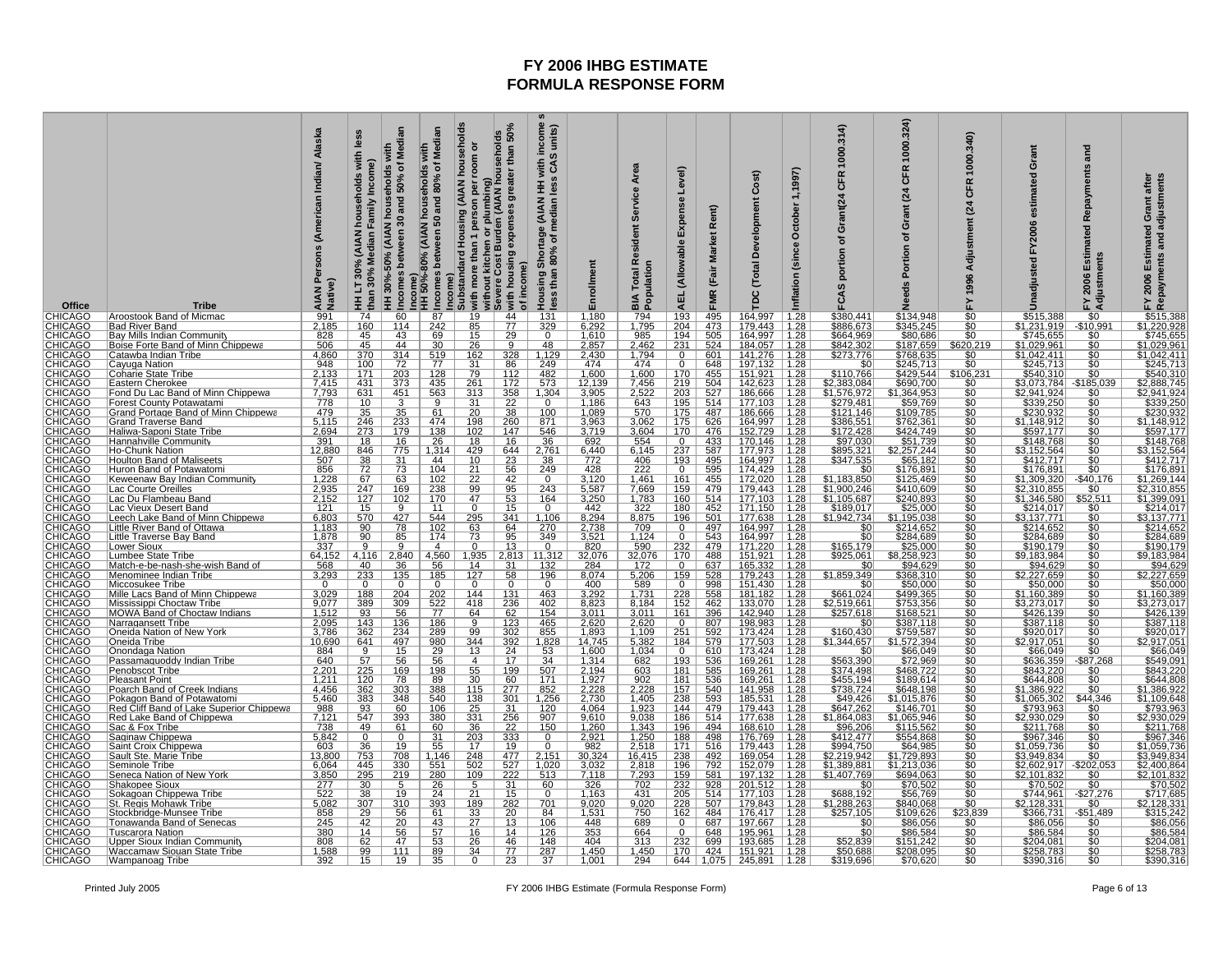| Office         | <b>Tribe</b>                      | ௳<br>$\widehat{\phantom{a}}$<br>AIAN<br>Nativ                | т.  | ÷<br>ន<br>-<br>G |     |     | ္ယွ | <b>SC</b><br>come<br>nits)<br>ર્ક ડૅ<br>š ≣<br><b>AIAN</b><br>ian<br>- 61<br>$\epsilon$<br><b>ळ</b> |         | 8<br>▔≦⊾ | ୍ଚି<br>e<br>ш<br>쁮 | Ξ<br>$\overline{\phantom{0}}$<br><b>FMR</b> | £<br>≏  | ∼<br>ġ,<br>O<br>mfla | G<br>ပ<br>$\alpha$ | $\widehat{\bullet}$<br>Ñ<br>Ω<br>Ñ | ຣ<br>Ω.         | ඏ<br>∍                   | 혼<br>$\omega$<br>œ<br>÷.<br>Еs<br>2006<br>iustm<br>ίLά | €<br>ັສ<br>-<br>0<br>ᅂᆴ |
|----------------|-----------------------------------|--------------------------------------------------------------|-----|------------------|-----|-----|-----|-----------------------------------------------------------------------------------------------------|---------|----------|--------------------|---------------------------------------------|---------|----------------------|--------------------|------------------------------------|-----------------|--------------------------|--------------------------------------------------------|-------------------------|
| <b>CHICAGO</b> | White Earth Band of Minn Chippewa | 6,035                                                        | 511 | 371              | 489 | 253 | 209 | 977                                                                                                 | 20,820  | 6,755    | 195                | 469                                         | 165,801 | 1.28                 | \$1,696,530        | \$899,227                          | $\overline{50}$ | \$2,595,757              | $-$48,903$                                             | \$2,546,854             |
|                |                                   |                                                              |     |                  |     |     |     |                                                                                                     |         |          |                    |                                             |         |                      |                    |                                    |                 |                          |                                                        |                         |
| <b>CHICAGO</b> | <b>SUMMARY TOTAL</b>              | 236,245   15,504   12,178   17,901   8,002   10,781   37,045 |     |                  |     |     |     |                                                                                                     | 261,586 | 188,221  |                    |                                             |         |                      | \$39,199,904       | \$34,214,625                       | \$750,290       | \$73,414,529 - \$556,338 |                                                        | \$72,858,191            |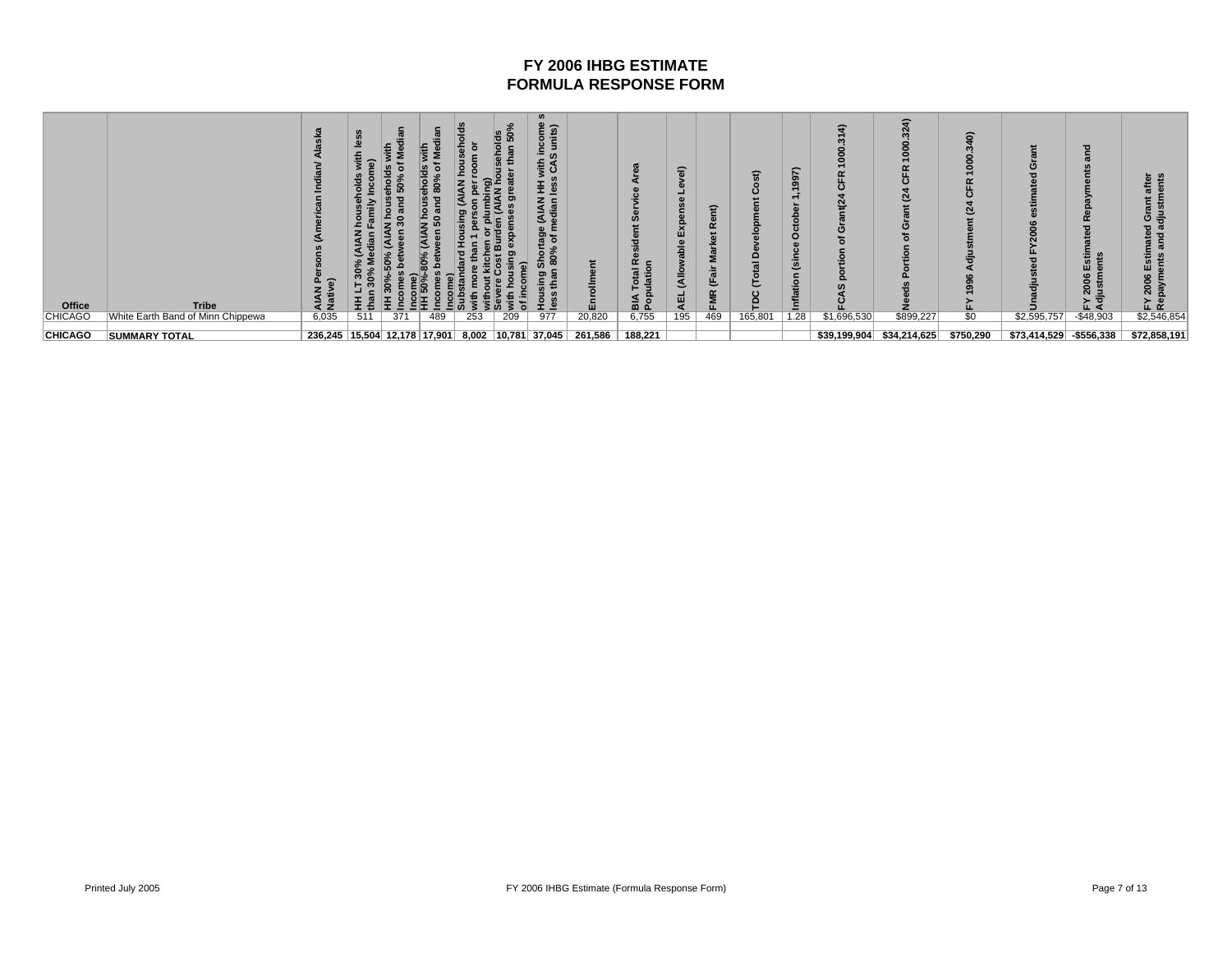| Office                         | <b>Tribe</b>                                                             | Alaska<br>Indian<br>(American<br>AIAN<br>Native | with<br>Income)<br>Family<br>edian<br>≤<br>30%<br>$\frac{6}{3}$<br>than<br>E | ৳<br>households<br>ò<br>and<br>(AIAN<br>30%<br>ome<br>Ŧ | ne<br>Te<br>န္တစ္<br>and<br>ō<br>ន<br>ome)<br>Income)<br>HH 50%<br><b>ome</b> | ō<br>house<br>oom<br>(Bu<br><b>AIAN</b><br>umbing<br>(AIAN<br>$\overline{5}$<br>t kitchen or plu<br>Cost Burden (<br>an<br>more<br>without<br>with | 50%<br>ousehold<br>than<br>eater<br>5<br>ses<br>expen<br>with housing<br>income)<br>৳ | income<br>units)<br>with<br>3 CAS<br>∢<br>ä ≩<br>(AIAN<br>edian<br>Ξ<br>Shortage<br>৳<br>%<br>ຘ<br>than<br>pusing<br>$\boldsymbol{u}$<br>Ĩ. | rollme          | rea<br>ৰ<br>Servic<br><b>Resident</b><br>ulatio<br>Total<br>ia<br>Pop | yel)<br>Expense<br>$\mathbf{r}$<br>(Allowab<br>긊<br>ৰ | ent)<br>$\alpha$<br>Na<br>FMR | E)<br>ပိ<br>velopment<br>ది<br>Total<br>ပ<br>은 | 997)<br>ctober<br>Ó<br>Gin<br>$\mathbf{r}$<br>Inflatio | 000.314)<br>$\alpha$<br>щ<br>ت<br>ant(24)<br>Ō<br>৳<br>portion<br>$\boldsymbol{\omega}$<br>Ë | 324)<br>8<br>Ō<br>$\epsilon$ | 340)<br>8<br>$\overline{\phantom{0}}$<br>Æ<br>ပ<br>$\overline{a}$<br>Adjustment<br>996<br>≿ | rant<br>$\mathbf C$<br>esti<br>8<br>FY20<br>sted<br>Unadjus | and<br>avments<br>ë<br>œ<br>ated<br>Estima<br>ents<br>stm<br>2006<br>Adju:<br>놊 | after<br>adjustments<br>Grant;<br>Estimated<br>and<br>Repayments<br>2006<br>놊 |
|--------------------------------|--------------------------------------------------------------------------|-------------------------------------------------|------------------------------------------------------------------------------|---------------------------------------------------------|-------------------------------------------------------------------------------|----------------------------------------------------------------------------------------------------------------------------------------------------|---------------------------------------------------------------------------------------|---------------------------------------------------------------------------------------------------------------------------------------------|-----------------|-----------------------------------------------------------------------|-------------------------------------------------------|-------------------------------|------------------------------------------------|--------------------------------------------------------|----------------------------------------------------------------------------------------------|------------------------------|---------------------------------------------------------------------------------------------|-------------------------------------------------------------|---------------------------------------------------------------------------------|-------------------------------------------------------------------------------|
| <b>DENVER</b>                  | <b>Blackfeet Tribe</b>                                                   | 9.363                                           | 701                                                                          | 430                                                     | 564                                                                           | 527                                                                                                                                                | 281                                                                                   | 675                                                                                                                                         | 15.410          | 9.366                                                                 | 148                                                   | 492                           | 158.043                                        | 1.28                                                   | \$4,434,097                                                                                  | \$1.164.062                  | \$0                                                                                         | \$5,598,160                                                 | $-$ \$287.755                                                                   | \$5,310,405                                                                   |
| <b>DENVER</b>                  | <b>Cheyenne River Sioux</b>                                              | 6.917                                           | 597                                                                          | 305                                                     | 392                                                                           | 411                                                                                                                                                | 294                                                                                   | 470                                                                                                                                         | 13,270          | 10,293                                                                | 153                                                   | 467                           | 58.913                                         | 1.28                                                   | \$3.566.432                                                                                  | \$965,312                    |                                                                                             | \$4,531,744                                                 | $\overline{50}$                                                                 | \$4,531,744                                                                   |
| <b>DENVER</b>                  | <b>Crow Creek Sioux</b>                                                  | 2,109                                           | 259                                                                          | 78                                                      | 81                                                                            | 141                                                                                                                                                | 56                                                                                    | 180                                                                                                                                         | 3,507           | 3,002                                                                 | 158                                                   | 469                           | 156,639                                        | 1.28                                                   | \$1,017,101                                                                                  | \$288,320                    | $\overline{\$0}$                                                                            | $$1,305,421$ -\$439,041                                     |                                                                                 | \$866,380                                                                     |
| <b>DENVER</b>                  | <b>Crow Tribe</b>                                                        | 5,802                                           | 227                                                                          | 285                                                     | 242                                                                           | 392                                                                                                                                                | 114                                                                                   | 360                                                                                                                                         | 10,294          | 7.401                                                                 | 206                                                   | 471                           | 157.191                                        | 1.28                                                   | \$1,441,147                                                                                  | \$625,398                    | $\overline{30}$                                                                             | \$2.066.546 - \$132.163                                     |                                                                                 | \$1,934,383                                                                   |
| <b>DENVER</b>                  | Flandreau Santee Sioux                                                   | 1,450                                           | 12                                                                           | 17                                                      | 17                                                                            | 12                                                                                                                                                 | $\Omega$                                                                              | $\Omega$                                                                                                                                    | 725             | 1,910                                                                 | 204                                                   | 474                           | 159.783                                        | 1.28                                                   | \$305,317                                                                                    | \$39,460                     | ፍበ                                                                                          | \$344,777                                                   | $-$18,310$                                                                      | \$326,467                                                                     |
| <b>DENVER</b>                  | Fort Belknap Indian Community                                            | 2,955                                           | 228<br>564                                                                   | 168<br>436                                              | 156<br>397                                                                    | 185<br>289                                                                                                                                         | 96<br>256                                                                             | 580                                                                                                                                         | 5.426<br>11,248 | 4.921<br>7,874                                                        | 184                                                   | 489                           | 158.043                                        | 1.28                                                   | \$2,045,101<br>\$3,145,482                                                                   | \$356,794                    | $\overline{\$0}$                                                                            | \$2.401.895                                                 | -\$66.105<br>\$0                                                                | \$2,335,790                                                                   |
| <b>DENVER</b><br><b>DENVER</b> | Fort Peck Assiniboine and Sioux<br><b>Ft. Berthold Affiliated Tribes</b> | 7,175<br>4,390                                  | 302                                                                          | 192                                                     | 308                                                                           | 227                                                                                                                                                | 93                                                                                    | 136                                                                                                                                         | 10,789          | 8,397                                                                 | 145<br>159                                            | 431<br>461                    | 157.191<br>158,713                             | 1.28<br>∣ 1.28                                         | \$2,582,655                                                                                  | \$893,408                    | \$0<br>$\overline{\$0}$                                                                     | \$4,038,890<br>\$3,055,093                                  | \$0                                                                             | \$4,038,890<br>\$3,055,093                                                    |
| <b>DENVER</b>                  | <b>Goshute Reservation</b>                                               | 102                                             | 17                                                                           | $\overline{4}$                                          | 4                                                                             | $\Omega$                                                                                                                                           | $\overline{4}$                                                                        | 13                                                                                                                                          | 433             | 175                                                                   | 402                                                   | 598                           | 161.253                                        | 1.28                                                   | \$96,889                                                                                     | \$472,438<br>\$25,000        | \$0                                                                                         | \$121.889                                                   | \$0                                                                             | \$121,889                                                                     |
| <b>DENVER</b>                  | <b>Lower Brule Sioux</b>                                                 | 1,394                                           | 104                                                                          | 79                                                      | 72                                                                            | 130                                                                                                                                                | 46                                                                                    | 38                                                                                                                                          | 2,627           | 1,387                                                                 | 177                                                   | 467                           | 157.173                                        | $\vert$ 1.28                                           | \$891,849                                                                                    | \$197,308                    |                                                                                             | \$1,089,158                                                 | $-$74,500$                                                                      | \$1,014,658                                                                   |
| <b>DENVER</b>                  | Northern Arapahoe                                                        | 4,848                                           | 433                                                                          | 203                                                     | 302                                                                           | 293                                                                                                                                                | 156                                                                                   | 550                                                                                                                                         | 7,137           | 7,002                                                                 | $\Omega$                                              | 479                           | 156.641                                        | 1.28                                                   | \$1,378,094                                                                                  | \$662,720                    | $\frac{$0}{$0}$                                                                             | \$2,040,815                                                 | \$0                                                                             | \$2,040,815                                                                   |
| <b>DENVER</b>                  | Northern Cheyenne                                                        | 4,608                                           | 340                                                                          | 218                                                     | 220                                                                           | 401                                                                                                                                                | 161                                                                                   | 241                                                                                                                                         | 8,036           | 5,030                                                                 | 148                                                   | 469                           | 157.191                                        | 1.28                                                   | \$2,072,068                                                                                  | \$668,216                    | \$78,081                                                                                    | \$2,740,284                                                 | $-$199,337$                                                                     | \$2.540.947                                                                   |
| <b>DENVER</b>                  | NW Band of Shoshone Nation                                               | 707                                             | 19                                                                           | 27                                                      | 59                                                                            | 45                                                                                                                                                 | 19                                                                                    | 90                                                                                                                                          | 437             | 303                                                                   | $\Omega$                                              | 552                           | 164.664                                        | 1.28                                                   | \$75,335                                                                                     | \$89,898                     | <u>\$0</u>                                                                                  | \$165,233                                                   | \$0                                                                             | \$165,233                                                                     |
| <b>DENVER</b>                  | Oglala Sioux of Pine Ridge Reservation                                   | 28,787                                          | 1,583                                                                        | 1,041                                                   | 670                                                                           | 2,324                                                                                                                                              | 528                                                                                   | 1,738                                                                                                                                       | 43,925          | 45,206                                                                | 151                                                   | 467                           | 156,839                                        | 1.28                                                   | \$6,372,552                                                                                  | \$3,228,860                  | $\overline{\$0}$                                                                            | \$9,601,412                                                 | \$0                                                                             | \$9,601,41                                                                    |
| <b>DENVER</b>                  | Omaha Tribe                                                              | 2,656                                           | 144                                                                          | 98                                                      | 134                                                                           | 221                                                                                                                                                | 48                                                                                    | 174                                                                                                                                         | 5,427           | 2,476                                                                 | 194                                                   | 486                           | 170,146                                        | 1.28                                                   | \$957,287                                                                                    | \$342,103                    | \$0                                                                                         | \$1,299,390                                                 | $-$ \$62,335                                                                    | \$1,237,055                                                                   |
| <b>DENVER</b>                  | Ponca Tribe of Nebraska                                                  | 4.170                                           | 356                                                                          | 279                                                     | 412                                                                           | 147                                                                                                                                                | 231                                                                                   | 975                                                                                                                                         | 2,085           | 2.687                                                                 | 256                                                   | 608                           | 170.146                                        | 1.28                                                   | \$312,181                                                                                    | \$762,400                    | \$0                                                                                         | \$1,074,581                                                 | \$0                                                                             | \$1,074,581                                                                   |
| <b>DENVER</b>                  | Rocky Boy Chippewa-Cree                                                  | 3,193                                           | 400                                                                          | 137                                                     | 91                                                                            | 365                                                                                                                                                | 33                                                                                    | 191                                                                                                                                         | 5,728           | 4,372                                                                 | 217                                                   | 452                           | 158.043                                        | 1.28                                                   | \$1,811,247                                                                                  | \$470,619                    | $\overline{\$0}$                                                                            | \$2,281,866                                                 | $-$90,443$                                                                      | \$2,191,423                                                                   |
| <b>DENVER</b>                  | Rosebud Sioux                                                            | 20,530                                          | 878                                                                          | 514                                                     | 489                                                                           | 778                                                                                                                                                | 299                                                                                   | 814                                                                                                                                         | 24.134          | 20.514                                                                | 127                                                   | 467                           | 157.173                                        | 1.28                                                   | \$4.423.218                                                                                  | \$1,565,286                  | Ŝ0                                                                                          | \$5.988.504                                                 | -\$174.752                                                                      | \$5,813,752                                                                   |
| <b>DENVER</b><br><b>DENVER</b> | Salish and Kootenai Tribes                                               | 8,590                                           | 610<br>75                                                                    | 422                                                     | 678<br>54                                                                     | 293                                                                                                                                                | 268                                                                                   | 1,152<br>$\Omega$                                                                                                                           | 6,950           | 6.163                                                                 | 211                                                   | 526                           | 159.113                                        | 1.28                                                   | \$2,621,478                                                                                  | \$1,076,537                  | \$0<br>\$196,160                                                                            | \$3,698,014<br>\$949,710                                    | \$0                                                                             | \$3,698,014<br>\$949,710                                                      |
| <b>DENVER</b>                  | Santee Sioux Tribe<br>Shoshone Tribe of the Wind River Reser             | 638<br>2,599                                    | 232                                                                          | 31<br>109                                               | 162                                                                           | 22<br>157                                                                                                                                          | 18<br>84                                                                              | 201                                                                                                                                         | 2,662<br>3,400  | 670<br>3,809                                                          | 169<br>149                                            | 486<br>479                    | 160.383<br>$158,313$   1.28                    | 1.28                                                   | \$854,457<br>\$1,093,786                                                                     | \$95,253<br>\$346,026        | $\overline{50}$                                                                             | \$1,439,812                                                 | \$0<br>\$0                                                                      | \$1,439,812                                                                   |
| DENVER                         | Sisseton-Wahpeton Sioux                                                  | 3,953                                           | 307                                                                          | 235                                                     | 190                                                                           | 183                                                                                                                                                | 105                                                                                   | 57                                                                                                                                          | 10,709          | 4,667                                                                 | 133                                                   | 469                           | 157,508                                        | 1.28                                                   | \$2,844,668                                                                                  | \$426,093                    | \$0                                                                                         | \$3,270,762                                                 | \$0                                                                             | \$3,270,762                                                                   |
| <b>DENVER</b>                  | Skull Valley Band of Goshute                                             | 32                                              | $\Omega$                                                                     | $\Omega$                                                | $\Omega$                                                                      | $\Omega$                                                                                                                                           | $\Omega$                                                                              | 0                                                                                                                                           | 118             | 26                                                                    | $\Omega$                                              | 610                           | 162.106                                        | 1.28                                                   | \$0                                                                                          | \$25,000                     | \$0                                                                                         | \$25,000                                                    | $\$0$                                                                           | \$25,000                                                                      |
| <b>DENVER</b>                  | Southern Ute Tribe                                                       | 1,749                                           | 117                                                                          | 97                                                      | 143                                                                           | 58                                                                                                                                                 | 63                                                                                    | 158                                                                                                                                         | 1,375           | 3,561                                                                 | 160                                                   | 721                           | 157,090                                        | $\vert$ 1.28                                           | \$909,952                                                                                    | \$211,339                    |                                                                                             | \$1,121,291                                                 | $\overline{50}$                                                                 | \$1,121,29                                                                    |
| <b>DENVER</b>                  | Spirit Lake Sioux Tribe                                                  | 3,759                                           | 239                                                                          | 177                                                     | 176                                                                           | 294                                                                                                                                                | 69                                                                                    | 225                                                                                                                                         | 4,948           | 6,279                                                                 | 166                                                   | 416                           | 157,308                                        | 1.28                                                   | \$1,528,339                                                                                  | \$449,503                    | \$0                                                                                         | \$1,977,842                                                 | $-$210,004$                                                                     | \$1,767,838                                                                   |
| <b>DENVER</b>                  | <b>Standing Rock Sioux</b>                                               | 6,588                                           | 444                                                                          | 267                                                     | 350                                                                           | 418                                                                                                                                                | 104                                                                                   | 210                                                                                                                                         | 15,429          | 8.693                                                                 | 164                                                   | 441                           | 158.713                                        | 1.28                                                   | \$3,374,026                                                                                  | \$700,405                    |                                                                                             | \$4.074.431                                                 | \$0                                                                             | \$4,074,43 <sup>,</sup>                                                       |
| <b>DENVER</b>                  | Turtle Mountain Band of Chippewa                                         | 10.008                                          | 2,567                                                                        | 305                                                     | 745                                                                           | 388                                                                                                                                                | 340                                                                                   | 2,360                                                                                                                                       | 30.188          | 13,956                                                                | 188                                                   | 485                           | 158.178                                        | ∣ 1.28                                                 | \$5,031,445                                                                                  | 1,928,056                    |                                                                                             |                                                             |                                                                                 | \$6,558,893                                                                   |
| <b>DENVER</b>                  | Uintah & Ouray Ute Indian Tribe                                          | 3,388                                           | 350                                                                          | 190                                                     | 207                                                                           | 191                                                                                                                                                | 123                                                                                   | 563                                                                                                                                         | 3.174           | 3.174                                                                 | 136                                                   | 472                           | 162,106                                        | 1.28                                                   | \$721,193                                                                                    | \$535,591                    |                                                                                             | \$1.256.784                                                 | \$0                                                                             | \$1,256,784                                                                   |
| <b>DENVER</b>                  | <b>Utah Paiute Tribe</b>                                                 | 1,640                                           | 99                                                                           | 85                                                      | 132                                                                           | 105                                                                                                                                                | 84                                                                                    | 145                                                                                                                                         | 820             | 1,215                                                                 | 218                                                   | 577                           | 160.400                                        | $\vert$ 1.28                                           | \$1,214,451                                                                                  | \$248,613                    |                                                                                             | \$1.463.064                                                 | $-$ \$25,715                                                                    | \$1,437,349                                                                   |
| <b>DENVER</b>                  | Ute Mountain Tribe                                                       | 1.745                                           | 174<br>127                                                                   | 122<br>109                                              | 101<br>121                                                                    | 105<br>145                                                                                                                                         | 32<br>29                                                                              | 132<br>130                                                                                                                                  | 2.012<br>4,104  | 1.791                                                                 | 167<br>140                                            | 552<br>486                    | 157.625                                        | 1.28                                                   | \$1,077,088                                                                                  | \$223,062<br>\$252,697       |                                                                                             | \$1.300.150<br>\$1,243,901                                  | \$0<br>$-$50,369$                                                               | \$1.300.150<br>\$1,193,532                                                    |
| <b>DENVER</b><br>DENVER        | Winnebago Tribe<br><b>Yankton Sioux</b>                                  | 1,987<br>3.117                                  | 260                                                                          | 146                                                     | 202                                                                           | 213                                                                                                                                                | 131                                                                                   | 305                                                                                                                                         | 7.570           | 1,688<br>6.426                                                        | 189                                                   | 467                           | 170,146<br>$157,610$   1.28                    | $\vert$ 1.28                                           | \$991,203<br>\$1,291,590                                                                     | \$462,597                    | \$0<br>\$0                                                                                  | \$1.754.186                                                 | \$0                                                                             | \$1,754,186                                                                   |
|                                |                                                                          |                                                 |                                                                              |                                                         |                                                                               |                                                                                                                                                    |                                                                                       |                                                                                                                                             |                 |                                                                       |                                                       |                               |                                                |                                                        |                                                                                              |                              |                                                                                             |                                                             |                                                                                 |                                                                               |
| <b>IDENVER</b>                 | <b>SUMMARY TOTAL</b>                                                     |                                                 |                                                                              |                                                         | 160.950   12.764   6.806   7.871   9.461   4.165   12.862                     |                                                                                                                                                    |                                                                                       |                                                                                                                                             | 264.097         | 204.434                                                               |                                                       |                               |                                                |                                                        |                                                                                              | \$60.481.728 \$19.798.376    | \$274.241                                                                                   | \$80,280,105 - \$2,231,437                                  |                                                                                 | \$78.048.668                                                                  |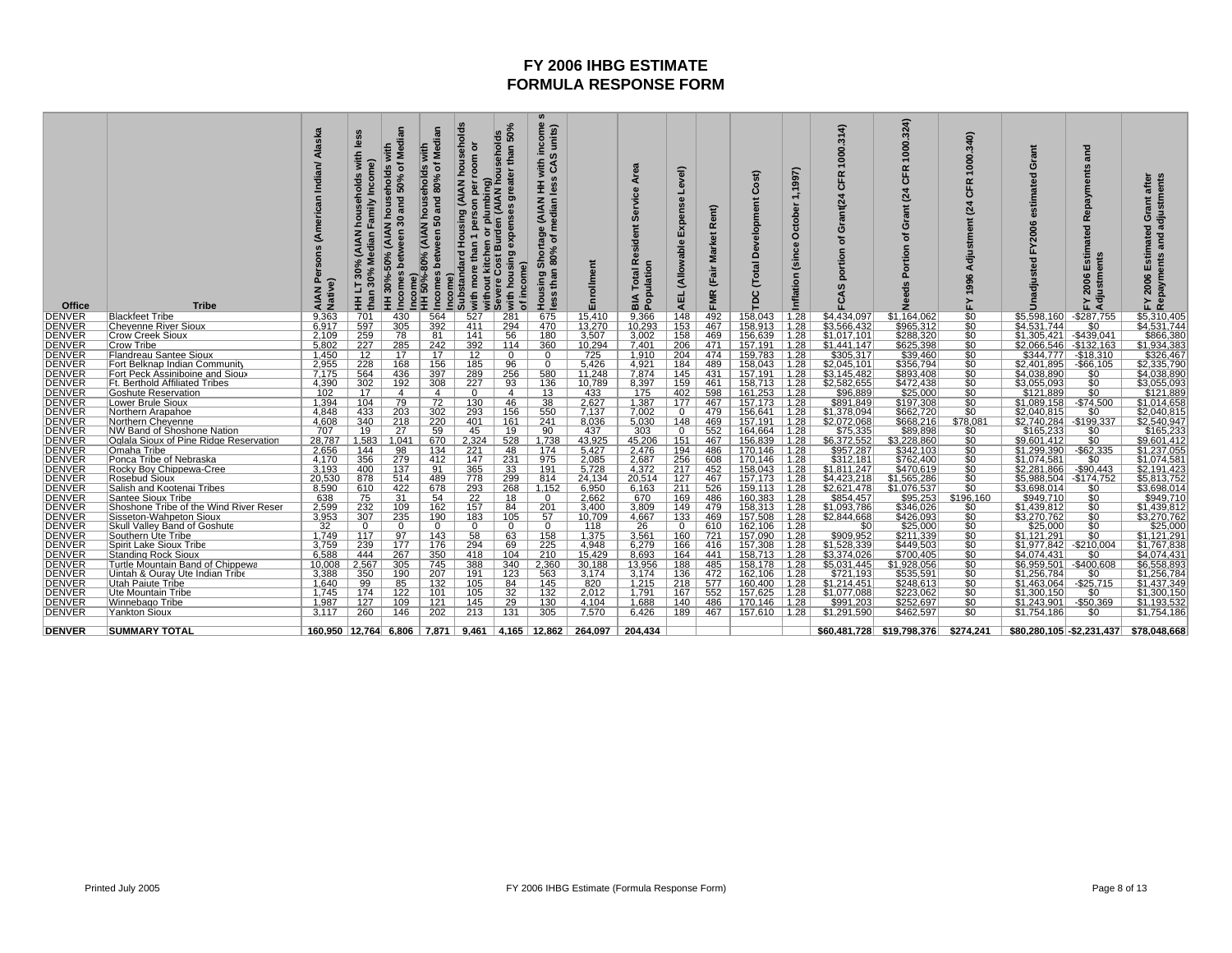| Office                                                  | <b>Tribe</b>                                                                 | Indian/ Alaska<br>Persons (American<br>ative)<br>AIAN<br>Native | with<br>Income)<br>households<br>amily<br>Z<br>EAIAN<br>edian<br>Σ<br>30%<br>30%<br>E<br>than | Medi<br>with<br>৳<br>households<br><b>Pue</b><br>ន្ល<br><b>AIAN</b><br>een<br>50%<br>30%<br>come<br>ome<br>E | Medi<br>ō<br>80%<br>ehol<br>and<br>hous<br>ន<br><b>AIAN</b><br>en<br>$-80%$<br>Incomes<br>50%<br>E | (AIAN households<br>ŏ<br>oom<br>per<br>umb<br>person<br>Housing<br>t kitchen or plu<br>Cost Burden (<br>than<br>ubstandard<br>more<br>come)<br>with more<br>without  <br>Severe C<br>È١<br>ຶ | 50%<br>umbing)<br>(AIAN household<br>than<br>greater<br>expenses<br>housing<br>income)<br>with<br>৳ | income<br>units)<br>$\boldsymbol{\omega}$<br>with<br>Ŝ<br>$\boldsymbol{a}$<br>홀 로<br>$\leq$<br>je (AIAN<br>median<br>Shortage<br>180% of m<br>than<br><b>Housing</b><br>$\boldsymbol{\mathsf{S}}$<br><u>Sə</u> | rollme<br>ᇛ                    | Area<br><b>Service</b><br>Resident<br>Population<br>Total  <br>ВIА | yel)<br>Expense<br>(Allowable<br><b>AEL</b> | ent)<br>$\propto$<br><b>Market</b><br>(Fair<br><b>FMR</b> | E)<br>ပိ<br>Development<br>Total<br>pc | 1,1997)<br>October<br>(since<br>Inflation | 1000.314<br><b>CFR</b><br>Grant(24<br>৳<br>portion<br>FCAS | 324)<br>1000<br>$\alpha$<br>ō<br>$\overline{a}$<br>O<br>ъ<br>δ<br>Ž | 340)<br>1000<br>CFR<br>$\overline{a}$<br>Adjustment<br>1996<br>⊾ | Grant<br>estimated<br><b>FY2006</b><br>Unadjusted | and<br>avments<br>ě<br>F<br>timat<br>FY 2006 Estim<br>Adjustments | FY 2006 Estimated Grant alter<br>Repayments and adjustments |
|---------------------------------------------------------|------------------------------------------------------------------------------|-----------------------------------------------------------------|-----------------------------------------------------------------------------------------------|--------------------------------------------------------------------------------------------------------------|----------------------------------------------------------------------------------------------------|----------------------------------------------------------------------------------------------------------------------------------------------------------------------------------------------|-----------------------------------------------------------------------------------------------------|----------------------------------------------------------------------------------------------------------------------------------------------------------------------------------------------------------------|--------------------------------|--------------------------------------------------------------------|---------------------------------------------|-----------------------------------------------------------|----------------------------------------|-------------------------------------------|------------------------------------------------------------|---------------------------------------------------------------------|------------------------------------------------------------------|---------------------------------------------------|-------------------------------------------------------------------|-------------------------------------------------------------|
|                                                         | OKLAHOMA Absentee-Shawnee                                                    | 2,319                                                           | 100                                                                                           | 119                                                                                                          | 197                                                                                                | 60                                                                                                                                                                                           | 94                                                                                                  | 0                                                                                                                                                                                                              | 3,013                          | 1,117                                                              | 138                                         | 581                                                       | 142,591                                | 1.28                                      | \$2,410,423                                                | \$210,375<br>\$53,649                                               | $\frac{$0}{0}$                                                   | \$2,620,798                                       | $-$ \$105,022                                                     | \$2,515,776                                                 |
|                                                         | OKLAHOMA   Alabama-Coushatta<br>OKLAHOMA   Alabama-Quassarte Tribal Town     | 490<br>510                                                      | 32<br>26                                                                                      | 23<br>28                                                                                                     | 47<br>44                                                                                           | 17<br>14                                                                                                                                                                                     | 15<br>18                                                                                            | 52<br>98                                                                                                                                                                                                       | 993<br>422                     | 771<br>474                                                         | 0<br>$\mathbf{0}$                           | 456<br>640                                                | 145,204<br>137.331                     | 1.28<br>1.28                              | \$128,917<br>\$0                                           | \$57,229                                                            | $\overline{\$0}$                                                 | \$182,566<br>\$57,229                             | $-$77,852$<br>\$0                                                 | \$104,714<br>\$57,229                                       |
| OKLAHOMA Apache Tribe                                   |                                                                              | 1,605                                                           | 95                                                                                            | 70                                                                                                           | 113                                                                                                | 56                                                                                                                                                                                           | 59                                                                                                  | 137                                                                                                                                                                                                            | 1,854                          | 1,930                                                              | $\mathbf 0$                                 | 404                                                       | 135,998                                | 1.28                                      | \$777,560                                                  | \$369,252                                                           | \$642,659                                                        | \$1,146,812                                       | \$0                                                               | \$1,146,812                                                 |
| OKLAHOMA Caddo Tribe                                    |                                                                              | 2,982                                                           | 177                                                                                           | 131                                                                                                          | 209                                                                                                | 105                                                                                                                                                                                          | 110                                                                                                 | 495                                                                                                                                                                                                            | 3,261                          | 3,587                                                              | 143                                         | 384                                                       | 135,998<br>137.331                     | 1.28                                      | \$81,072                                                   | \$328,772                                                           | \$0<br>\$C                                                       | \$409,844                                         |                                                                   | <u>\$409,844</u>                                            |
| OKLAHOMA<br>OKLAHOMA                                    | <b>Cherokee Nation</b>                                                       | 109,221                                                         | 6,030<br>608                                                                                  | 5.745<br>525                                                                                                 | 8,473<br>847                                                                                       | 3,023<br>471                                                                                                                                                                                 | 4,240<br>497                                                                                        | 17,816<br>1.726                                                                                                                                                                                                | 228,307<br>11.459              | 163,430                                                            | 163<br>$\overline{0}$                       | 486<br>481                                                | 136.822                                | 1.28<br>1.28                              | \$12,960,356<br>\$632,639                                  | 2,033,034<br>\$1,330,026                                            |                                                                  | \$24,993,390<br>\$1,962,665                       | \$0                                                               | \$24,993,390<br>\$1,962,665                                 |
| <b>OKLAHOMA</b>                                         | Chevenne-Arapaho Tribes<br>Chickasaw                                         | $\frac{11,272}{35,393}$                                         | 1,936                                                                                         | 1,971                                                                                                        | 3,113                                                                                              | 879                                                                                                                                                                                          | 1,392                                                                                               | $\frac{6.513}{2}$                                                                                                                                                                                              | 46,065                         | $\frac{9,729}{28,543}$                                             | 171                                         | 444                                                       | 135,998                                | 1.28                                      | \$6,720,726                                                | \$3,859,660                                                         | $\frac{$0}{\$0}$                                                 | \$10,580,385                                      | $\frac{10}{100}$                                                  | \$10,580,38                                                 |
| OKLAHOMA                                                | Chitimacha Tribe                                                             | 320                                                             | 13                                                                                            | 4                                                                                                            | 21                                                                                                 | $\overline{4}$                                                                                                                                                                               | $\overline{4}$                                                                                      |                                                                                                                                                                                                                | 1,026                          | 334                                                                | $\mathbf 0$                                 | 453                                                       | 137,173                                | 1.28                                      | \$92,249                                                   | \$25,000                                                            | \$C                                                              | \$117,249                                         |                                                                   | \$117,249                                                   |
| OKLAHOMA<br>OKLAHOMA                                    | Choctaw Nation                                                               | 44,003<br>22.041                                                | 2,691                                                                                         | 2.674                                                                                                        | 3,653                                                                                              | 1,277                                                                                                                                                                                        | 1,770                                                                                               | 7,482<br>3,936                                                                                                                                                                                                 | 158,768<br>23,557              | 84,916<br>10.617                                                   | 137                                         | 410                                                       | 137.822<br>142.591                     | 1.28                                      | \$5,245,121                                                | $\overline{5,}147,434$<br>\$2.520.159                               | \$0<br>ŜĆ                                                        | \$10,392,555<br>\$2.628.618                       | $-$168,263$<br>\$0                                                | \$10,224,292<br>\$2.628.61                                  |
| OKLAHOMA                                                | Citizen Band Potawatomi Tribe<br>Comanche Tribe                              | 6,362                                                           | 955<br>378                                                                                    | 1.131  <br>279                                                                                               | 1.874<br>446                                                                                       | 571<br>224                                                                                                                                                                                   | 893<br>234                                                                                          | 653                                                                                                                                                                                                            | 11,523                         | 7,652                                                              | $\mathbf{0}$<br>$\mathbf 0$                 | 476<br>404                                                | 135,998                                | 1.28<br>1.28                              | \$108,460<br>\$1,293,294                                   | \$650,577                                                           | ŜC                                                               | \$1,943,872                                       | \$27,686                                                          | <u>\$1,971,558</u>                                          |
| OKLAHOMA                                                | Coushatta Tribe                                                              | 22                                                              | $\overline{4}$                                                                                | $\Omega$                                                                                                     | 11                                                                                                 | $\mathbf{0}$                                                                                                                                                                                 | $\mathbf{0}$                                                                                        | $\mathbf{0}$                                                                                                                                                                                                   | 676                            | 375                                                                | $\Omega$                                    | 380                                                       | 136,349                                | 1.28                                      | \$38,466                                                   | \$50,000                                                            | \$0                                                              | \$88,466                                          | \$0                                                               | \$88,466                                                    |
| <b>OKLAHOMA</b>                                         | Delaware Nation of West Oklahoma                                             | 395                                                             | $\frac{23}{13}$                                                                               | 17                                                                                                           | 28                                                                                                 | 14                                                                                                                                                                                           | $\frac{15}{13}$                                                                                     | 53                                                                                                                                                                                                             | 1,369<br>2,101                 | 475                                                                | $\Omega$                                    | 381                                                       | 135.998                                | 1.28                                      | $$35,397$<br>$$28,682$                                     | \$42,024                                                            |                                                                  | \$77,421                                          |                                                                   | \$77,421                                                    |
| OKLAHOMA                                                | Eastern Shawnee Tribe                                                        | 149                                                             |                                                                                               | $\overline{4}$                                                                                               | 4                                                                                                  | $\overline{4}$                                                                                                                                                                               |                                                                                                     | $\overline{10}$                                                                                                                                                                                                |                                | 473                                                                | $\Omega$                                    | 399                                                       | 134,034                                | 1.28                                      |                                                            | \$25,000                                                            |                                                                  | \$53,682                                          |                                                                   | \$53,682                                                    |
| OKLAHOMA<br><b>OKLAHOMA</b>                             | Fort Sill Apache Tribe<br>Iowa Tribe of Kansas and Nebraska                  | 416<br>819                                                      | $\frac{25}{39}$                                                                               | 18<br>61                                                                                                     | 29<br>68                                                                                           | 15<br>17                                                                                                                                                                                     | 15<br>30                                                                                            | 58<br>106                                                                                                                                                                                                      | 488<br>2,997                   | 500<br>2,897                                                       | $\mathbf{0}$<br>170                         | 404<br>501                                                | 135,998<br>154,392                     | 1.28<br>1.28                              | \$33,371<br>\$285,521                                      | \$44,457<br>\$95,772                                                | \$0                                                              | \$77,829<br>\$381,294                             | \$0                                                               | \$77,829                                                    |
|                                                         | OKLAHOMA   lowa Tribe of Oklahoma                                            | 561                                                             | 39                                                                                            | 22                                                                                                           | 58                                                                                                 | 30                                                                                                                                                                                           | 17                                                                                                  | 119                                                                                                                                                                                                            | 491                            | 3,478                                                              | 131                                         | 463                                                       | 141,609                                | 1.28                                      | \$12,631                                                   | \$74,121                                                            | \$C                                                              | \$86,752                                          | $\overline{50}$                                                   | $\frac{3381,294}{886,752}$                                  |
| OKLAHOMA                                                | Jena Band of Choctaw                                                         | 426                                                             | 20                                                                                            | 39                                                                                                           | 31                                                                                                 | 17                                                                                                                                                                                           | 16                                                                                                  |                                                                                                                                                                                                                | 213                            | 118                                                                | $\Omega$                                    | 450                                                       | 138,804                                | 1.28                                      | \$0                                                        | \$54,435                                                            |                                                                  | \$54,435                                          | \$0                                                               | \$54,435                                                    |
| OKLAHOMA                                                | <b>Kaw Tribe</b>                                                             | 3,068                                                           | $\frac{202}{15}$                                                                              | 171                                                                                                          | 288                                                                                                | 88                                                                                                                                                                                           | 123                                                                                                 | $\frac{90}{552}$                                                                                                                                                                                               | 2,742                          | 3,621                                                              | $\Omega$                                    | 457                                                       | 135,840                                | 1.28                                      | \$270,006                                                  | \$366,645                                                           | $\frac{\$0}{\$0}$<br>$\frac{\$0}{\$0}$                           | \$636,651                                         |                                                                   | \$636,651                                                   |
| <b>OKLAHOMA</b><br>OKLAHOMA                             | Kialegee Tribal Town<br>Kickapoo Tribe                                       | 298<br>846                                                      |                                                                                               | 17<br>41                                                                                                     | 26<br>67                                                                                           | $\overline{\mathbf{8}}$<br>24                                                                                                                                                                | 11<br>15                                                                                            |                                                                                                                                                                                                                | 432<br>1,605                   | 277                                                                | $\overline{0}$<br>128                       | 640<br>$\frac{1}{221}$                                    | 139,295<br>149,482                     | 1.28<br>1.28                              | \$0                                                        | \$34,015                                                            | \$353,823                                                        | \$34,015                                          | \$0                                                               | \$34,015<br>\$820,415                                       |
| OKLAHOMA                                                | Kickapoo Tribe of Oklahoma                                                   | 2,561                                                           | $\frac{53}{164}$                                                                              | 147                                                                                                          | 224                                                                                                | 66                                                                                                                                                                                           | 112                                                                                                 | $\frac{72}{517}$                                                                                                                                                                                               | 2,635                          | $\frac{1,647}{2,502}$                                              | $\overline{0}$                              | 533                                                       | 135,998                                | 1.28                                      | \$677,983<br>\$81,302                                      | \$142,432<br>\$309,392<br>\$998,379                                 | \$C                                                              | \$820,415<br>\$390,694                            |                                                                   |                                                             |
| OKLAHOMA Kiowa Tribe                                    |                                                                              | 9,214                                                           | 547                                                                                           | 403                                                                                                          | 647                                                                                                | 324                                                                                                                                                                                          | 339                                                                                                 | 1,420                                                                                                                                                                                                          | 11,088                         | 11,081                                                             | $\Omega$                                    | 457                                                       | 135,998                                | 1.28                                      | \$467,944                                                  |                                                                     |                                                                  | \$1,466,322                                       |                                                                   | \$390,694<br>\$1,466,322                                    |
| OKLAHOMA   Miami Tribe                                  |                                                                              | 1,188                                                           | 43                                                                                            | 47                                                                                                           | 101                                                                                                | 14                                                                                                                                                                                           | 42                                                                                                  | 191                                                                                                                                                                                                            | 2,677                          | 2,677                                                              | $\overline{0}$                              | 399                                                       | 134,034                                | 1.28                                      | \$0                                                        | \$108,607                                                           | \$C                                                              | \$108,607                                         |                                                                   | \$108,607                                                   |
| OKLAHOMA   Modoc Tribe                                  | OKLAHOMA Muscogee (Creek) Nation                                             | 79<br>84,423                                                    | $\overline{4}$<br>4.240                                                                       | $\Omega$<br>$\overline{4,705}$                                                                               | 0<br>7,323                                                                                         | $\Omega$<br>2.283                                                                                                                                                                            | $\mathbf{0}$<br>3,033                                                                               | 4<br>15,189                                                                                                                                                                                                    | 156<br>56,567                  | 156<br>78.477                                                      | 152<br>144                                  | 399<br>579                                                | 134.034<br>137.331                     | 1.28<br>1.28                              | 558,697<br>\$3,502,479                                     | \$25,000<br>\$9,351,402                                             |                                                                  | \$83,697<br>\$12,853,880                          | $\overline{50}$<br>\$13,190                                       | \$83,697<br>\$12,867,070                                    |
| OKLAHOMA   Osage Tribe                                  |                                                                              | 9,778                                                           | 572                                                                                           | 628                                                                                                          | 833                                                                                                | 178                                                                                                                                                                                          | 258                                                                                                 | 1,823                                                                                                                                                                                                          | 19,415                         | 10,919                                                             | $\overline{0}$                              | 640                                                       | 135,016                                | 1.28                                      | \$554,178                                                  | \$998,426                                                           | \$C                                                              | \$1,552,605                                       | \$0                                                               | \$1,552,605                                                 |
|                                                         | OKLAHOMA Otoe-Missouria Tribe<br> OKLAHOMA Ottawa Tribe                      | 429                                                             | 38                                                                                            | 34                                                                                                           | 40                                                                                                 | 13                                                                                                                                                                                           | 15                                                                                                  | 63                                                                                                                                                                                                             | $\frac{1,505}{2,290}$<br>2,896 | 841                                                                | 146                                         | 449                                                       | 135,840                                | 1.28                                      | \$202,246                                                  | $\frac{$51,245}{$179,220}$                                          |                                                                  | \$253,491<br>\$179,220<br>\$464,504               |                                                                   | \$253,491                                                   |
|                                                         |                                                                              | $\frac{1,316}{2,766}$                                           | $\frac{88}{138}$                                                                              | 123                                                                                                          | 102                                                                                                | $\overline{32}$                                                                                                                                                                              | $\overline{71}$                                                                                     | 313                                                                                                                                                                                                            |                                | 700                                                                | $\mathbf{0}$                                | 399                                                       | 134.034                                | 1.28                                      |                                                            |                                                                     |                                                                  |                                                   |                                                                   | \$179,220                                                   |
| <b>OKLAHOMA</b> Pawnee Tribe<br>OKLAHOMA   Peoria Tribe |                                                                              | 1,188                                                           | 43                                                                                            | 136<br>47                                                                                                    | 186<br>101                                                                                         | 87<br>14                                                                                                                                                                                     | 111<br>42                                                                                           | 408<br>$\ddot{\mathbf{Q}}$                                                                                                                                                                                     | 2,678                          | 1,013<br>2,678                                                     | 138<br>137                                  | 443<br>399                                                | 135,840<br>134,034                     | 1.28<br>1.28                              | \$170,285<br>\$1,222,453                                   | \$84,771                                                            | \$C<br>\$0                                                       | \$1,307,224                                       | \$0                                                               | \$464,504<br>\$1,307,224                                    |
| OKLAHOMA                                                | Ponca Tribe                                                                  | 1,554                                                           | 102                                                                                           | 87                                                                                                           | 146                                                                                                | 44                                                                                                                                                                                           | 62                                                                                                  | 285                                                                                                                                                                                                            | 2,618                          | 1,834                                                              | 129                                         | 457                                                       | 135,840                                | 1.28                                      | \$182,112                                                  | \$183,785                                                           | \$C                                                              | \$365,897                                         |                                                                   | \$365,897                                                   |
|                                                         | OKLAHOMA   Prairie Band of Potawatomi                                        | 588                                                             | 8                                                                                             | 41                                                                                                           | 29                                                                                                 | 47                                                                                                                                                                                           | 8                                                                                                   | $\mathbf{0}$                                                                                                                                                                                                   | 4,870                          | 2,018                                                              | <u> 166</u>                                 | 523                                                       | 149,482                                | 1.28                                      | \$319,120                                                  | \$55,342                                                            | \$C                                                              | \$374,462                                         |                                                                   | \$374,462                                                   |
| OKLAHOMA                                                | Quapaw Tribe                                                                 | 1,840                                                           | 104                                                                                           | 126                                                                                                          | 173                                                                                                | 43                                                                                                                                                                                           | 60                                                                                                  | 400                                                                                                                                                                                                            | 3,187                          | 2,667                                                              | $\Omega$                                    | 399                                                       | 134,034                                | 1.28                                      | \$7,050<br>\$173,222                                       | \$207,196                                                           | $\frac{$0}{$0}$                                                  | \$214,246                                         | \$0                                                               | \$214,246                                                   |
| OKLAHOMA<br>OKLAHOMA                                    | Sac and Fox of Missouri<br>Sac and Fox Tribe                                 | 56<br>6,050                                                     | $\overline{4}$<br>416                                                                         | $\overline{0}$<br>449                                                                                        | $\overline{4}$<br>453                                                                              | $\overline{0}$<br>163                                                                                                                                                                        | $\overline{0}$<br>250                                                                               | $\overline{0}$<br>1,019                                                                                                                                                                                        | 433<br>3,025                   | 433<br>5,334                                                       | 163<br>131                                  | 512<br>531                                                | 149,482<br>142,591                     | 1.28<br>1.28                              | \$934,746                                                  | \$25,000<br>\$750,910                                               | $\overline{\$0}$                                                 | \$198,222<br>\$1,685,655                          | \$0                                                               | \$198,222<br>\$1,685,65                                     |
| OKLAHOMA                                                | Seminole Nation                                                              | 4,659                                                           | 234                                                                                           | 260                                                                                                          | 404                                                                                                | <u>126</u>                                                                                                                                                                                   | 167                                                                                                 | 761                                                                                                                                                                                                            | 13,642                         | 4,331                                                              | 157                                         | 422                                                       | 135,998                                | 1.28                                      | \$833,068                                                  | <u>\$498,894</u>                                                    | \$0                                                              | \$1,331,962                                       | \$0                                                               | \$1,331,962                                                 |
|                                                         | OKLAHOMA Seneca-Cayuga                                                       | 739                                                             | 26                                                                                            | 46                                                                                                           | 78                                                                                                 | 26                                                                                                                                                                                           | 26                                                                                                  | 150                                                                                                                                                                                                            | 3,674                          | 1,051                                                              | $\mathbf{0}$                                | 417                                                       | 134,034                                | 1.28                                      | \$0                                                        | \$84,238                                                            | ፍር                                                               | \$84,238                                          |                                                                   | \$84,238                                                    |
| OKLAHOMA Shawnee                                        |                                                                              | $^{\circ}$                                                      | $\mathbf{0}$                                                                                  | $\Omega$                                                                                                     | 0                                                                                                  | $\mathbf 0$                                                                                                                                                                                  | $\mathbf 0$                                                                                         | $\mathbf{0}$                                                                                                                                                                                                   | 1,433                          | 645                                                                | $\mathbf{0}$                                | 441                                                       | 137,331                                | 1.28                                      | \$0                                                        | \$25,000                                                            | \$C                                                              | \$25,000                                          |                                                                   | \$25,000                                                    |
|                                                         | OKLAHOMA Texas Band of Kickapoo Indians<br>OKLAHOMA Thlopthlocco Tribal Town | 705<br>695                                                      | 141                                                                                           | 39<br>39                                                                                                     | 9<br>60                                                                                            | 85<br>19                                                                                                                                                                                     | 18<br><u>25</u>                                                                                     | 169<br>134                                                                                                                                                                                                     | 880<br>646                     | 785<br>646                                                         | 180<br>$\mathbf{0}$                         | 400<br>640                                                | 133,672<br>139,295                     | 1.28<br>1.28                              | \$79,215<br>-SC                                            | \$126,240<br><u>\$79,025</u>                                        | <u>\$0</u>                                                       | \$205,455<br>\$79,025                             | \$0                                                               | \$205,455<br>\$79,02                                        |
|                                                         | OKLAHOMA   Tonkawa Tribe                                                     | 542                                                             | $\frac{35}{60}$                                                                               | 22                                                                                                           | 34                                                                                                 | 18                                                                                                                                                                                           | 28                                                                                                  | 31                                                                                                                                                                                                             | 420                            | 321                                                                | 169                                         | 457                                                       | 135,840                                | 1.28                                      | \$294,720                                                  | \$63,745                                                            |                                                                  | \$358,465                                         |                                                                   | \$358,465                                                   |
|                                                         | OKLAHOMA   Tunica-Biloxi Tribe                                               | 1,515                                                           | 142                                                                                           | $\frac{29}{255}$ $\frac{255}{33}$                                                                            | $\frac{109}{375}$                                                                                  | 47                                                                                                                                                                                           | 106                                                                                                 | $\frac{280}{897}$                                                                                                                                                                                              | 920                            | $\frac{285}{7,243}$                                                | $\overline{0}$                              | 429                                                       | 138.804                                | 1.28                                      | <u>\$0</u>                                                 | \$214,591                                                           | $\frac{$0}{$0}$                                                  | \$214,591                                         | $\frac{$0}{$0}$                                                   | \$214,591<br>\$545,989                                      |
|                                                         | OKLAHOMA United Keetoowah                                                    | 4,841                                                           | $\frac{1}{267}$                                                                               |                                                                                                              |                                                                                                    | $\frac{134}{26}$                                                                                                                                                                             | 188                                                                                                 |                                                                                                                                                                                                                | 8,819                          |                                                                    | $\overline{0}$                              | 441                                                       | 137,331                                | 1.28                                      |                                                            | \$545,989<br>$\frac{8.18186}{570,117}$                              |                                                                  | \$545,989                                         |                                                                   |                                                             |
| OKLAHOMA Wichita Tribe<br>OKLAHOMA Wyandotte            |                                                                              | 747<br>2,680                                                    | 44<br>170                                                                                     | 125                                                                                                          | 52<br>243                                                                                          | 81                                                                                                                                                                                           | 28<br>167                                                                                           | 523                                                                                                                                                                                                            | 2,174<br>3,860                 | 899<br>2,134                                                       | 0<br>$\overline{0}$                         | 381<br>476                                                | 135,998<br>134,034                     | 1.28<br>1.28                              | <b>\$290,818</b><br>\$36,454                               | \$353,810                                                           | \$0                                                              | <u>\$360,935</u><br>\$390,264                     | \$0                                                               | \$360,935<br>\$390,264                                      |
|                                                         |                                                                              |                                                                 |                                                                                               |                                                                                                              |                                                                                                    |                                                                                                                                                                                              |                                                                                                     |                                                                                                                                                                                                                |                                |                                                                    |                                             |                                                           |                                        |                                           |                                                            |                                                                     |                                                                  |                                                   |                                                                   |                                                             |
|                                                         | <b>OKLAHOMA SUMMARY TOTAL</b>                                                |                                                                 |                                                                                               |                                                                                                              |                                                                                                    | 383,672 21,106 20,911 31,375 10,788 14,741 63,634                                                                                                                                            |                                                                                                     |                                                                                                                                                                                                                | 655,870                        | 468.631                                                            |                                             |                                                           |                                        |                                           |                                                            | $$41,242,982$ $$43,198,610$ $$996,482$                              |                                                                  | \$84,441,592 - \$310,261                          |                                                                   | \$84,131,331                                                |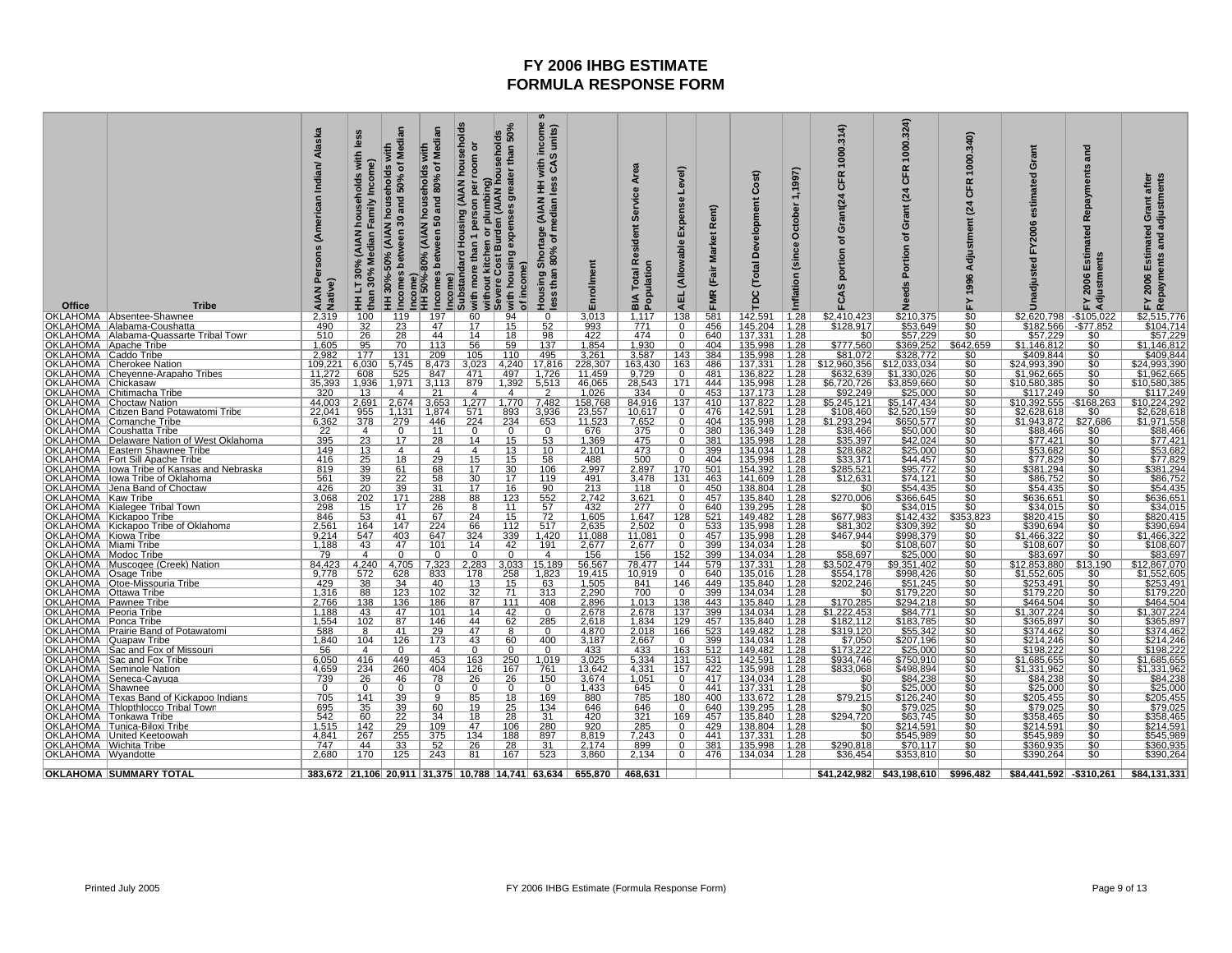| Office<br>PHOENIX             | <b>Tribe</b><br>Acoma Pueblo                                   | Persons (American Indian/ Alaska<br>AIAN P<br>Native) | Les<br>with<br>Income)<br>households<br>Family<br><b>AIAN</b><br>Median<br>HH LT 30%<br>than $30\%$<br>115 | of Median<br>households with<br>50%<br>30 and<br>HH 30%-50% (AIAN<br>s between<br><b>ICOMB</b><br>$\overline{75}$ | ৳<br>Income)<br>HH 50%-80% (AIAN households<br>Incomes between 50 and 80% o' | (AIAN households<br>with more than 1 person per room or<br>without kitchen or plumbing)<br>Severe Cost Burden (AIAN households<br>Substandard Housing<br>icome) | greater than 50%<br>with housing expenses<br>income)<br>$\frac{1}{\sigma}$<br>68 | income<br>units)<br>S.<br>with<br>3 CAS<br>SS <sub>I</sub> H<br>ye (AIAN I<br>median l<br>Housing Shortage<br>less than 80% of m<br>145 | Enrollme<br>6,344         | Service Area<br><b>Total Resident</b><br>Population<br>ВIА | yel)<br>ق<br>Expense<br><b>AEL</b> (Allowable<br>$\overline{0}$ | Rent)<br>(Fair Market<br>FMR | Cost)<br>Development<br>Total<br>TDC.<br>150, 353 | 1,1997)<br>October<br>Inflation (since                                            | 1000.314<br><b>CFR</b><br>Grant(24<br>đ<br>portion<br>FCAS<br>\$589,977 | 1000.324)<br>œ<br>ზ<br>(24)<br>rant<br>ပ<br>৳<br>Portion<br>Ž | 1000.340)<br>CFR<br>(24)<br>Adjustment<br>FY1996 | Grant<br>estimated<br>FY2006<br>Unadjusted | and<br>Repayments<br>3<br>苘<br>Estima<br>Adjustments<br>2006<br>십 | Repayments and adjustments<br>Grant after<br>Estimated<br>2006<br>놊 |  |
|-------------------------------|----------------------------------------------------------------|-------------------------------------------------------|------------------------------------------------------------------------------------------------------------|-------------------------------------------------------------------------------------------------------------------|------------------------------------------------------------------------------|-----------------------------------------------------------------------------------------------------------------------------------------------------------------|----------------------------------------------------------------------------------|-----------------------------------------------------------------------------------------------------------------------------------------|---------------------------|------------------------------------------------------------|-----------------------------------------------------------------|------------------------------|---------------------------------------------------|-----------------------------------------------------------------------------------|-------------------------------------------------------------------------|---------------------------------------------------------------|--------------------------------------------------|--------------------------------------------|-------------------------------------------------------------------|---------------------------------------------------------------------|--|
| PHOENIX                       | Aqua Caliente Band of Cahuilla                                 | $\frac{2,916}{295}$                                   | $\frac{35}{51}$                                                                                            | $\overline{17}$                                                                                                   | $\frac{162}{29}$                                                             | $\frac{217}{17}$                                                                                                                                                | $\overline{35}$                                                                  | 81                                                                                                                                      | 379                       | 2,802<br>379                                               | $\Omega$                                                        | $\frac{400}{752}$            | 182.<br>321                                       | $\frac{1.28}{1.28}$                                                               |                                                                         | \$306,224<br>\$85,678                                         | \$0<br>\$0<br>\$0                                | \$896,201                                  | $\frac{$0}{$0}$                                                   | \$896,201                                                           |  |
| PHOENIX                       | Ak-Chin<br>Alturas Rancheria                                   |                                                       | $\Omega$                                                                                                   | $\overline{37}$                                                                                                   |                                                                              | 66<br>$\Omega$                                                                                                                                                  | $\mathbf 0$<br>$\Omega$                                                          | 119<br>$\mathbf{0}$                                                                                                                     | 679<br>9                  | 679<br>11                                                  | 329<br>$^{\circ}$                                               | 817<br>607                   | 165,416<br>192,867                                | $\sqrt{1.28}$<br>1.28                                                             | \$202,711                                                               | \$102,079                                                     |                                                  | \$304,790<br>\$50,000                      | \$0                                                               | \$304,790                                                           |  |
| PHOENIX<br>PHOENIX            | Auburn Rancheria                                               | 488                                                   | 24                                                                                                         | 15                                                                                                                |                                                                              |                                                                                                                                                                 | 33                                                                               | 75                                                                                                                                      | 244                       | 188                                                        |                                                                 | 971                          |                                                   |                                                                                   |                                                                         | \$50,000<br>\$87,448                                          | $\frac{$0}{$0}{$0}{$0 $$                         |                                            |                                                                   | \$50,000<br>\$87,448                                                |  |
| PHOENIX                       | <b>Augustine Band of Cahuilla</b>                              | $^{\circ}$                                            | $\mathbf{0}$                                                                                               | $\Omega$                                                                                                          | o                                                                            | $\mathbf 0$                                                                                                                                                     | $\Omega$                                                                         | $\mathbf{0}$                                                                                                                            | 8                         | $\overline{8}$                                             | $\mathbf{0}$                                                    | 752                          | 193,402 1.28<br>182,321 1.28                      |                                                                                   | \$0                                                                     | \$25,000                                                      |                                                  | \$87,448<br>\$25,000                       | $\frac{$0}{$0}$                                                   | \$25,000                                                            |  |
| PHOENIX<br><b>PHOENIX</b>     | <u>Barona Group of Capitan Grande</u><br>Berry Creek Rancheria | 414                                                   | $\mathbf{0}$<br>70                                                                                         | $\Omega$<br>62                                                                                                    | o<br><u>92</u>                                                               | <u> 18</u><br>45                                                                                                                                                | <u>15</u><br><u>78</u>                                                           | 0                                                                                                                                       | 362<br>464                | 459                                                        | 395                                                             | 1,183<br>656                 | 192,980<br>192,867                                | 1.28<br>1.28                                                                      | \$117,992<br>\$222,881                                                  | \$58,836                                                      | $\frac{$66.694}{$0}{$0$}$                        | \$176,828<br>6444,546                      | $\frac{-\$100.951}{\$0}$                                          | \$75,877                                                            |  |
| PHOENIX                       | <u>Biq Laqoon Rancheria</u>                                    | $\frac{928}{21}$                                      |                                                                                                            |                                                                                                                   |                                                                              | 4                                                                                                                                                               |                                                                                  | $\frac{185}{17}$                                                                                                                        | 18                        | $\frac{464}{20}$                                           | $\frac{380}{0}$                                                 | 678                          | 205,791                                           |                                                                                   | \$(                                                                     | 221,665<br>\$25,000                                           |                                                  | \$25,000                                   |                                                                   | $\frac{$444,546}{$25,000}$ $\frac{$172,572}{$27,854}$               |  |
| PHOENIX                       | Big Pine Band                                                  | $\frac{330}{92}$                                      | $\frac{9}{33}$<br>$\frac{33}{17}$                                                                          | 19                                                                                                                | 21                                                                           | 8                                                                                                                                                               | 16                                                                               | $\frac{34}{25}$                                                                                                                         | $\frac{398}{331}$         | $\frac{405}{298}$                                          | $\frac{233}{0}$                                                 | 593                          | 195,542                                           | $\frac{1.28}{1.28}$<br>1.28                                                       | <u>\$226,617</u>                                                        | \$78,371<br>\$27,854                                          | $\frac{$86,468}{$0}{$0$                          | \$304,988                                  | $-$ \$132,416<br>\$0                                              |                                                                     |  |
| PHOENIX<br>PHOENIX            | <b>Big Sandy Rancheria</b><br>Big Valley Rancheria             | 817                                                   | 61                                                                                                         | $\overline{\mathbf{4}}$<br>49                                                                                     | $\overline{4}$<br>61                                                         | 8<br>39                                                                                                                                                         | 8<br>64                                                                          | 171                                                                                                                                     | 696                       | 382                                                        | $\mathbf 0$                                                     | 616<br>664                   | 188,155<br>204,100                                | 1.28                                                                              | \$(<br>\$0                                                              | \$194,499                                                     |                                                  | \$27,854<br>\$194,499                      |                                                                   | \$194,499                                                           |  |
|                               | <b>Blue Lake Rancheria</b>                                     | 44                                                    | 9                                                                                                          | $\Omega$                                                                                                          | $\Omega$                                                                     | $\Omega$                                                                                                                                                        | $\Omega$                                                                         | $\mathbf{Q}$                                                                                                                            | 48                        | 84                                                         | $\Omega$                                                        | 678                          | 205,791                                           | 1.28                                                                              | \$0                                                                     |                                                               |                                                  | \$25,000                                   |                                                                   | \$25,000                                                            |  |
| <b>PHOENIX</b><br>PHOENIX     | Bridgeport Paiute Indian Colony                                | 37                                                    | 12                                                                                                         |                                                                                                                   |                                                                              |                                                                                                                                                                 |                                                                                  |                                                                                                                                         | 134                       | $rac{61}{12}$                                              | 233                                                             | 872                          | 195,542                                           | 1.28                                                                              | \$149,542                                                               | \$25,000                                                      | \$0<br>\$0<br>\$0<br>\$0                         | \$174,542                                  | $\frac{$0}{$0}$                                                   | $\frac{$174,542}{$25,000}$                                          |  |
| PHOENIX<br>PHOENIX            | Buena Vista Rancheria                                          | 24<br>19                                              |                                                                                                            |                                                                                                                   |                                                                              | $\Omega$                                                                                                                                                        |                                                                                  |                                                                                                                                         | <u> 12 </u>               |                                                            | $\mathbf 0$<br>$\Omega$                                         | 799                          | 193,402                                           | 1.28                                                                              | \$0<br>\$C                                                              | \$25,000                                                      | \$0                                              | \$25,000                                   | \$0                                                               | \$50,000                                                            |  |
| PHOENIX                       | Cabazon Band                                                   | <u>121</u>                                            | 0<br>4                                                                                                     |                                                                                                                   |                                                                              |                                                                                                                                                                 | 0<br>4                                                                           |                                                                                                                                         | 30<br>297                 | $\frac{34}{278}$                                           |                                                                 | 752<br>752                   | 182,321                                           | 1.28                                                                              | \$47,507                                                                | \$50,000<br>\$25,000                                          |                                                  | \$50,000                                   |                                                                   |                                                                     |  |
| PHOENIX                       | Cahuilla Band<br>California Valley                             | 0                                                     |                                                                                                            |                                                                                                                   |                                                                              | $\overline{0}$                                                                                                                                                  |                                                                                  |                                                                                                                                         |                           |                                                            | $\frac{395}{0}$                                                 | 638                          | 182,321<br>190,728                                | $\frac{1.28}{1.28}$                                                               |                                                                         | \$50,000                                                      | \$0<br>\$0                                       | $$72,507$<br>$$50,000$                     |                                                                   | \$72,507<br>\$50,000                                                |  |
| PHOENIX<br>PHOENIX<br>PHOENIX | <u> Campo Band</u>                                             | $\frac{274}{23}$<br>171                               | $\frac{37}{0}$                                                                                             | 29                                                                                                                | <u>15</u><br>$\Lambda$                                                       | $\frac{23}{4}$                                                                                                                                                  | $\frac{21}{0}$                                                                   | $\frac{26}{12}$                                                                                                                         | $\frac{294}{30}$          | $\frac{314}{35}$<br>153                                    | $\frac{391}{0}$                                                 | $\frac{1,183}{607}$          | 188,561<br>192,867                                | $\begin{array}{ c c }\n\hline\n1.28 \\ \hline\n1.28 \\ \hline\n1.28\n\end{array}$ | <u>\$561,920</u>                                                        | \$106,335<br>\$25,000<br>\$50,431                             | $$228,246$<br>$$0$                               | \$668,255<br>\$25,000                      | $\frac{$0}{$0}$                                                   | \$668,255<br>\$25,000                                               |  |
|                               | Cedarville Rancheria<br>Chemehuevi                             |                                                       | 28                                                                                                         |                                                                                                                   | 30                                                                           | 8                                                                                                                                                               | 4                                                                                | $\Omega$                                                                                                                                | 708                       |                                                            | 374                                                             | 752                          | 182,321                                           |                                                                                   | \$812,858                                                               |                                                               | \$358,134                                        | \$863,289                                  |                                                                   | \$863,289                                                           |  |
|                               | <u>Chicken Ranch Rancheria</u>                                 | $^{\circ}$                                            | $\mathbf 0$                                                                                                | $\Omega$                                                                                                          | $\Omega$                                                                     |                                                                                                                                                                 | $\Omega$                                                                         | $\Omega$                                                                                                                                | 2,121                     | 2,121                                                      | $\Omega$                                                        | $\frac{720}{656}$            | 189,658                                           | 1.28                                                                              | \$53,188                                                                | \$25,000                                                      |                                                  |                                            |                                                                   |                                                                     |  |
| PHOENIX<br>PHOENIX<br>PHOENIX | Chico Rancheria                                                | 810                                                   | $\frac{61}{49}$                                                                                            | 54                                                                                                                | 80                                                                           | 40                                                                                                                                                              | $\frac{68}{56}$                                                                  | $\frac{196}{175}$                                                                                                                       | $\frac{405}{404}$         | $\frac{380}{404}$                                          |                                                                 |                              | 192,867<br>209,217                                | 1.28                                                                              |                                                                         | \$198,722                                                     | $\frac{10}{100}$                                 | \$78,188<br>\$78,188<br>\$198,722          | $\frac{$0}{$0}{$0}{$0 $$                                          | \$78,188<br>\$198,722<br>\$194,696                                  |  |
| PHOENIX                       | Cloverdale Rancheria                                           | 808                                                   | $\overline{25}$                                                                                            | $\overline{52}$<br>46                                                                                             | 74<br>46                                                                     | 45<br>$\overline{38}$                                                                                                                                           |                                                                                  | 59                                                                                                                                      | 1,189                     | 1,333                                                      |                                                                 | 1.154                        | 150,353                                           | 1.28                                                                              |                                                                         | \$194,696<br>\$74,904                                         | $\overline{\$0}$                                 | \$272,853                                  | $-$15,685$                                                        | \$257,168                                                           |  |
| <b>PHOENIX</b>                | Cochiti Pueblo<br>Cocopah Tribe                                | 761<br>568                                            |                                                                                                            | 46                                                                                                                | 31                                                                           | 48                                                                                                                                                              | 15<br>$\overline{4}$                                                             | 56                                                                                                                                      |                           |                                                            | 0<br>376                                                        | 699  <br>650                 |                                                   | $\vert$ 1.28                                                                      | \$197,949                                                               | \$78,810                                                      |                                                  |                                            |                                                                   | \$493,694                                                           |  |
| PHOENIX                       | Cold Springs Rancheria                                         | 197                                                   | $\frac{54}{13}$<br>$\frac{13}{171}$                                                                        | 10                                                                                                                | 19                                                                           | $\frac{13}{86}$                                                                                                                                                 | $\frac{4}{73}$                                                                   |                                                                                                                                         | $\frac{880}{271}$ $3,526$ | $\frac{477}{271}$<br>2,442                                 | 378                                                             | 616                          | 160,284 1.28<br>188,155 1.28                      |                                                                                   | \$493,517<br>\$236,232                                                  | \$27,679<br>\$290,523                                         |                                                  | \$572,327<br>\$263,911                     | $\frac{-\$78,633}{\$0}$                                           |                                                                     |  |
| <b>PHOENIX</b>                | Colorado River Indian Tribes                                   | $\frac{2,594}{71}$                                    |                                                                                                            | 111                                                                                                               | 153                                                                          |                                                                                                                                                                 |                                                                                  | $rac{5}{37}$                                                                                                                            |                           |                                                            | $\frac{194}{0}$                                                 | 559                          | 182,321                                           | $\frac{1.28}{1.28}$<br>1.28                                                       | \$1,766,820                                                             |                                                               |                                                  | \$2,057,343                                | \$0                                                               | $\frac{$263,911}{2,057,343}$                                        |  |
| PHOENIX<br>PHOENIX            | Colusa Rancheria<br>Cortina Rancheria                          | 272                                                   | $\frac{13}{17}$                                                                                            | $\overline{\mathbf{4}}$<br>18                                                                                     | $\overline{4}$<br>$\overline{21}$                                            | $\overline{9}$<br>$\overline{12}$                                                                                                                               | $\overline{0}$<br>$\overline{21}$                                                | $\overline{22}$<br>56                                                                                                                   | 100<br>136                | 100<br>109                                                 | $\overline{0}$                                                  | 632<br>642                   | 192,867<br>193,402                                |                                                                                   | \$                                                                      | $\frac{$25,000}{$59,470}$                                     |                                                  | \$25,000<br>\$59,470                       |                                                                   | $\frac{25.000}{559,470}$                                            |  |
| PHOENIX                       | Covote Valley Band                                             | $\overline{716}$                                      | 43                                                                                                         | 46                                                                                                                | 66                                                                           | 40                                                                                                                                                              | 49                                                                               | 125                                                                                                                                     | 358                       | 358                                                        | 222                                                             | 733                          | 204,100                                           | 1.28                                                                              | \$194,795                                                               | <u>\$163,306</u>                                              |                                                  | <u>\$358,101</u>                           |                                                                   | \$358,101                                                           |  |
| PHOENIX<br>PHOENIX<br>PHOENIX | <u>Death Valley Timba-Sha</u>                                  | 540                                                   | $\frac{69}{70}$                                                                                            | 34                                                                                                                | 50                                                                           | 10                                                                                                                                                              | 36                                                                               | $\frac{153}{252}$<br>136                                                                                                                | 270                       | 270                                                        | $\mathbf 0$                                                     | 593                          | 195,542                                           | 1.28                                                                              | \$0                                                                     | \$125,930                                                     | $\frac{10}{100}$                                 | \$125,930                                  | $\frac{$0}{$0}$                                                   | <u>\$125,930</u>                                                    |  |
|                               | <u>Dry Creek Rancheria</u>                                     | 1,166                                                 |                                                                                                            | 75                                                                                                                | 107                                                                          | 65                                                                                                                                                              | 80                                                                               |                                                                                                                                         | 583                       | $\frac{583}{1,694}$                                        | 380<br>377                                                      | 1,154                        | 209,217                                           | 1.28                                                                              |                                                                         | \$280,859                                                     |                                                  | \$280,859                                  |                                                                   | \$280,859                                                           |  |
| <b>PHOENIX</b>                | Duck Valley Shoshone-Paiute<br>Duckwater Shoshone              | 1,045<br>126                                          | 140<br>19                                                                                                  | 63<br>9                                                                                                           | 78<br>11                                                                     | 41<br>$\overline{4}$                                                                                                                                            | <u>16</u><br>4                                                                   |                                                                                                                                         | 1,888<br>337              | 106                                                        | 402                                                             | 661<br>907                   | 174,161<br>178,021                                | 1.28<br>1.28                                                                      | \$754,075<br>\$159,888                                                  | \$153,403                                                     |                                                  | \$907,478<br>\$185,113                     | $-$115,018$<br>\$0                                                | \$792,460<br>\$185,113                                              |  |
| PHOENIX                       | Elk Valley Rancheria                                           | 46                                                    | $\frac{0}{13}$                                                                                             |                                                                                                                   |                                                                              | 4                                                                                                                                                               | $\overline{0}$                                                                   | $rac{12}{26}$                                                                                                                           | 100                       | $\frac{45}{286}$                                           | $\overline{0}$                                                  | <u>621</u>                   | 199,821                                           | $\frac{1.28}{1.28}$                                                               |                                                                         | \$25,225                                                      | $\frac{$1,650}{$0$}$<br>\$0<br>\$16,887          | \$25,000                                   |                                                                   | $\frac{$25,000}{$276,374}$                                          |  |
| PHOENIX                       | <b>Ely Shoshone</b>                                            | 110                                                   |                                                                                                            |                                                                                                                   | 10                                                                           |                                                                                                                                                                 | 4                                                                                | $\Omega$                                                                                                                                | 461                       |                                                            | $\frac{8}{402}$                                                 | 638                          | 171,603                                           |                                                                                   | \$249,747                                                               | <u>\$26,627</u>                                               |                                                  | \$276,374                                  |                                                                   |                                                                     |  |
| PHOENIX<br>PHOENIX<br>PHOENIX | <u>Enterprise Rancheria</u><br>Ewiiaapaayp Band of Kumeyaay    | 828<br>$\Omega$                                       | $\frac{63}{0}$                                                                                             | <u>56</u><br>n                                                                                                    | $\frac{82}{0}$                                                               | 41<br>$\overline{0}$                                                                                                                                            | $\frac{70}{0}$                                                                   | 200<br>$\Omega$                                                                                                                         | 414<br>$\overline{8}$     | $\frac{438}{9}$                                            | $\overline{0}$<br>$\overline{0}$                                | $\frac{656}{1,183}$          | 192,867<br>192,980                                | $\frac{1.28}{1.28}$                                                               | \$0                                                                     | \$203,133                                                     | $\frac{$0}{$0}$                                  | \$203,133<br>\$25,000                      | $\frac{$0}{$0}$                                                   | \$203,133<br>\$25,000                                               |  |
|                               | Fallon Paiute-Shoshone                                         | 725                                                   | 67                                                                                                         | 62                                                                                                                | 50                                                                           | $\overline{22}$                                                                                                                                                 | 17                                                                               | 26                                                                                                                                      | 1,002                     | 1,692                                                      | 336                                                             | 695                          | $172,355$   1.28                                  |                                                                                   | \$865,269                                                               | \$112,778                                                     | \$198,871                                        | \$978,047                                  |                                                                   | \$978,047                                                           |  |
| <b>PHOENIX</b><br>PHOENIX     | Fort Bidwell                                                   | $\frac{58}{50}$                                       | $\overline{4}$                                                                                             | $\overline{\mathbf{4}}$                                                                                           | 5                                                                            | 3                                                                                                                                                               | $\overline{4}$                                                                   | $\Omega$                                                                                                                                | 266                       |                                                            | $\frac{387}{233}$                                               | 607                          | 193,720<br>195,542                                | 1.28                                                                              |                                                                         |                                                               | \$39,592                                         | \$225,864                                  |                                                                   |                                                                     |  |
| PHOENIX                       | <u>Fort Independence</u><br>Fort McDermitt Paiute and Shoshone | 313                                                   | $\frac{8}{38}$                                                                                             | 33                                                                                                                | 4<br>24                                                                      | 39                                                                                                                                                              | 15                                                                               | 96                                                                                                                                      | $\frac{135}{928}$         | $\frac{87}{132}$<br>907                                    | $\overline{0}$                                                  | 593<br>671                   | 178,975                                           | $\frac{1.28}{1.28}$                                                               | $\frac{$195.550}{$195.550}{$51.242$$                                    | $\frac{$30,314}{$25,000}$                                     | \$0<br>šō                                        | \$76,242                                   |                                                                   | $\frac{$225.864}{$76.242}{$84.966}$                                 |  |
| <b>PHOENIX</b>                | Fort McDowell Yavapai Nation                                   | 860                                                   | $\overline{0}$                                                                                             | 0                                                                                                                 | $\Omega$                                                                     | 50                                                                                                                                                              | 17                                                                               | $\Omega$                                                                                                                                | 939                       | 939                                                        | $\frac{315}{359}$                                               | 817                          | 165,416 1.28                                      |                                                                                   | \$0                                                                     | \$59,290                                                      |                                                  | \$59,290                                   | \$0                                                               |                                                                     |  |
| <b>PHOENIX</b>                | Fort Mojave Tribe                                              | 630                                                   | $\frac{40}{1,245}$                                                                                         | 44                                                                                                                | 41                                                                           | 17                                                                                                                                                              | <u>17</u>                                                                        |                                                                                                                                         | 1,082                     | 1,082                                                      |                                                                 | 851                          | 170,084 1.28<br>164,346 1.28                      |                                                                                   | \$1,031,831<br>\$5,517,297                                              |                                                               | $\frac{$0}{$0}{$0}$                              | <u>1,097,163</u><br>7,375,502              |                                                                   | \$59,290<br>\$59,290,<br>097,163,375,502                            |  |
| PHOENIX<br>PHOENIX            | Gila River<br>Graton Rancheria                                 | <u>18,132</u>                                         |                                                                                                            | 503                                                                                                               | 463                                                                          | 1,031                                                                                                                                                           | 255                                                                              | 1,164                                                                                                                                   | 20,479                    | 14,966                                                     | 187<br>$\overline{0}$                                           | 817                          |                                                   |                                                                                   | \$0                                                                     | 858,205                                                       |                                                  |                                            | $rac{60}{30}$                                                     |                                                                     |  |
| PHOENIX                       | <u>Greenville Rancheria</u>                                    | $\frac{721}{336}$<br>314                              | $\frac{43}{25}$<br>28                                                                                      | $\frac{46}{29}$                                                                                                   | $\frac{66}{33}$                                                              | $\frac{40}{12}$                                                                                                                                                 | $\frac{50}{25}$                                                                  | $\frac{156}{87}$                                                                                                                        | $\frac{1,079}{168}$       | $\frac{263}{145}$                                          | <sup>0</sup>                                                    | $\frac{1,539}{665}$          | 260,559<br>192,867                                | $\frac{1.28}{1.28}$<br>1.28                                                       |                                                                         | \$216,244<br>\$78,233                                         | $\frac{$0}{\$0}$                                 | \$216,244<br>\$78,233<br>\$303,195         |                                                                   | \$216,244<br>\$78,233<br>\$303,195                                  |  |
| <b>PHOENIX</b>                | Grindstone Rancheria                                           |                                                       |                                                                                                            | 29                                                                                                                | 28                                                                           | 23                                                                                                                                                              | 21                                                                               | 53                                                                                                                                      |                           | 157                                                        | 387                                                             | 559                          | 193,720                                           |                                                                                   |                                                                         | \$75,863                                                      |                                                  |                                            |                                                                   |                                                                     |  |
| <b>PHOENIX</b>                | Guidiville Rancheria                                           | 127<br>493                                            | 19                                                                                                         | 38<br>26                                                                                                          | 12<br>20                                                                     | 18                                                                                                                                                              | 18<br>$\overline{9}$                                                             | 51                                                                                                                                      | 114<br>674                | 114<br>674                                                 | 380<br>$\overline{0}$                                           | 729<br>878                   | 204,100                                           | 1.28                                                                              | \$137,128<br>\$0                                                        | \$65,004                                                      | \$0                                              | \$202,132                                  |                                                                   | \$202,132                                                           |  |
| <b>PHOENIX</b><br>PHOENIX     | <b>Havasupai</b><br><b>Hoopa Valley</b>                        | <u>2,442</u>                                          | 60<br>183                                                                                                  | 141                                                                                                               | 172                                                                          | 99<br>133                                                                                                                                                       | 86                                                                               | 106<br>263                                                                                                                              | 2,177                     | 1,983                                                      | 381                                                             | 678                          | 278,454<br>205,791                                | 1.28<br>$\vert$ 1.28                                                              | \$1,090,630                                                             | \$196,912<br>\$433,288                                        | \$C<br>\$C                                       | $$196,912$<br>$$1,523,917$                 |                                                                   | <u>\$196,912</u><br>\$1,523,917                                     |  |
| PHOENIX                       | Hopi                                                           | 7,098                                                 | 576                                                                                                        | 319                                                                                                               | 288                                                                          | 959                                                                                                                                                             | 187                                                                              | 904                                                                                                                                     | 11,354                    | 6,948                                                      | 311                                                             | 623                          | 163,796                                           | 1.28                                                                              | \$965,694                                                               | \$1,269,030                                                   | ŜŌ                                               | \$2,234,725                                |                                                                   | \$2,234,725                                                         |  |
| PHOENIX                       | <u>Hopland Rancheria</u>                                       | 552                                                   | 93                                                                                                         | 76                                                                                                                | 45                                                                           | 26                                                                                                                                                              | 70                                                                               | 194                                                                                                                                     | 692                       | $\frac{692}{2,220}$                                        | 380                                                             | 729                          | 204,100                                           | 1.28                                                                              | \$144,933                                                               |                                                               | \$0                                              | $\frac{$352,523}{$1,635,460}$              |                                                                   | \$352,523                                                           |  |
| <b>PHOENIX</b><br>PHOENIX     | <u>Hualapai</u><br>Inaja Band                                  | 1,425<br>0                                            | 192<br>0                                                                                                   | 63<br>$\Omega$                                                                                                    | 57<br>0                                                                      | 305<br>$\mathbf 0$                                                                                                                                              | 42<br>$\mathbf 0$                                                                | 80                                                                                                                                      | 1,921<br>18               | 18                                                         | 358<br>$\overline{0}$                                           | 907<br>1,183                 | 174,060<br>192,980                                | 1.28<br>1.28                                                                      | \$1,280,741<br>\$0                                                      | \$207,590<br>\$354,719<br>\$354,719                           |                                                  | \$1<br>\$25,000                            |                                                                   | \$25,000                                                            |  |
| PHOENIX                       | Ione Band of Miwok Indians                                     |                                                       | $\frac{23}{204}$                                                                                           | 41                                                                                                                | 47                                                                           |                                                                                                                                                                 |                                                                                  | 112                                                                                                                                     |                           |                                                            | $\overline{0}$                                                  |                              | 193,402                                           |                                                                                   | \$0                                                                     |                                                               |                                                  |                                            | $\frac{$0}{$0}$                                                   |                                                                     |  |
| PHOENIX                       | Isleta Pueblo                                                  | $\frac{1,107}{3,099}$                                 |                                                                                                            | 179                                                                                                               | 240                                                                          | $\frac{36}{85}$                                                                                                                                                 | $\frac{30}{58}$                                                                  | 562                                                                                                                                     | $\frac{563}{4,441}$       | $\frac{536}{4,441}$                                        | $\overline{0}$                                                  |                              | 799 193,402<br>699 152,912                        | $\frac{1.28}{1.28}$                                                               | \$259,674                                                               | \$124,660<br>\$349,646                                        | $\frac{$0}{0}$                                   | \$124,660<br>\$609,320                     | \$50.101                                                          | \$124,660<br>\$559,219                                              |  |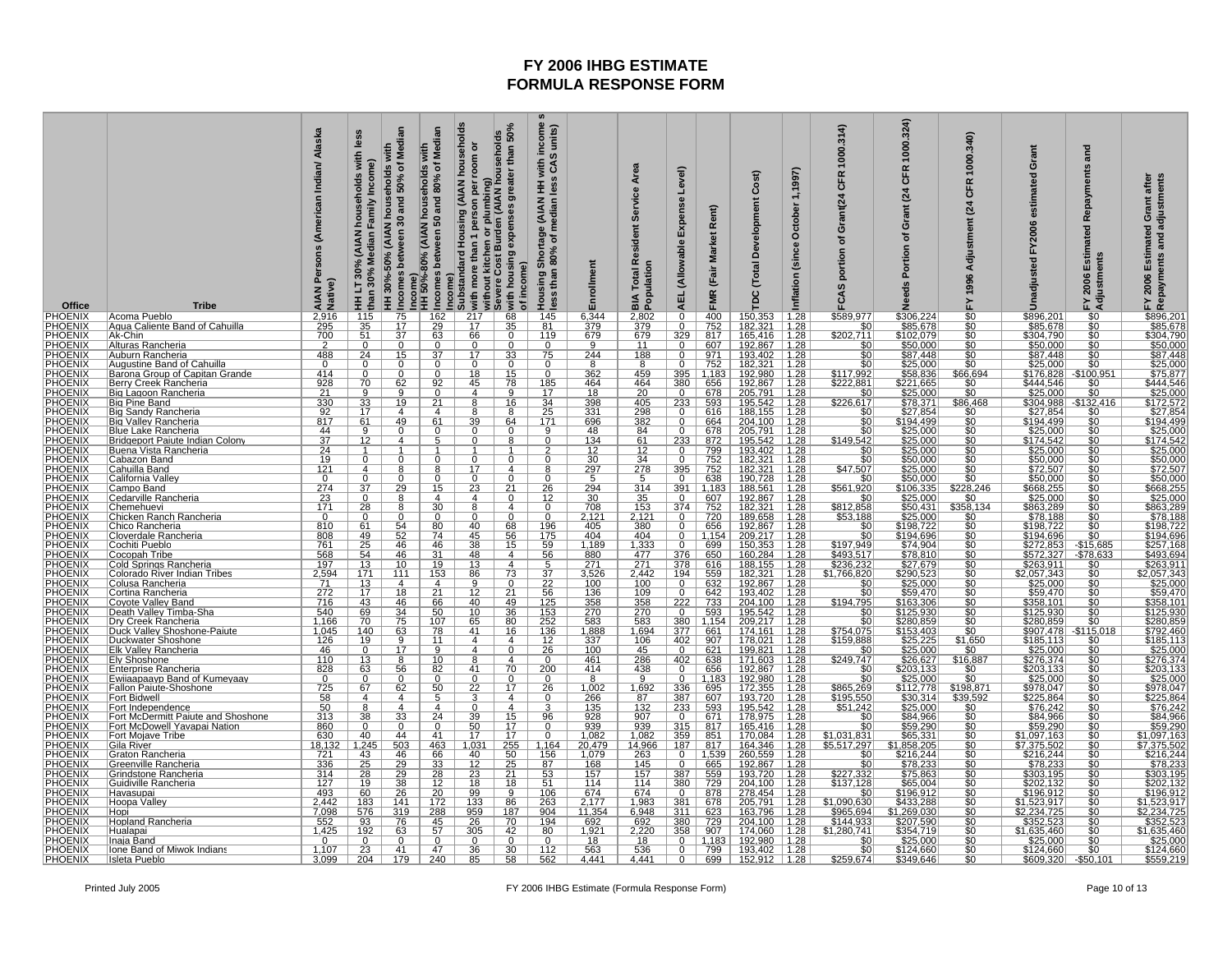| Office                                                                                                                                 | <b>Tribe</b>                                              | Alaska<br>Persons (American Indian/<br>AIAN P<br>Native) | les<br>with<br>Income)<br>households<br>Family<br><b>AIAN</b><br>Median<br>HH LT 30%<br>than 30% | households with<br>0 and 50% of Median<br>30 and<br>HH 30%-50% (AIAN<br>Incomes between | Median<br>with<br>৳<br>Income)<br>HH 50%-80% (AIAN households<br>Incomes between 50 and 80% of | (AIAN households<br>Income)<br>Substanded Housing (AIAN households<br>O without kitchen or plumbing)<br>Severe Cost Burden (AIAN households<br>Severe Cost Burden (AIAN households | income<br>greater than 50%<br>units)<br>ဖ<br>with<br>CAS<br>SS <sub>O</sub><br>je (AIAN  <br>median  <br>with housing expenses<br>Shortage (<br>180% of me<br>of income)<br>less than<br>Housing | Enrollme                     | Service Area<br><b>Total Resident</b><br><b>BIA Total Report</b> | yel)<br>ق<br>Expense<br><b>AEL</b> (Allowable                 | Rent)<br>(Fair Market<br><b>FMR</b> | Cost)<br>Development<br>Total<br>TDC.        | 1,1997)<br>October<br>Inflation (since | 1000.314<br><b>CFR</b><br>Grant(24<br>৳<br>portion<br>FCAS | 1000.324)<br>CFR<br>(24)<br>rant<br>ပ<br>৳<br>Portion | 1000.340)<br>CFR<br>(24)<br>Adjustment<br>FY1996 | rant<br>Ō<br>टु<br>estimat<br>FY2006<br>Unadjusted | and<br>Repayments<br><b>led</b><br>Estimat<br>Adjustments<br>2006<br>Σ, | Grant after<br>Repayments and adjustments<br>g<br>Estimat<br>2006                                                          |
|----------------------------------------------------------------------------------------------------------------------------------------|-----------------------------------------------------------|----------------------------------------------------------|--------------------------------------------------------------------------------------------------|-----------------------------------------------------------------------------------------|------------------------------------------------------------------------------------------------|------------------------------------------------------------------------------------------------------------------------------------------------------------------------------------|--------------------------------------------------------------------------------------------------------------------------------------------------------------------------------------------------|------------------------------|------------------------------------------------------------------|---------------------------------------------------------------|-------------------------------------|----------------------------------------------|----------------------------------------|------------------------------------------------------------|-------------------------------------------------------|--------------------------------------------------|----------------------------------------------------|-------------------------------------------------------------------------|----------------------------------------------------------------------------------------------------------------------------|
| PHOENIX<br>PHOENIX<br>PHOENIX<br>PHOENIX<br>PHOENIX                                                                                    | Jackson Rancheria<br>Jamul Indian Village                 |                                                          | ŋ                                                                                                |                                                                                         | U                                                                                              | $\overline{\Omega}$                                                                                                                                                                | $\Omega$                                                                                                                                                                                         | 24<br>56                     | $\frac{24}{56}$                                                  | $\overline{0}$                                                | $\frac{799}{1,183}$                 | 193,402<br>192,980                           | $\frac{1.28}{1.28}$                    |                                                            | \$50,000<br>\$25,000                                  | $\frac{1}{50}$                                   | \$50,000<br>\$25,000                               |                                                                         | \$50,000<br>\$25,000                                                                                                       |
|                                                                                                                                        | Jemez Pueblo                                              | 2,078                                                    | 115                                                                                              | $\overline{75}$                                                                         | 120                                                                                            | 158                                                                                                                                                                                | 42<br>231                                                                                                                                                                                        | 3,486                        | 3,083                                                            | $\overline{0}$                                                | 699                                 | 150,353                                      | 1.28                                   | \$230,358                                                  | \$246,450                                             | Ŝ0                                               | \$476,808                                          |                                                                         |                                                                                                                            |
|                                                                                                                                        | <u>Jicarilla Reservation</u><br>Kaibab Band of Paiute     | 2,691<br>147                                             | 157<br>17                                                                                        | 72<br>26                                                                                | 150                                                                                            | 127<br>9                                                                                                                                                                           | 49<br>141<br>$\mathbf 0$                                                                                                                                                                         | 3,403                        | 2,700                                                            | 225<br>346                                                    | 474<br>907                          | 150,353 1.28<br>163,796 1.28<br>205,791 1.28 |                                        | $\frac{$930,844}{$340,821}$                                | $\frac{$248,011}{$25,084}$                            |                                                  | \$1,178,855                                        | <u>\$29,062</u>                                                         | \$476,808<br>\$1,178,855<br>\$336,843<br>\$2,605,629                                                                       |
|                                                                                                                                        | <u>Karuk</u>                                              | 6,532                                                    | 445                                                                                              | 416                                                                                     | $\frac{20}{620}$<br>35                                                                         | 271                                                                                                                                                                                | 1,329<br>456                                                                                                                                                                                     | $\frac{252}{3,266}$          | $\frac{165}{5,250}$                                              | 380                                                           | 675                                 |                                              |                                        |                                                            |                                                       | \$0                                              | \$365,905<br>\$2,605,629                           | \$0                                                                     |                                                                                                                            |
| <b>PHOENIX</b><br><b>PHOENIX</b>                                                                                                       | <u>La Jolla Band</u><br>La Posta Band                     | 333<br>16                                                | 13<br>8                                                                                          | 13<br>0                                                                                 | 4                                                                                              | 23<br>$\overline{4}$                                                                                                                                                               | $\overline{4}$<br>8<br>$\frac{13}{454}$<br>$\Omega$                                                                                                                                              | 696<br>$\frac{20}{7,825}$    | $\frac{482}{20}$<br>5,475                                        | $\frac{395}{0}$                                               | 1,183<br>1,183                      | 192,980 1.28<br>180,705 1.28                 |                                        | $\frac{$236,356}{$0}$                                      | \$46,592<br>\$25,000                                  | $rac{$0}{$0}$                                    | \$282,948                                          |                                                                         | $\frac{$2882,948}{$25,000}$                                                                                                |
| PHOENIX                                                                                                                                | Laquna Pueblo                                             | 3,960<br>110                                             | 185<br>9                                                                                         | 164<br>9                                                                                | 184<br>13                                                                                      | 210<br>$\overline{4}$                                                                                                                                                              | $\overline{52}$<br>4                                                                                                                                                                             |                              |                                                                  | $\frac{203}{0}$                                               | 401                                 | 152,912                                      | 1.28                                   | <u>\$636,757</u><br>\$0                                    | \$873,364                                             | \$820,480<br>\$0                                 | \$1,510,121                                        |                                                                         |                                                                                                                            |
| PHOENIX<br>PHOENIX<br>PHOENIX                                                                                                          | <u>Las Veqas Colony</u><br>Laytonville Rancheria          | 162                                                      | $\overline{10}$                                                                                  | 10                                                                                      | 15                                                                                             | 9                                                                                                                                                                                  | $rac{30}{2}$<br>11                                                                                                                                                                               | $\frac{55}{81}$              | $\frac{69}{293}$<br>350                                          | 380                                                           | $\frac{907}{729}$                   | 178,021<br>204,100                           | $\frac{1.28}{1.28}$                    | \$233,552<br>\$326,103                                     | \$50,000<br>\$32,083                                  |                                                  | $\frac{$50,000}{$265,636}$                         | $\frac{$0}{$0}$                                                         | \$50,000<br>\$265,636                                                                                                      |
|                                                                                                                                        | Lone Pine Paiute-Shoshone<br>Los Coyotes Band of Cahuilla | 502<br>63                                                | 30<br>13                                                                                         | $\overline{32}$<br>$\overline{a}$                                                       | 24<br>4                                                                                        | 8<br>$\overline{4}$                                                                                                                                                                | 34<br>13<br>$\overline{4}$<br>21                                                                                                                                                                 | 295<br>286                   | 286                                                              | 233<br>$\mathbf 0$                                            | 793<br>1,183                        | 196,395<br>192,980                           | 1.28<br>1.28                           | \$0                                                        | \$58,723<br>\$25,000                                  | \$0                                              | \$384,826<br>\$25,000                              | \$0<br>$\overline{50}$                                                  | \$384,826                                                                                                                  |
| PHOENIX<br>PHOENIX<br>PHOENIX                                                                                                          | Lovelock Colony                                           | 121                                                      | 17                                                                                               |                                                                                         |                                                                                                | 22                                                                                                                                                                                 | 28<br>$\overline{4}$                                                                                                                                                                             | 369                          | $\frac{241}{22}$                                                 |                                                               | 638                                 | 173,207                                      | 1.28                                   |                                                            | \$31,646                                              | \$0<br>\$0<br>\$0<br>\$0                         | \$31,646<br>\$50,000                               | $\frac{6,138}{0}$                                                       | $\frac{$25,000}{$25,508}$                                                                                                  |
|                                                                                                                                        | Lower Lake Rancheria<br>Lytton Rancheria of California    | 60<br>492                                                | 4<br>30 <sup>2</sup>                                                                             | 32                                                                                      | 45                                                                                             | 3<br><u>28</u>                                                                                                                                                                     | 13<br>$\overline{4}$<br>34                                                                                                                                                                       | 44<br>246                    | 246                                                              | $\mathbf{0}$                                                  | 1,154<br>1,154                      | 211,210<br>209,217                           | 1.28<br><u>1.28</u>                    | $\overline{\$0}$<br>\$0                                    | \$50,000<br>\$118,641                                 | \$0                                              | \$118,641                                          |                                                                         |                                                                                                                            |
| PHOENIX<br>PHOENIX<br>PHOENIX                                                                                                          | Manchester Point Arena Rancheria                          | <u>1,242</u>                                             | <u>75</u>                                                                                        | 80                                                                                      | <u> 114 </u>                                                                                   | <u>70</u>                                                                                                                                                                          | $\frac{106}{225}$<br>86                                                                                                                                                                          | <u>621</u>                   | $\frac{734}{98}$                                                 | $\frac{380}{0}$                                               | 729                                 | 204,100                                      | 1.28                                   | \$295,308                                                  | <u>\$285,047</u>                                      |                                                  | \$580,356                                          |                                                                         | \$118,641<br>\$580,356<br>\$25,000                                                                                         |
|                                                                                                                                        | <u>Manzanita Band</u><br><u>Mesa Grande Band</u>          | 59<br>68                                                 | $\overline{4}$                                                                                   | 4<br>$\overline{4}$                                                                     | 0                                                                                              | $\mathbf 0$<br>8                                                                                                                                                                   | $\overline{0}$<br>$\overline{8}$<br>4                                                                                                                                                            | 98<br>628                    |                                                                  |                                                               | 1,183                               | 192,980<br>192,980                           | 1.28                                   | \$C                                                        | \$25,000                                              |                                                  | \$25,000<br>\$214,163                              | \$0                                                                     | <u>\$214,163</u>                                                                                                           |
| PHOENIX<br>PHOENIX<br>PHOENIX<br>PHOENIX<br>PHOENIX<br>PHOENIX                                                                         | <b>Mescalero Reservation</b>                              | $\frac{3,219}{152}$                                      | $\frac{13}{227}$                                                                                 | 101                                                                                     | $\frac{163}{11}$                                                                               | $\frac{182}{7}$                                                                                                                                                                    | $\frac{3}{127}$<br>$\frac{127}{32}$<br>$\frac{48}{12}$                                                                                                                                           | 3,979<br>76                  | $\frac{92}{4,019}$                                               | $\frac{391}{287}$                                             | $\frac{1,183}{437}$                 | 148,864                                      | $\frac{1.28}{1.28}$<br>1.28            | \$189,163<br>\$1,852,950<br>\$0                            | \$25,000<br>\$307,355<br>\$36,390                     | $\frac{$0}{$0}$                                  | \$2,160,305                                        |                                                                         | 2,160,305<br>\$36,390                                                                                                      |
|                                                                                                                                        | Middletown Rancheria<br>Moapa Band of Paiute              | 188                                                      |                                                                                                  | 9<br>q                                                                                  | 16                                                                                             | 4                                                                                                                                                                                  | $\overline{9}$<br>$\overline{0}$                                                                                                                                                                 | 295                          | 297                                                              |                                                               | 664<br>907                          | 204,100<br>178,021                           | 1.28                                   |                                                            | \$26,603                                              |                                                  |                                                    | \$0                                                                     |                                                                                                                            |
|                                                                                                                                        | <u>Mooretown Rancheria</u>                                | 2,386                                                    | $\frac{22}{181}$                                                                                 | 160                                                                                     | 235                                                                                            | 117                                                                                                                                                                                | 201<br>528                                                                                                                                                                                       |                              | 1,048                                                            | $\frac{388}{380}$                                             | 656                                 | 192,867                                      | 1.28                                   |                                                            | \$578,005<br>\$55,998                                 |                                                  | \$331,960<br>\$894,771                             |                                                                         |                                                                                                                            |
|                                                                                                                                        | <u> Morongo Band of Cahuilla</u><br>Nambe Pueblo          | 606<br>545                                               | 0<br>102                                                                                         | 50                                                                                      | 54                                                                                             | $\frac{23}{30}$                                                                                                                                                                    | $\frac{29}{50}$<br>79                                                                                                                                                                            | $\frac{1,193}{1,055}$<br>643 | 1,433<br>448                                                     | $\frac{395}{0}$                                               | 818                                 | 183,129<br>158,462                           | $\frac{1.28}{1.28}$                    | \$305,357<br>\$316,766<br>\$333,183<br>\$467,321           | \$128,118                                             | \$0<br>\$0<br>\$0<br>\$0                         | \$389,181<br>\$595,440                             |                                                                         |                                                                                                                            |
| PHOENIX<br>PHOENIX<br>PHOENIX<br>PHOENIX<br>PHOENIX<br>PHOENIX                                                                         | <u>Navajo Nation</u>                                      | 186,803                                                  | 15,949                                                                                           | 8,138                                                                                   | 8,561                                                                                          | 28,887                                                                                                                                                                             | 3,879 25,739                                                                                                                                                                                     | 250,010                      | 178,557                                                          |                                                               |                                     | 163,796   1.28                               |                                        | \$30,920,525                                               | \$35,176,986                                          | \$0                                              | \$66,097,511                                       |                                                                         | $\frac{5331,960}{\$894,771}$ $\frac{5389,181}{\$595,440}$ $\frac{566,097,511}{\$583,509}$ $\frac{51,246,890}{\$1,246,893}$ |
|                                                                                                                                        | North Fork Rancheria<br>Paiute-Shoshone of Bishop Colony  | 2,658<br>1,363                                           | $\frac{180}{432}$ $\frac{69}{397}$                                                               |                                                                                         |                                                                                                | $\frac{216}{125}$<br>$\frac{41}{383}$                                                                                                                                              | $\frac{502}{703}$<br><u>177  </u>                                                                                                                                                                | $\frac{1,329}{1,149}$        | $\frac{753}{914}$                                                | $\frac{293}{233}$<br>$\frac{233}{395}$<br>$\frac{356}{0}$     | $\frac{572}{616}$                   | 186,449<br>186,449<br>195,542<br>188,561     | 1.28<br> 1.28                          |                                                            | \$583,509<br>\$623,186                                | $\frac{\frac{36}{100}}{\frac{100}{100}}$         | \$583,509<br>\$1,246,890                           |                                                                         |                                                                                                                            |
|                                                                                                                                        | <u>Pala Bank</u>                                          | 762                                                      |                                                                                                  | $\frac{203}{24}$<br>275                                                                 | $\frac{229}{59}$<br>382                                                                        |                                                                                                                                                                                    | $\frac{125}{35}$<br>117                                                                                                                                                                          | 891<br>13,231                | 1,044                                                            |                                                               | <u>1,183</u>                        |                                              |                                        | \$623,705<br>\$207,259<br>\$3,667,752                      | $\frac{$146,374}{$792,106}$                           |                                                  | $\frac{$353,633}{$4,459,858}$                      |                                                                         | \$353,633<br>4,459,858                                                                                                     |
|                                                                                                                                        | Pascua Yaqui Tribe<br>Paskenta Band of Nomlaki Indian     | 6,074<br>564                                             | 41                                                                                               | 49                                                                                      | 55                                                                                             | 20                                                                                                                                                                                 | $\frac{11}{293}$<br>145<br>42                                                                                                                                                                    | 282                          | 12,604<br>185                                                    |                                                               | 760<br>585                          | 160,819<br>192,867                           | $\frac{1.28}{1.28}$                    | \$0                                                        | \$131,166                                             | \$0                                              | \$131,166                                          | $\frac{60}{100}$                                                        | \$131,166                                                                                                                  |
|                                                                                                                                        | Pauma Band                                                | 174                                                      | 8                                                                                                |                                                                                         | 15                                                                                             | 8                                                                                                                                                                                  | $\overline{4}$<br>15                                                                                                                                                                             | $\frac{132}{1.372}$          | $\frac{126}{970}$                                                | 395                                                           | $\frac{1,183}{752}$                 | 192,980                                      | 1.28                                   | \$69,407                                                   |                                                       |                                                  | \$94,407                                           |                                                                         |                                                                                                                            |
| PHOENIX<br>PHOENIX<br>PHOENIX                                                                                                          | Pechanga Band<br>Picayune Rancheria                       | 368<br>2,346                                             | $\frac{32}{159}$                                                                                 | 17<br>112                                                                               | 15<br>172                                                                                      | 31<br>191                                                                                                                                                                          | 13<br>64<br>431<br>156                                                                                                                                                                           | 1,173                        | 1,635                                                            | $\overline{0}$<br>378                                         | 619                                 | 182,<br>186,449                              | 1.28<br>1.28                           | \$83,431                                                   | \$25,000<br>\$67,597<br>\$514,359                     | \$0<br>\$0<br>\$0<br>\$0                         | \$597,790                                          | $\frac{-$6,909}{$0}$                                                    | \$87,498<br>\$87,597<br>\$67,597                                                                                           |
|                                                                                                                                        | Picuris Pueblo                                            | 194                                                      | 17                                                                                               | $\frac{27}{24}$                                                                         | <u>13</u>                                                                                      | $\frac{21}{1}$                                                                                                                                                                     | 33<br>$\frac{8}{2}$                                                                                                                                                                              | 324                          | 349                                                              | $\overline{0}$                                                | 629                                 | 152,493                                      | 1.28                                   | \$69,432                                                   | \$38,181<br>\$87,570                                  | \$0                                              | \$107,613                                          | $-$2,503$                                                               |                                                                                                                            |
| PHOENIX<br>PHOENIX<br>PHOENIX                                                                                                          | <u>Pinoleville Rancheria</u><br><b>Pit River Tribe</b>    | 372<br>4,580                                             | $\frac{22}{290}$                                                                                 | 286                                                                                     | 34<br>395                                                                                      | $\frac{21}{245}$                                                                                                                                                                   | 80<br>$\frac{26}{323}$<br>972                                                                                                                                                                    | $\frac{186}{2,290}$          | 186<br>9,315                                                     | $\frac{380}{0}$                                               | 729<br>624                          | 204,100<br>193,720                           | 1.28<br>1.28                           | \$0                                                        | \$1,015,978                                           | \$0<br>\$0                                       | \$87,570<br>\$1,015,978                            | $\frac{555,420}{0}$                                                     | $\frac{$105.110}{$105.110}$<br>$\frac{$32.150}{$32.150}$                                                                   |
|                                                                                                                                        | Pojoaque Pueblo                                           |                                                          |                                                                                                  | $\frac{45}{25}$                                                                         | $\frac{31}{36}$                                                                                | 17                                                                                                                                                                                 | $\frac{13}{27}$<br>$\frac{82}{84}$                                                                                                                                                               | $\frac{327}{194}$            | $\frac{255}{194}$                                                |                                                               | $\frac{818}{729}$                   |                                              | $\frac{1.28}{1.28}$                    | <u>\$111,185</u>                                           | \$63,937<br>\$91,327                                  | $\frac{$0}{$0}$                                  | $\frac{$175,122}{$91,327}$                         | $\frac{$0}{$0}$                                                         | \$175,122<br>\$91,327                                                                                                      |
| PHOENIX<br>PHOENIX<br>PHOENIX                                                                                                          | Potter Valley Rancheria<br>Pyramid Lake Paiute            | $\frac{304}{388}$<br>1,367                               | $\frac{42}{23}$<br>96                                                                            | $\overline{92}$                                                                         | 98                                                                                             | $\frac{22}{28}$                                                                                                                                                                    | $\overline{24}$<br>109                                                                                                                                                                           | 2,133                        | 2,055                                                            | 379                                                           | 852                                 | $\frac{158,462}{204,100}$                    | 1.28                                   | \$864,188                                                  | \$159,294                                             | \$46,592                                         | \$1,023,482                                        | $-$ \$248,823                                                           | \$774,659                                                                                                                  |
|                                                                                                                                        | Quartz Valley Reservation                                 | 272                                                      | <u>19</u>                                                                                        | 17                                                                                      | $\overline{26}$                                                                                | 11                                                                                                                                                                                 | 19<br>36                                                                                                                                                                                         | 189                          | 187                                                              | 387                                                           | 577                                 | 198,837 1.28                                 |                                        | \$170,713                                                  | \$56,365<br>\$204,903                                 |                                                  | \$227,077                                          | \$0                                                                     | \$227,077                                                                                                                  |
|                                                                                                                                        | Quechan Tribe<br>Ramona Band                              | 1,518<br>0                                               | 83<br>$\mathbf{0}$                                                                               | 80<br>0                                                                                 | 127<br>0                                                                                       | 106<br>$\mathbf 0$                                                                                                                                                                 | 25<br>84<br>0<br>$\mathbf 0$                                                                                                                                                                     | 2,668<br>$\overline{7}$      | 2,668                                                            | 389<br>$\overline{0}$                                         | 636                                 | 181,513   1.28<br>752 182,321 1.28           |                                        | \$1,098,409<br>\$0                                         | $rac{25,000}{25,000}$                                 | $\frac{$0}{$0}{$0}$                              | ,303,312<br>\$1<br>\$25,000                        | <u>-\$43,310 </u><br>\$0                                                | ,260,002<br>\$25,000                                                                                                       |
| PHOENIX<br>PHOENIX<br>PHOENIX<br>PHOENIX                                                                                               | Redding Rancheria                                         | 562                                                      | $\frac{36}{19}$                                                                                  | $\frac{35}{20}$                                                                         | 48                                                                                             | 30                                                                                                                                                                                 | 119                                                                                                                                                                                              | 281                          | 4,364                                                            | 0                                                             | 636                                 | 193,720   1.28                               |                                        | \$0                                                        | \$124,867                                             | $\frac{$0}{$0}$                                  | \$124,867                                          | $\frac{10}{50}$                                                         | \$124,867<br>\$195,491                                                                                                     |
| <b>PHOENIX</b>                                                                                                                         | Redwood Valley Rancheria<br><u> Reno-Sparks Colony</u>    | 318<br>914                                               | 46                                                                                               | 290                                                                                     | $\frac{29}{24}$                                                                                | 18<br>$\overline{39}$                                                                                                                                                              | $\frac{40}{22}$<br>$\frac{26}{26}$<br>69<br>160                                                                                                                                                  | 159<br>650                   | 156<br>839                                                       | 380<br>260                                                    | 729<br>852                          | 204,100   1.28<br>176,619 1.28               |                                        | \$120,049<br>\$942,669                                     | \$75,443<br>\$176,021                                 |                                                  | \$195,491<br>\$1,118,689                           |                                                                         | \$1,118,689                                                                                                                |
|                                                                                                                                        | <u>Resighini Rancheria</u>                                | 39                                                       | 0                                                                                                | $\overline{0}$                                                                          | 0                                                                                              | 0                                                                                                                                                                                  | 0<br>$\overline{0}$                                                                                                                                                                              | 90                           | <u>74</u>                                                        | $\overline{0}$                                                | 621                                 | 199,821                                      | 1.28                                   | \$0                                                        | \$25,000                                              |                                                  | <u>\$25,000</u>                                    | $\frac{$0}{$0}$                                                         | $$25,000$<br>$$402,577$                                                                                                    |
|                                                                                                                                        | Rincon Reservation<br>Robinson Rancheria                  | 465<br>866                                               | $\frac{66}{65}$<br>23                                                                            | $\frac{24}{52}$                                                                         | $\frac{29}{64}$                                                                                | $\frac{33}{41}$                                                                                                                                                                    | $\frac{58}{140}$<br>$\frac{15}{68}$                                                                                                                                                              | 639<br>433                   | $\frac{776}{433}$<br>127                                         | $\begin{array}{r}\n 395 \\  380 \\  \hline\n 0\n \end{array}$ | $\frac{1,183}{.}$<br>664            | 188,561<br>204,100<br>205,791                | $\frac{1.28}{1.28}$<br>1.28            | \$312,118<br>\$196,692                                     |                                                       |                                                  | \$402,577<br>\$396,064                             |                                                                         |                                                                                                                            |
| <b>PHOENIX<br/>PHOENIX<br/>PHOENIX<br/>PHOENIX<br/>PHOENIX<br/>PHOENIX<br/>PHOENIX<br/>PHOENIX<br/>PHOENIX<br/>PHOENIX<br/>PHOENIX</b> | <u>Rohnerville Rancheria</u>                              | 102                                                      |                                                                                                  |                                                                                         | $\overline{8}$                                                                                 | 10                                                                                                                                                                                 | $\overline{39}$<br>$\overline{9}$                                                                                                                                                                | 265                          |                                                                  |                                                               | 678                                 |                                              |                                        | \$0                                                        | $\frac{$199.371}{\$39,728}$                           | \$C                                              | \$39,728                                           |                                                                         | $\frac{$402.377}{$396.064$}$ $\$39,728$ $\$2,186.593$ $\$50.000$ $\$2,196,948$                                             |
|                                                                                                                                        | Round Valley Reservation<br><u>Rumsey Rancheria</u>       | 6,988<br>88                                              | 420<br>6                                                                                         | 449                                                                                     | 642                                                                                            | 392<br>$\overline{4}$                                                                                                                                                              | 1,397<br>482<br>18                                                                                                                                                                               | 3,494<br>44                  | 3,427<br>44                                                      | 222                                                           | 730                                 | 204,100<br>193,402                           | 1.28<br>1.28                           | \$563,675                                                  | \$1,622,919<br>\$50,000                               | \$0<br>\$0<br>\$0                                | \$2,186,593<br>\$50,000                            |                                                                         |                                                                                                                            |
|                                                                                                                                        | Salt River Pima-Maricopa                                  | 4.497                                                    | 278                                                                                              | 199                                                                                     | 180                                                                                            | 275                                                                                                                                                                                | 298<br>67                                                                                                                                                                                        | 7,371                        | 7,371                                                            | $\frac{380}{333}$                                             | 817                                 | 164,346                                      | 1.28                                   | \$1,701,808                                                | \$495,140                                             |                                                  | \$2,196,948                                        | $\frac{$0}{$0}$                                                         |                                                                                                                            |
|                                                                                                                                        | San Carlos Apache<br><u>San Felipe Pueblo</u>             | 9,578                                                    | 743                                                                                              | 389                                                                                     | 467                                                                                            | 991                                                                                                                                                                                | 280<br>794                                                                                                                                                                                       | 11,916                       | 10,323                                                           | 368<br>$\mathbf{0}$                                           | 607<br>699                          | 158,462                                      | 1.28                                   | \$3,982,786                                                | \$1,440,883                                           | \$0                                              | \$5,423,668<br>\$330,207                           |                                                                         | \$5,423,668<br>\$330,207<br>\$393,995                                                                                      |
|                                                                                                                                        | San Ildefonso Pueblo                                      | 2,655                                                    | $\frac{164}{63}$                                                                                 | $\frac{104}{45}$                                                                        | $\frac{63}{59}$                                                                                | $\frac{241}{17}$                                                                                                                                                                   | $\frac{331}{65}$<br>$\frac{51}{13}$                                                                                                                                                              | $\frac{3,248}{628}$          | $\frac{2,656}{644}$                                              |                                                               | 818                                 | 150,353 1.28<br>150,353 1.28                 |                                        | \$370,928                                                  | \$330,207<br>\$72,057                                 |                                                  | \$442,985                                          | $-$48,990$                                                              |                                                                                                                            |
| PHOENIX<br>PHOENIX                                                                                                                     | San Juan Pueblo<br>San Juan Southern Paiute Tribe         | $\frac{2,226}{508}$                                      | $\frac{64}{26}$                                                                                  | 110<br>19                                                                               | $\frac{83}{28}$                                                                                | $\frac{92}{41}$                                                                                                                                                                    | $\frac{62}{18}$<br>184<br>$\overline{73}$                                                                                                                                                        | $\frac{2,723}{254}$          | $\frac{2,668}{152}$                                              | $\frac{0}{0}$                                                 |                                     | 473 152,493<br>878 163,796                   | $\frac{1.28}{1.28}$                    | $\frac{$243,623}{$0}$                                      | $$215,311$<br>$$75,845$                               | $\frac{$0}{$0}$                                  | $$458,934$<br>$$75,845$                            | $-$27,395$                                                              | \$431,539<br>\$75,845                                                                                                      |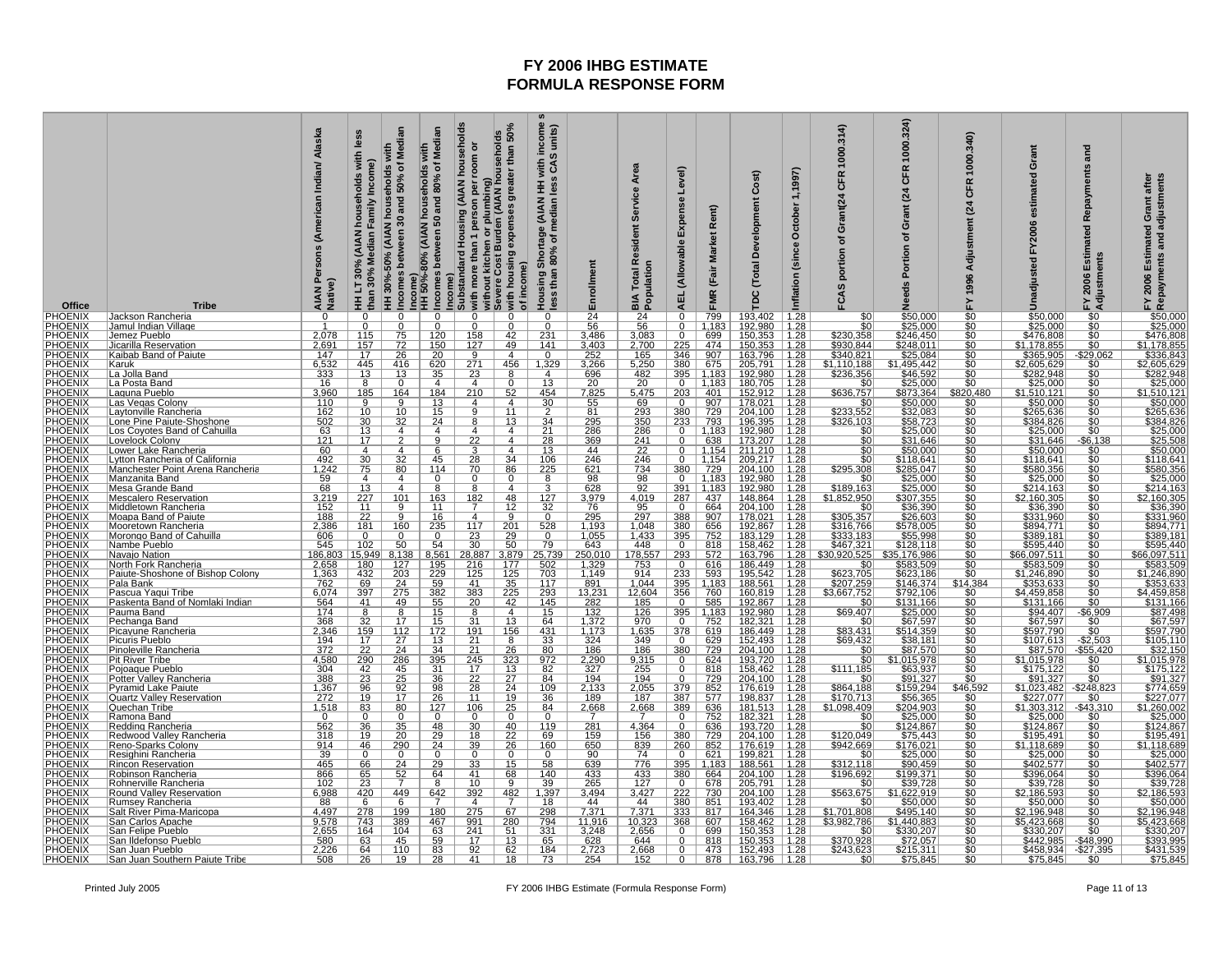| <b>Office</b>                   | <b>Tribe</b>                                                  | Persons (American Indian/ Alaska<br>AIAN P<br>Native) | with<br>Income)<br>holds<br>Family<br>$\leq$<br>ledian<br>₹<br>Σ<br>30%<br>30%<br>5<br>than<br>Ŧ | Medi<br>with<br>৳<br>30%-50% (AIAN households<br>50%<br>and<br>30<br>Incomes between<br>匡 | ॾ<br>Ę<br>Σ<br>৳<br>80%<br>househol<br>and<br>S0<br>80% (AIAN<br>comes<br>Income)<br>HH 50%-<br>Income)<br>≘ | (AIAN households<br>ŏ<br>room<br>ber<br>plumbi<br>person<br>Housing<br>than<br>more<br>with mor<br>without I<br>Severe C<br>Subst | 50%<br>prousenod<br>than<br>greater<br>umbing)<br>(AIAN ho<br>housing expenses<br>kitchen or pl<br>Cost Burden<br>income)<br>with<br>৳ | income<br>units)<br>S<br>with<br>$\ddot{\mathcal{S}}$<br>$\boldsymbol{a}$<br>š ≩<br>je (AIAN<br>median l<br>Shortage<br>৳<br>80%<br>than<br>Housing<br>less | ՟<br>Enrollme                                             | Area<br>Service<br>Resident<br><b>BIA Total I</b><br>Population | yel)<br>Expense<br>(Allowable<br><b>AEL</b> | Rent)<br><b>Market</b><br>(Fair<br>FMR | $\widehat{\mathbf{r}}$<br>ပိ<br>Development<br>Total<br>pc | 1,1997)<br>October<br>(since<br>Inflation | 1000.314<br><b>CFR</b><br>Grant(24<br>৳<br>portion<br>FCAS | .324)<br>1000<br>ĸ<br>ზ<br>$\overline{a}$<br>ō<br>ъ<br>rtion<br>z | 340)<br>1000<br>CFR<br>(24)<br>Adjustment<br>1996<br>모 | Grant<br>estimated<br>FY2006<br>Unadjusted | and<br>Repayments<br><b>a</b><br>timat<br>FY 2006 Estin<br>Adjustments | Grant after<br>Repayments and adjustments<br>Estimated<br>2006<br>놊                      |
|---------------------------------|---------------------------------------------------------------|-------------------------------------------------------|--------------------------------------------------------------------------------------------------|-------------------------------------------------------------------------------------------|--------------------------------------------------------------------------------------------------------------|-----------------------------------------------------------------------------------------------------------------------------------|----------------------------------------------------------------------------------------------------------------------------------------|-------------------------------------------------------------------------------------------------------------------------------------------------------------|-----------------------------------------------------------|-----------------------------------------------------------------|---------------------------------------------|----------------------------------------|------------------------------------------------------------|-------------------------------------------|------------------------------------------------------------|-------------------------------------------------------------------|--------------------------------------------------------|--------------------------------------------|------------------------------------------------------------------------|------------------------------------------------------------------------------------------|
| <b>PHOENIX</b>                  | San Manuel Band                                               | 46                                                    | 4                                                                                                | $\overline{a}$                                                                            | $\overline{4}$                                                                                               | $\Omega$                                                                                                                          | 4                                                                                                                                      | <u> 13</u>                                                                                                                                                  | 151                                                       | $\frac{151}{723}$                                               | 395                                         | 752                                    | 182,321                                                    | 1.28                                      |                                                            | \$50,000<br>\$53,382                                              | sc<br>Sc                                               | \$50,000                                   | $\frac{$0}{$0}$                                                        | \$50,000                                                                                 |
| <b>PHOENI</b><br><b>PHOENIX</b> | San Pasqual Band                                              | 407<br>55                                             | 37<br>4                                                                                          | 15<br>4                                                                                   | 36<br>4                                                                                                      | 13<br>$\overline{8}$                                                                                                              | 11<br>$\mathbf{0}$                                                                                                                     | 13<br>8                                                                                                                                                     | 529<br>183                                                | 198                                                             | 395<br>395                                  | 1,183<br>752                           | 192,980<br>182,321                                         | 1.28<br> 1.28                             | \$397,692<br>\$18,272                                      | \$25,000                                                          | \$0                                                    | \$451,074<br>\$43,272                      | $\overline{50}$                                                        | \$451,074<br>\$43,272                                                                    |
|                                 | San Rosa Band of Cahuilla<br>Sandia Pueblo                    | 562                                                   |                                                                                                  | 34                                                                                        | 56                                                                                                           | 17                                                                                                                                | 25                                                                                                                                     | 103                                                                                                                                                         | 485                                                       | 409                                                             | 0                                           | 699                                    | 152,912   1.28                                             |                                           |                                                            | \$77,880                                                          |                                                        | \$145,860                                  | $-$ \$6,249                                                            | \$139,611                                                                                |
| <b>PHOENIX</b><br>PHOENIX       | Santa Ana Pueblo                                              | 509                                                   | $\frac{33}{21}$                                                                                  | 15                                                                                        | 35                                                                                                           | 40                                                                                                                                | a                                                                                                                                      | 66                                                                                                                                                          | 716                                                       | 734                                                             |                                             | 699                                    | $150,353$   1.28                                           |                                           | $\frac{$67,980}{$33,531}$                                  | \$59,659                                                          | $\frac{\$0}{\$0}$                                      | \$93,190                                   | -\$8,130                                                               | \$85,060<br>\$545,536                                                                    |
| <b>PHOENIX</b>                  | Santa Clara Pueblo                                            | 1,513                                                 | 113                                                                                              | 80                                                                                        | 122                                                                                                          | 66                                                                                                                                | 52                                                                                                                                     | 202                                                                                                                                                         | 2,800                                                     | 2,800                                                           | $\mathbf{0}$                                | 491                                    | $150,353$   1.28                                           |                                           |                                                            | \$194,813                                                         | \$C                                                    | \$545,536                                  | $\overline{50}$                                                        |                                                                                          |
| PHOENIX<br>PHOENIX              | Santa Rosa Rancheria                                          | 510<br>97                                             | 31<br>$\overline{8}$                                                                             | 16<br>$\overline{a}$                                                                      | 21<br>$\overline{4}$                                                                                         | 40<br>$\overline{0}$                                                                                                              | $\overline{9}$<br>$\overline{4}$                                                                                                       | 23                                                                                                                                                          | 682                                                       | 421<br>445                                                      | $\frac{378}{395}$                           | 592                                    | 182,402 1.28<br>202,914 1.28                               |                                           | \$305,061<br>\$354,994                                     | \$66,206<br>\$25,000<br>\$61,677                                  | $\frac{$0}{\$0}$                                       | \$371,267<br>\$379,994<br>\$61,677         | \$0                                                                    | \$371,267<br>\$379,994<br>\$61,677                                                       |
| PHOENIX                         | Santa Ynez Band of Chumash<br>Santa Ysabel Reservation        | $\frac{6}{240}$                                       | $\overline{28}$                                                                                  | 19                                                                                        | 30                                                                                                           | $\overline{28}$                                                                                                                   | $\overline{4}$                                                                                                                         | 0<br>$\overline{76}$                                                                                                                                        | $\frac{159}{936}$                                         | $\frac{1}{921}$                                                 | $\overline{0}$                              | 1.004<br>1,183                         | 192,980                                                    | 1.28                                      | \$C                                                        |                                                                   |                                                        |                                            |                                                                        |                                                                                          |
|                                 | Santo Domingo Pueblo                                          | 3,306                                                 | 175                                                                                              | 138                                                                                       | 155                                                                                                          | 296                                                                                                                               | 20                                                                                                                                     | 392                                                                                                                                                         | 4,492                                                     | 4,807                                                           | 0                                           | 699                                    | 150,353                                                    | 1.28                                      | \$304,112                                                  | \$375,848                                                         | \$0                                                    | \$679,960                                  | \$0                                                                    | \$679,960                                                                                |
| <b>PHOENIX</b><br>PHOENIX       | Scotts Valley (Pomo)                                          | $\frac{294}{543}$                                     | $\frac{22}{33}$                                                                                  | 18                                                                                        | 22                                                                                                           | 14                                                                                                                                | 23                                                                                                                                     | 61                                                                                                                                                          | 147                                                       | 154                                                             |                                             | 664                                    | 204,100                                                    | 1.28                                      | -SC                                                        | \$70,174                                                          |                                                        | \$70,174                                   |                                                                        | \$70,174                                                                                 |
| PHOENIX                         | <b>Sherwood Valley Rancheria</b>                              |                                                       |                                                                                                  | 35                                                                                        | 50                                                                                                           | 30                                                                                                                                | 37                                                                                                                                     | 82                                                                                                                                                          | 393                                                       | 198                                                             | 380                                         | 729                                    | 204,100                                                    | 1.28                                      | \$200,423                                                  | \$121,570                                                         |                                                        | <u>\$321,993</u>                           |                                                                        | \$321,993                                                                                |
| <b>PHOENIX</b><br>PHOENIX       | Shingle Springs Rancheria                                     | 38                                                    | $\overline{4}$                                                                                   | $\overline{4}$                                                                            | $\Omega$                                                                                                     | 8                                                                                                                                 | $\overline{4}$                                                                                                                         | 8                                                                                                                                                           | 310                                                       | 310                                                             | $\Omega$                                    | 971                                    | 193.402                                                    | 1.28                                      | \$0                                                        | \$25,000                                                          | \$C                                                    | \$25,000                                   | $\frac{$0}{$0}$                                                        | \$25,000<br>\$477,019                                                                    |
| <b>PHOENIX</b>                  | Smith River Rancheria<br>Soboba Band                          | 2,112<br>459                                          | 144<br>19                                                                                        | 135<br>13                                                                                 | 201<br>16                                                                                                    | 88<br>15                                                                                                                          | 148<br>23                                                                                                                              | 479<br>$\Omega$                                                                                                                                             | 1,056<br>802                                              | 3,254<br>802                                                    | $\overline{0}$<br>395                       | 620<br>752                             | 199,821<br>182,321                                         | $\overline{11.28}$<br>1.28                | \$383,640                                                  | \$477,019<br>\$52,816                                             |                                                        | \$477,019<br>\$436,455                     | -\$37,639                                                              | \$398,816                                                                                |
|                                 | <b>Stewarts Point Rancheria</b>                               | 1,152                                                 |                                                                                                  | 74                                                                                        | <u>106</u>                                                                                                   | 65                                                                                                                                | 79                                                                                                                                     | 249                                                                                                                                                         | 576                                                       |                                                                 | 380                                         | 1,154                                  | 209,217                                                    | 1.28                                      | <u>\$0</u>                                                 | \$277,490                                                         |                                                        | \$277,490                                  |                                                                        |                                                                                          |
| PHOENIX<br>PHOENIX              | Sulphur Bank Rancheria                                        | 180                                                   | $\frac{69}{13}$                                                                                  | 11                                                                                        | 13                                                                                                           |                                                                                                                                   | 14                                                                                                                                     | 38                                                                                                                                                          | 90                                                        | $\frac{599}{228}$                                               | $\mathbf{0}$                                | 664                                    | 204,100                                                    | $\vert$ 1.28                              |                                                            | \$43,051                                                          | $\frac{$0}{$0}$                                        | \$43,051                                   | $\frac{$0}{$0}$                                                        | \$277,490<br>\$43,051                                                                    |
| PHOENIX                         | Summit Lake Paiute Tribe                                      | 11                                                    | $\overline{0}$                                                                                   | 0                                                                                         | $\Omega$                                                                                                     | 0                                                                                                                                 | $\overline{0}$                                                                                                                         | 0                                                                                                                                                           | 102                                                       | 115                                                             | $\mathbf{0}$                                |                                        | 671   173,207   1.28                                       |                                           | \$0                                                        | \$25,000                                                          | \$C                                                    | \$25,000                                   | $\overline{50}$                                                        | \$25,000                                                                                 |
| PHOENIX<br>PHOENIX              | Susanville Rancheria                                          | 720                                                   | 35                                                                                               | 94                                                                                        | 55                                                                                                           | 26                                                                                                                                | 33                                                                                                                                     | 111                                                                                                                                                         | 360                                                       | 1,633                                                           | 387                                         | 652                                    | 193,720                                                    | $\vert$ 1.28                              | \$388,671                                                  | \$133,750                                                         | <u>\$0</u>                                             | <u>\$522,421</u>                           | <u>\$0</u>                                                             | \$522,421                                                                                |
|                                 | <b>Sycuan Band</b>                                            | <u>23</u>                                             | $\overline{4}$                                                                                   | $\overline{a}$                                                                            |                                                                                                              | O                                                                                                                                 | 4                                                                                                                                      | 8                                                                                                                                                           | 67                                                        | <u>133</u>                                                      | 395                                         | 1.183                                  | 192.980                                                    | $\vert$ 1.28                              | $\frac{$0}{$0}$                                            | <u>\$50,000</u>                                                   |                                                        | \$50,000                                   |                                                                        | \$50,000<br>\$25,544                                                                     |
| <b>PHOENIX</b><br>PHOENIX       | Table Bluff Rancheria                                         | 76<br>$\overline{1}$                                  | 13<br>$\overline{0}$                                                                             | 9                                                                                         | 4                                                                                                            | 9<br>$\Omega$                                                                                                                     | $\overline{4}$<br>$\Omega$                                                                                                             | 26<br>$\Omega$                                                                                                                                              | 360<br>115                                                | 87                                                              | $\overline{0}$<br>$\Omega$                  | 678<br>616                             | 205,791                                                    | 1.28                                      |                                                            | \$25,544<br>\$50,000                                              | \$C                                                    | \$25,544                                   | \$0                                                                    |                                                                                          |
| PHOENIX                         | <b>Table Mountain Rancheria</b><br>Taos Pueblo                | 1,465                                                 |                                                                                                  | 90                                                                                        | 101                                                                                                          | 111                                                                                                                               | 39                                                                                                                                     | 171                                                                                                                                                         |                                                           | $\frac{115}{2,508}$ $2,597$                                     | 0                                           | 629                                    | 188,155<br>152,493                                         | $\frac{1.28}{1.28}$                       | $rac{$0}{1}$<br>\$425,203                                  | \$208,244                                                         | $\frac{$0}{\$0}$                                       | \$50,000<br>\$633,447                      |                                                                        | \$50,000<br>\$633,447                                                                    |
| <b>PHOENIX</b>                  | Te-Moak                                                       |                                                       | $\frac{128}{95}$<br>29                                                                           |                                                                                           |                                                                                                              |                                                                                                                                   | 33                                                                                                                                     |                                                                                                                                                             | $\frac{2,443}{2,597}$                                     |                                                                 | 418                                         | 694                                    | 174,161                                                    | 1.28                                      | \$1,286,667                                                | \$123,196                                                         |                                                        | \$1,409,863                                |                                                                        |                                                                                          |
| PHOENIX                         | Tesuque Pueblo                                                | $\frac{957}{387}$                                     |                                                                                                  | $\frac{75}{25}$                                                                           | $\frac{92}{37}$                                                                                              | $\frac{21}{23}$                                                                                                                   | $\overline{4}$                                                                                                                         | 58                                                                                                                                                          | 404                                                       | 404                                                             | $\overline{0}$                              | 818                                    | 158,462                                                    | 1.28                                      | \$104,906                                                  | \$51,118                                                          | $\overline{\$0}$                                       | \$156,025                                  | $-$6,741$                                                              | \$1,409,863<br>\$149,284                                                                 |
| <b>PHOENIX</b><br>PHOENIX       | Tohono O'Odham Nation                                         | 13,121                                                | 1,086                                                                                            | 497                                                                                       | 419                                                                                                          | 1,335                                                                                                                             | 276                                                                                                                                    | 1,124                                                                                                                                                       | 25,588                                                    | 32,716                                                          | 170                                         | 722                                    | 164,346   1.28                                             |                                           | \$3,100,857                                                | \$1,916,296                                                       | $\overline{\$0}$                                       | \$5,017,153                                | $-$187,181$                                                            | \$4,829,972                                                                              |
| PHOENIX                         | Tonto Apache of Arizona                                       | 126                                                   | 9                                                                                                | $\overline{4}$<br>17                                                                      | 13                                                                                                           | 17                                                                                                                                | $\Omega$<br>10                                                                                                                         | $\frac{26}{37}$                                                                                                                                             | 111<br>532                                                | 111<br>187                                                      | $^{\circ}$                                  | 667                                    | 162,727                                                    | 1.28                                      | \$0                                                        | \$25,000<br>\$59,883                                              | šč                                                     | \$25,000                                   | \$0                                                                    | \$25,000<br>\$233,214                                                                    |
| PHOENIX                         | Torres-Martinez Band of Cahuilla<br><b>Trinidad Rancheria</b> | 221                                                   | 27<br>$\overline{4}$                                                                             | 4                                                                                         | 30<br>q                                                                                                      | 31<br>$\overline{4}$                                                                                                              | 13                                                                                                                                     | 17                                                                                                                                                          | 214                                                       | 189                                                             | 395<br>$\overline{0}$                       | 751<br>678                             | 183,129<br>205,791                                         | $\vert$ 1.28<br>1.28                      | \$173,331<br>\$0                                           | \$26,575                                                          | $\overline{\$0}$                                       | \$233,214<br>\$26,575                      | \$0                                                                    |                                                                                          |
| <b>PHOENIX</b>                  | Tule River Indian Tribe                                       | $\frac{63}{527}$<br>700                               |                                                                                                  |                                                                                           | $\overline{21}$                                                                                              |                                                                                                                                   | 15                                                                                                                                     | $\Omega$                                                                                                                                                    | 1,402                                                     |                                                                 | 373                                         | 605                                    | 189,224                                                    |                                           |                                                            | \$74,255                                                          |                                                        |                                            |                                                                        | $\frac{$26,575}{$707,770}$ \$325,330                                                     |
| PHOENIX                         | Tulomne Rancheria                                             |                                                       | $\frac{43}{43}$                                                                                  | 79                                                                                        | 60                                                                                                           | $\frac{27}{32}$                                                                                                                   | 60                                                                                                                                     | 148                                                                                                                                                         | 350                                                       | $\frac{1,363}{2,700}$                                           | 378                                         | 720                                    | 189,658                                                    | $\frac{1.28}{1.28}$                       | \$633,515<br>\$158,139                                     | \$167,191                                                         | \$92,107<br>\$0                                        | \$707,770<br>\$325,330                     |                                                                        |                                                                                          |
| PHOENIX                         | <b>Twenty Nine Palms Band</b>                                 | $\Omega$                                              | $\Omega$                                                                                         | $\Omega$                                                                                  | $\Omega$                                                                                                     | $\mathbf{0}$                                                                                                                      | $\Omega$                                                                                                                               | <sup>n</sup>                                                                                                                                                | 13                                                        | 13                                                              | $\Omega$                                    | 752                                    | 182,321                                                    | 1.28                                      | \$0                                                        | \$50,000<br>\$69,222                                              | \$0                                                    | \$50,000                                   | \$0                                                                    | \$50,000                                                                                 |
| <b>PHOENIX</b>                  | Upper Lake Rancheria                                          | 290                                                   | 22                                                                                               | 17                                                                                        | 22                                                                                                           | 14                                                                                                                                | 23                                                                                                                                     | 61                                                                                                                                                          | 145                                                       | 145                                                             |                                             | 664                                    | 204,100   1.28                                             |                                           | \$C                                                        |                                                                   |                                                        | \$69,222                                   |                                                                        | \$69,222                                                                                 |
| <b>PHOENIX</b><br>PHOENIX       | Utu Utu Gwaiti Paiute<br>Viejas Group of Capitan Grande       | 46<br>169                                             | 13<br><u>13</u>                                                                                  | 8<br>8                                                                                    | 4<br>19                                                                                                      | 8<br><u>23</u>                                                                                                                    | 4<br>$\mathcal{P}$                                                                                                                     | 25<br>$\Omega$                                                                                                                                              | 136<br>268                                                | 67<br>271                                                       | $\Omega$<br>395                             | 872<br>1,183                           | 195,542 1.28<br>192,980                                    | $\vert$ 1.28                              | \$0                                                        | \$25,000                                                          | \$C                                                    | \$25,000<br>\$304,749                      | \$0                                                                    | \$25,000                                                                                 |
| <b>PHOENIX</b>                  | <b>Walker River Paiute Tribe</b>                              | 717                                                   | 89                                                                                               | 45                                                                                        | 65                                                                                                           | 29                                                                                                                                | 24                                                                                                                                     | 11                                                                                                                                                          | 2,219                                                     | 1,169                                                           | 349                                         | 638                                    | 173,207   1.28                                             |                                           | \$272,870<br>\$850,328                                     | \$31,878<br>\$103,584                                             | $\frac{$0}{\$0}$                                       | \$953,912                                  | $\frac{$0}{$0}$                                                        | \$304,749<br>\$953,912                                                                   |
| PHOENIX                         | <b>Washoe Tribe</b>                                           | 940                                                   | 88                                                                                               | 98                                                                                        | 76                                                                                                           | $\overline{37}$                                                                                                                   | 52                                                                                                                                     | $\overline{31}$                                                                                                                                             | 1,582                                                     | 1,580                                                           | 385                                         | 771                                    | 173,207                                                    | $\sqrt{1.28}$                             | \$1,067,691                                                | \$154,165                                                         | \$C                                                    | \$1,221,856                                | \$0                                                                    | \$1,221,856                                                                              |
| PHOENIX<br>PHOENIX              | White Mountain Apache (Fort Apache)                           | 12,667                                                | 1,026                                                                                            | 521                                                                                       | 585                                                                                                          | 1,420                                                                                                                             | 298                                                                                                                                    | $\frac{992}{17}$                                                                                                                                            | $\frac{13,717}{77}$                                       | 13,490                                                          | 163                                         | 580                                    | 159,532 1.28<br>173,207 1.28                               |                                           | \$4,495,687                                                | \$1,915,049<br>\$50,000                                           | <u>\$0</u>                                             | \$6,410,736 - \$182,206                    |                                                                        | $\frac{$6,228,530}{$50,000}$                                                             |
|                                 | <b>Winnemucca Colony</b>                                      | 49                                                    | 8                                                                                                | 8                                                                                         | <sup>0</sup>                                                                                                 | 8                                                                                                                                 | $\overline{4}$                                                                                                                         |                                                                                                                                                             |                                                           | <u>66</u>                                                       | $\Omega$                                    | 671                                    |                                                            |                                           |                                                            |                                                                   |                                                        | \$50,000                                   |                                                                        |                                                                                          |
| PHOENIX<br><b>PHOENIX</b>       | Yavapai-Apache (Camp Verde)                                   | 750<br>165                                            | 88<br>$\mathbf{0}$                                                                               | 38<br>$\Omega$                                                                            | 40<br><sup>o</sup>                                                                                           | 162<br>4                                                                                                                          | 38<br>4                                                                                                                                | 64<br>0                                                                                                                                                     | 1,763<br>159                                              | 897                                                             | 356<br>$\mathbf{0}$                         | 696<br>696                             | 174,060<br>174,060                                         | $\vert$ 1.28<br>1.28                      | \$561,272<br>\$0                                           | \$204,453                                                         | \$C<br>\$0                                             | \$765,725                                  | \$0                                                                    | \$765,725                                                                                |
| PHOENIX                         | Yavapai-Prescott<br>Yerington Paiute Tribe                    | 378                                                   | 36                                                                                               | 30                                                                                        | 39                                                                                                           | 30                                                                                                                                | 4                                                                                                                                      | 37                                                                                                                                                          | 1.150                                                     | <u>257</u><br>468                                               | 335                                         | 676                                    | 173,207                                                    | 1.28                                      | \$271,191                                                  | \$25,000<br><u>\$60,405</u>                                       |                                                        | $\frac{$25,000}{$331,596}$                 |                                                                        | \$25,000<br>\$331,596                                                                    |
| <b>PHOENIX</b>                  | <u>Yomba Shoshone Tribe</u>                                   | 95                                                    | 13                                                                                               | $\overline{4}$                                                                            | 9                                                                                                            | 9                                                                                                                                 | $\Omega$                                                                                                                               | 4                                                                                                                                                           | 205                                                       | 105                                                             | 382                                         | 907                                    | 178,021                                                    | 1.28                                      | \$154,749                                                  | <b>\$25,000</b>                                                   | \$C                                                    | \$179,749                                  | \$0                                                                    | \$179,749                                                                                |
| PHOENIX                         | Ysleta Del Sur                                                | 2,598                                                 | 132                                                                                              | 127                                                                                       | 169                                                                                                          | 177                                                                                                                               | 116                                                                                                                                    | 399                                                                                                                                                         | $\frac{1,299}{4,584}$                                     | 918                                                             | $\Omega$                                    | 547                                    | 144.267                                                    | 1.28                                      | \$79,989<br>\$99,755                                       | \$355,726                                                         |                                                        | \$435.714                                  | \$0                                                                    | \$435,714                                                                                |
| <b>PHOENI</b>                   | <b>Yurok Tribe</b>                                            | $\frac{7,275}{691}$                                   | $\frac{495}{21}$                                                                                 | $\frac{464}{32}$                                                                          | $\frac{691}{35}$                                                                                             | $\frac{302}{43}$                                                                                                                  | 508                                                                                                                                    | 1,630                                                                                                                                                       |                                                           | 5,002                                                           | 0                                           | 650                                    | 205,791                                                    | 1.28                                      |                                                            | \$1,687,777                                                       | \$0<br>\$0<br>\$0                                      | \$1,787,532<br>\$192,728                   | \$0                                                                    | $\frac{1,787,532}{1,787,728}$                                                            |
| PHOENIX                         | Zia Pueblo                                                    |                                                       |                                                                                                  |                                                                                           |                                                                                                              |                                                                                                                                   | 4                                                                                                                                      | 44                                                                                                                                                          |                                                           | 804                                                             | $\mathbf{0}$                                | 699                                    | 150,353                                                    | 1.28                                      | \$131,996                                                  | \$60,732                                                          |                                                        |                                            | \$0                                                                    |                                                                                          |
| <b>PHOENIX</b>                  | Zuni Tribe                                                    | 7,910                                                 | 407                                                                                              | 354                                                                                       | 408                                                                                                          | 482                                                                                                                               | 194                                                                                                                                    | 812                                                                                                                                                         | 9,780                                                     | 8,960                                                           | 278                                         |                                        | 538 161,440 1.28                                           |                                           | \$1,561,868                                                | \$961,706                                                         | \$0                                                    | \$2,523,573                                | $-$499,364$                                                            | \$2,024,209                                                                              |
| <b>PHOENIX</b>                  | SUMMARY TOTAL                                                 |                                                       |                                                                                                  |                                                                                           |                                                                                                              |                                                                                                                                   |                                                                                                                                        |                                                                                                                                                             | 388,247 30,467 18,487 20,874 42,940 11,432 50,582 499,226 | 425,801                                                         |                                             |                                        |                                                            |                                           |                                                            |                                                                   |                                                        |                                            |                                                                        | \$91,166,030   \$69,756,751   \$1,970,105   \$160,922,781   -\$1,888,864   \$159,033,917 |